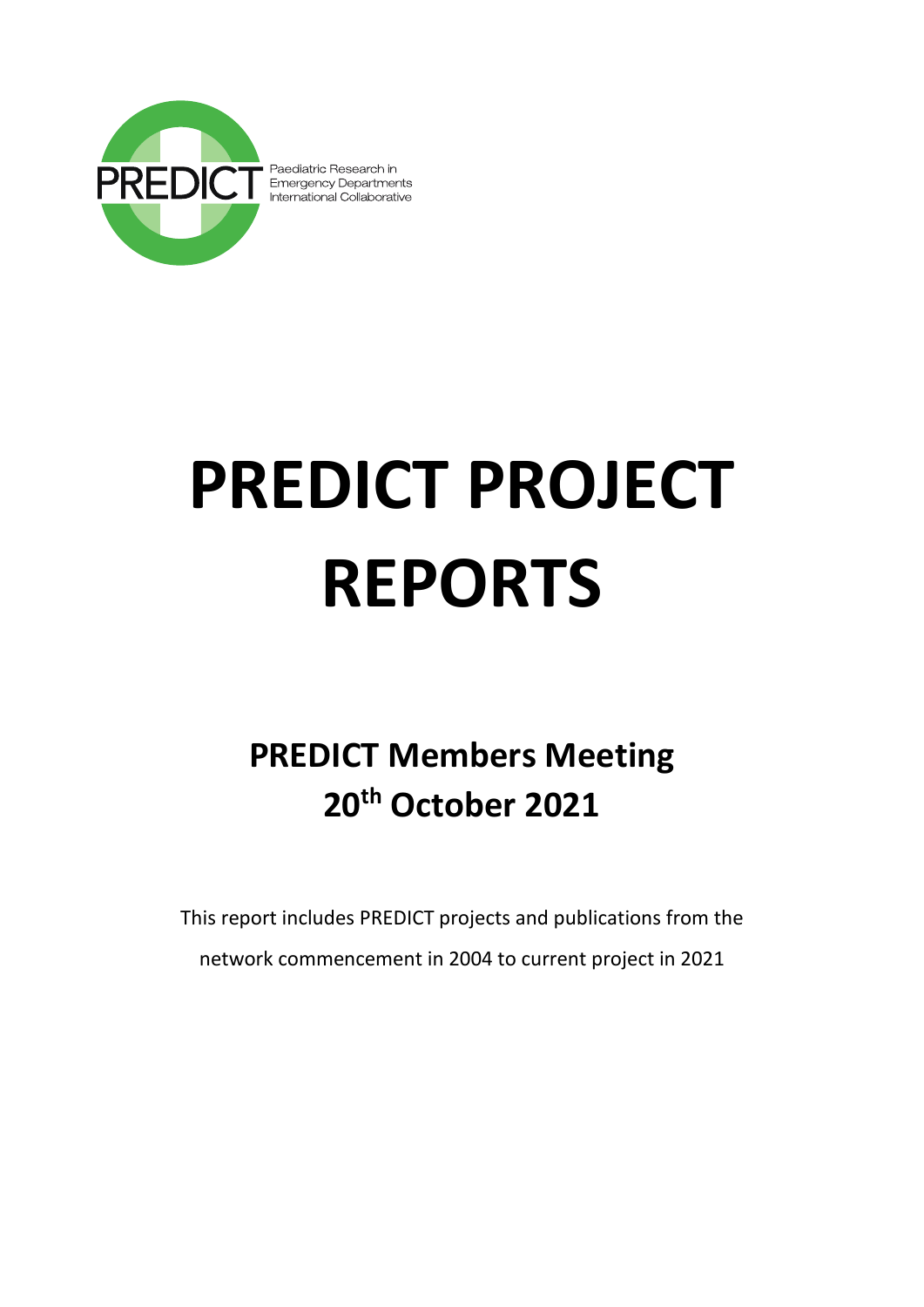# **Table of Contents**

|--|

# **CURRENT PROJECTS**

# **TRAUMA**

| <b>HEAD INJURY</b>                                                                                                                                                                   |
|--------------------------------------------------------------------------------------------------------------------------------------------------------------------------------------|
| Australian Paediatric Head Injury Rules Study: Assessing the gap prior to implementation                                                                                             |
| PREDICT Australian and New Zealand Guideline for Mild to Moderate Head Injuries in Children  8                                                                                       |
| Co-designing discharge communication strategies for paediatric minor head injuries  9                                                                                                |
| <b>NECK INJURY</b>                                                                                                                                                                   |
|                                                                                                                                                                                      |
| <b>MAJOR HAEMORRHAGE</b><br>Composition and Quality of Major Haemorrhage Protocols (MHP) and critical bleeding clinical                                                              |
| <b>RESPIRATORY</b>                                                                                                                                                                   |
| <b>BRONCHIOLITIS</b><br>Nasal High Flow Therapy for Children with Acute Hypoxemic Respiratory Failure - a Randomised                                                                 |
|                                                                                                                                                                                      |
| Reducing the overuse of proven ineffective interventions in infants with bronchiolitis:<br>developing an evidence-based implementation intervention package for national roll-out 15 |
| A randomized controlled trial comparing epinephrine and dexamethasone to placebo in the                                                                                              |
| High Flow Nasal Cannula Therapy - Factors influencing care in the paediatric setting  17                                                                                             |
| Sustaining improvements in the management of infants with bronchiolitis - a PREDICT study  18                                                                                        |
| <b>ASTHMA</b>                                                                                                                                                                        |
| Treatment decisions for children with acute severe exacerbations of asthma: interviews with                                                                                          |
|                                                                                                                                                                                      |
|                                                                                                                                                                                      |
| <b>AIRWAY MANAGEMENT</b><br>Australian and New Zealand Emergency Department Airway Registry (ANZEDAR)  22                                                                            |
|                                                                                                                                                                                      |
| <b>INFECTIONS</b><br><b>PNEUMONIA</b><br>Predicting Severe Pneumonia in the Emergency Department: A Global Study of the Pediatric                                                    |
|                                                                                                                                                                                      |

**PERN-Pneumonia COVID-19 arm ................................................................................................ 23**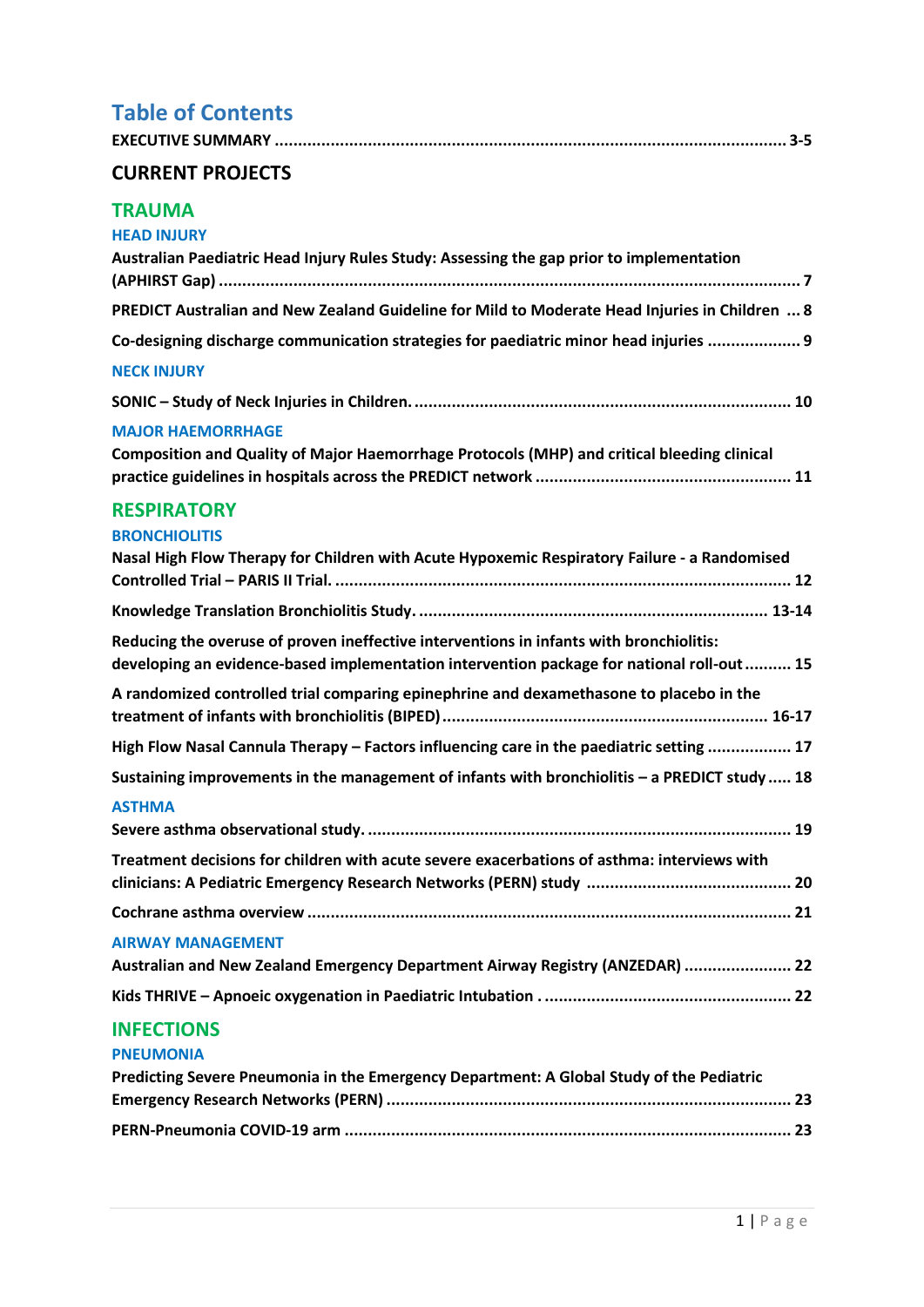#### **FEBRILE NEUTROPAENIA**

| No Place Like Home: Part 1. PICNICC. Part 2. National Scale Up of the Low Risk Febrile                                                         |
|------------------------------------------------------------------------------------------------------------------------------------------------|
| <b>SEPSIS</b>                                                                                                                                  |
| SENTINEL - Sepsis Epidemiology in Australian and New Zealand Children 25                                                                       |
| <b>COVID-19</b><br>Audit of COVID-19 Infections: Clinical Characteristics and Outcomes at PREDICT Sites 26                                     |
| <b>URINARY TRACT INFECTION</b>                                                                                                                 |
| <b>FEBRILE CONVULSION</b>                                                                                                                      |
| <b>MENTAL HEALTH</b>                                                                                                                           |
|                                                                                                                                                |
| Management of paediatric acute severe behavioural disturbance: a qualitative exploration of                                                    |
|                                                                                                                                                |
|                                                                                                                                                |
|                                                                                                                                                |
|                                                                                                                                                |
| <b>NEUROLOGICAL</b>                                                                                                                            |
|                                                                                                                                                |
|                                                                                                                                                |
| <b>ABDOMINAL PAIN</b>                                                                                                                          |
| <b>ED EPIDEMIOLOGY</b>                                                                                                                         |
| Emergency department data to assess the impact of COVID-19 restrictions 34                                                                     |
| Electronic Medical Record (EMR) use to assess application of new evidence for convulsive                                                       |
| <b>OTHER</b><br><b>PAIN MANAGEMENT/SEDATION</b><br>Pain Management and Sedation in Pediatric Ileocolic Intussusception: A Global, Multicenter, |
| <b>CONSENT</b>                                                                                                                                 |
|                                                                                                                                                |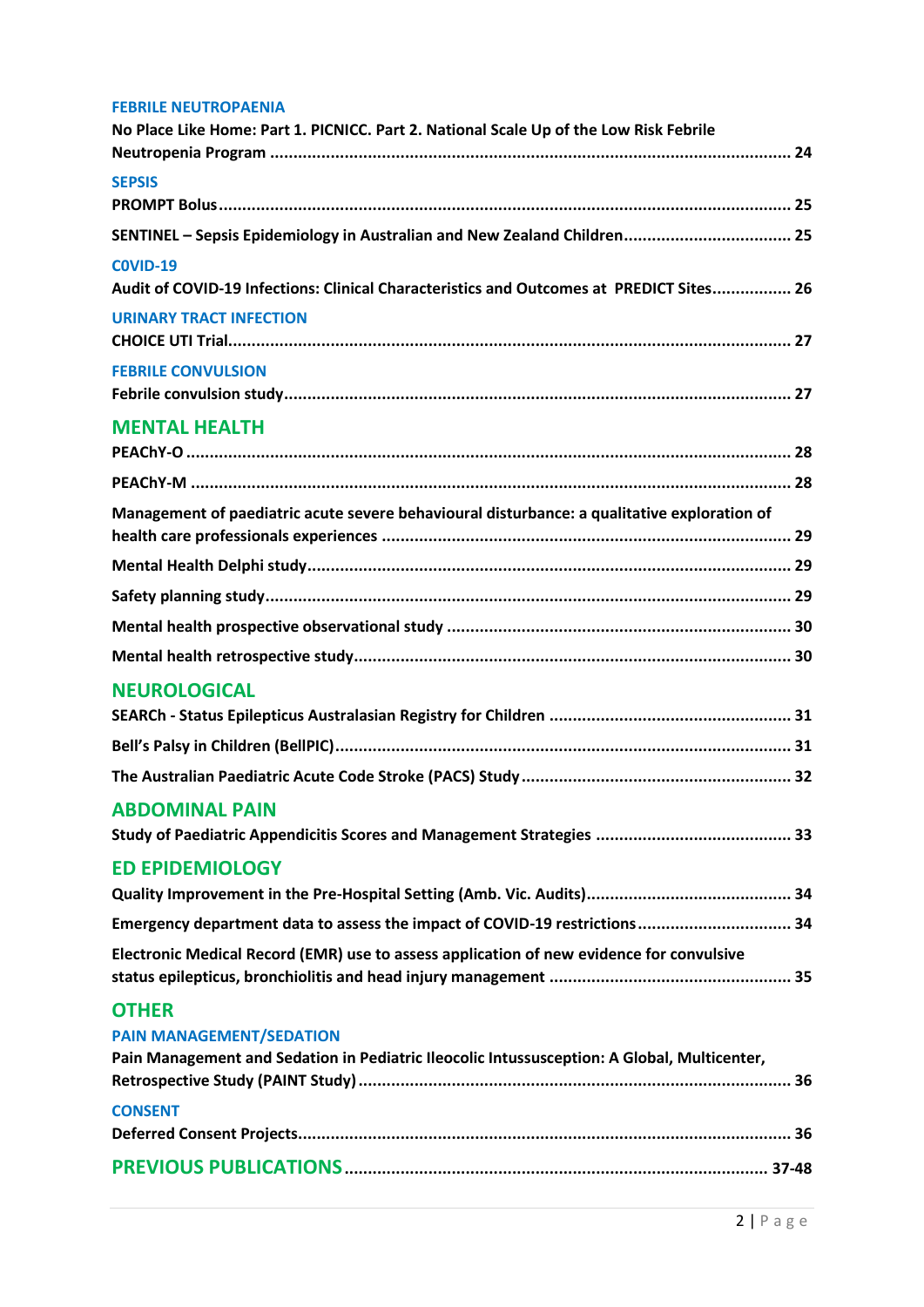# **Executive Summary**

The Paediatric Research in Emergency Departments International Collaborative (PREDICT) network, established in 2004, includes healthcare providers, research institutions, and researchers involved in paediatric emergency care across Australia and New Zealand. We are supported by a second NHMRC Centre of Research Excellence (CRE) grant 2020-2025. In addition, our ongoing research is supported by NHMRC and MRFF grants worth over \$17 million plus numerous additional funding of over \$1.3 million from philanthropic, Health services and charitable Foundation grants.

Our **[Vision](https://www.predict.org.au/about-us/)** is to establish an evidence base and improve emergency care for children and adolescents through rigorous research.

Our **[Mission](https://www.predict.org.au/about-us/)** is to improve the power and capacity of paediatric research by coordinating research activities among the participating institutions and providing a sustainable research infrastructure.

Behind all our research lies our commitment to achieve improvement in care for paediatric patients presenting to all emergency departments by adhering to our CRE aims:

- To improve the power of paediatric research activities by combining the efforts of individual institutions.
- To facilitate and coordinate research activities among the participating institutions.
- To create a research infrastructure for paediatric emergency medicine research on a national and international level in the participating countries.
- To mentor new investigators to improve research skills and develop research projects. This includes, but is not limited to, the support of research higher degree students of which there are 9 currently, and 9 who have completed their degree.

### **These aims place excellence, sustainability, generalisability and knowledge translation at the core of all our activities.**

The **PREDICT Project Report (2021)** incorporates all research projects and publications produced by PREDICT since its inception until now, to show the breadth, depth and development of our various research streams. The research streams have evolved over time commencing with our initial studies evaluating the epidemiology and management of the commonest patient presentations across paediatric EDs, followed by the enhancement of our research agenda through a 3-step Delphi study with input from clinicians from tertiary and mixed EDs as well as consumer input. This has allowed us to understand the areas which require high-level multicentre research to address dilemmas in diagnosis and management.

Our **[Trauma](#page-6-0)** stream undertook a 10-site prospective observational evaluation of head injuries, evaluating previously published international clinical decision rules concentrating on investigation. Following on from this study, we produced the evidence-informed **Australian and New Zealand Mild to Moderate Head injury Guidelines** in 2020, along with the publication of over 20 sentinel papers on head injury evaluation.

The trauma stream's next multi-site large prospective observational study has commenced in evaluating paediatric acute neck injury in 2021, following preliminary work done in Queensland on cervical spine injury decision rules. This large study will again become a sentinel study on evaluation and management of a rare but potentially significant lifelong injury, which is anticipated to influence practice within our countries and across the world.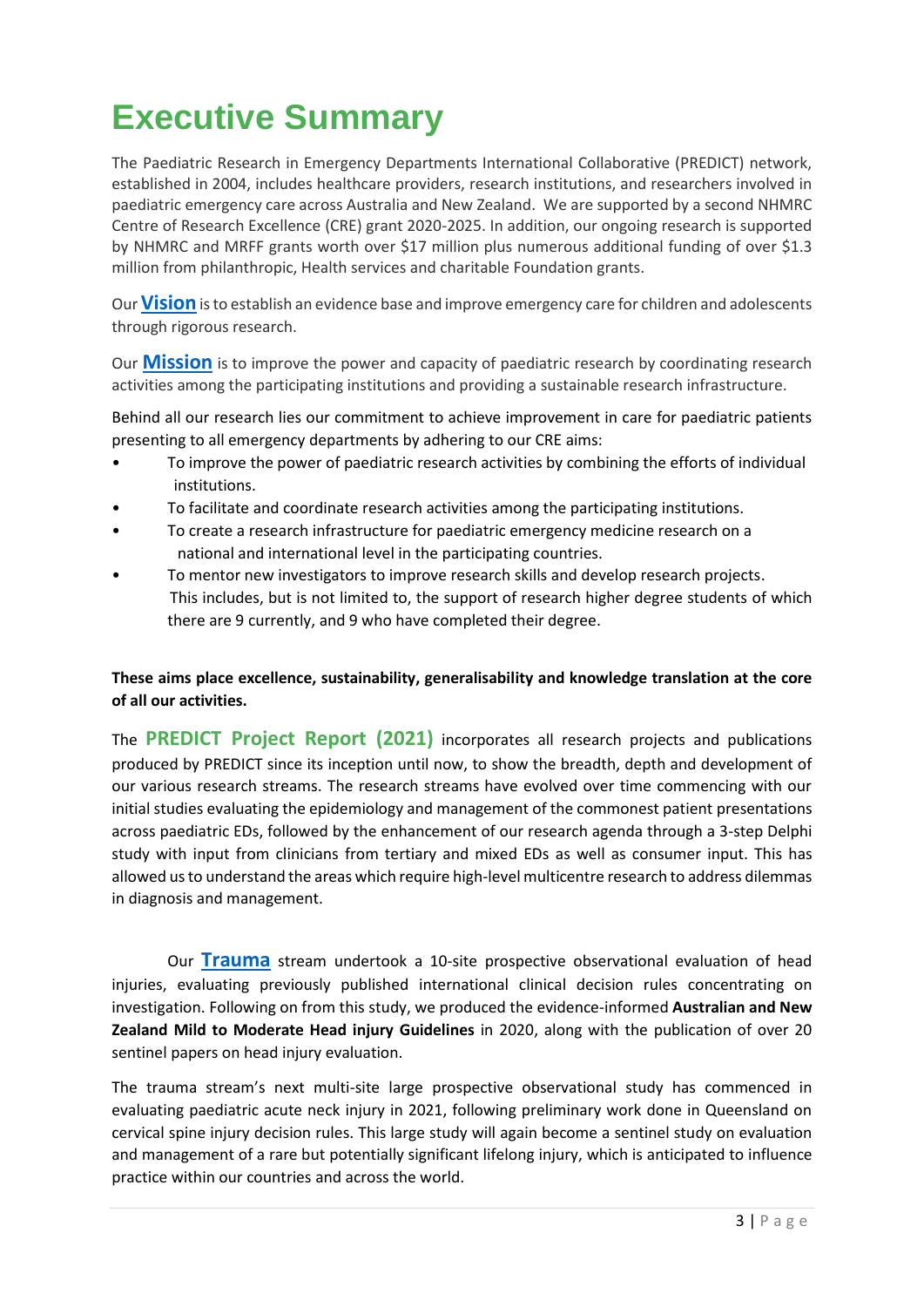Studies on the recognition and novel therapies in major trauma and haemorrhage are being undertaken and or are in planning.

Our **[Respiratory](#page-11-0)** stream commenced our involvement in the assessment and management of bronchiolitis through a NHMRC supported multi-centre RCT into fluid management for bronchiolitis, followed by the publication of the first evidence informed **Australasian Bronchiolitis Guideline** in 2017. We followed this with a program to develop expertise in knowledge translation and implementation science across PREDICT, as we recognized the need to not just produce the science but to effectively promote and translate the evidence into everyday practice, in order to embed improvement in care sustainably.

Within the respiratory stream, we continue to actively research into the diagnosis and management of asthma, pneumonia, COVID, croup, respiratory support techniques in acute respiratory failure, and ED airway management interventions and surveillance. Many of these studies are being undertaken in collaboration with international research networks (USA, Canada, UK, Europe and South America).

Excitingly, one of these studies is an, international multicentre RCT lead by the Canadian network (PERC), on drug therapy for bronchiolitis. This study has suffered significant challenges due to COVID restrictions and yet, we are coming to the end of our first ANZ recruiting year with 4 of 6 sites recruiting while the 6 Canadian sites are heading into their winter season.

Wide ranging studies are being undertaken by the **[Infections](#page-22-0) and [Sepsis](#page-24-0)** stream including international collaboration with the Pediatric Emergency Research Network (PERN) in the Influenza H1N1 pandemic, severe pneumonia management world-wide and more recently COVID presentations in the current pandemic. We have and continue to collaborate with our oncology and infectious diseases colleagues to explore ways to identify and manage low-risk neutropaenia in oncology patients.

Our relationship with the general paediatric research network (CIRCAN) is resulting in a new collaborative RCT exploring the differences on length of intravenous antibiotic therapy in children with complicated urinary tract infections. It is hoped this will lead to decreased hospital length of stay in a safe manner, by identifying the factors allowing reduced IV antibiotic duration.

In 2021 we have launched a large RCT on fluid therapy for children with severe sepsis in conjunction with the PECARN (USA) and PERC (Canada) networks. This pragmatic study is incorporating 11 Australian and NZ sites, including several mixed EDs, and is powered to demonstrate a difference in composite outcomes including death and renal function.

All our emergency departments are experiencing spikes in presentation of young people with mental health and behavioural disorders. The **[Mental Health](#page-27-0)** stream is undertaking a suite of studies supported by the MRFF fund. These 5 studies include:

- Retrospective review of 100 randomly selected patients in 2019 at each site, exploring the frequency of repeated presentations and the factors influencing these presentations across the study sites.
- Delphi process with key stakeholders including ED, mental health staff, Police, Education, Ambulance services and most importantly patients and their families to define the priorities for research in the mental health area
- 2 RCTs exploring medications used for acute severe behavioural disorders presenting to ED are commencing towards the end of 2021 – Oral and IV medication arms.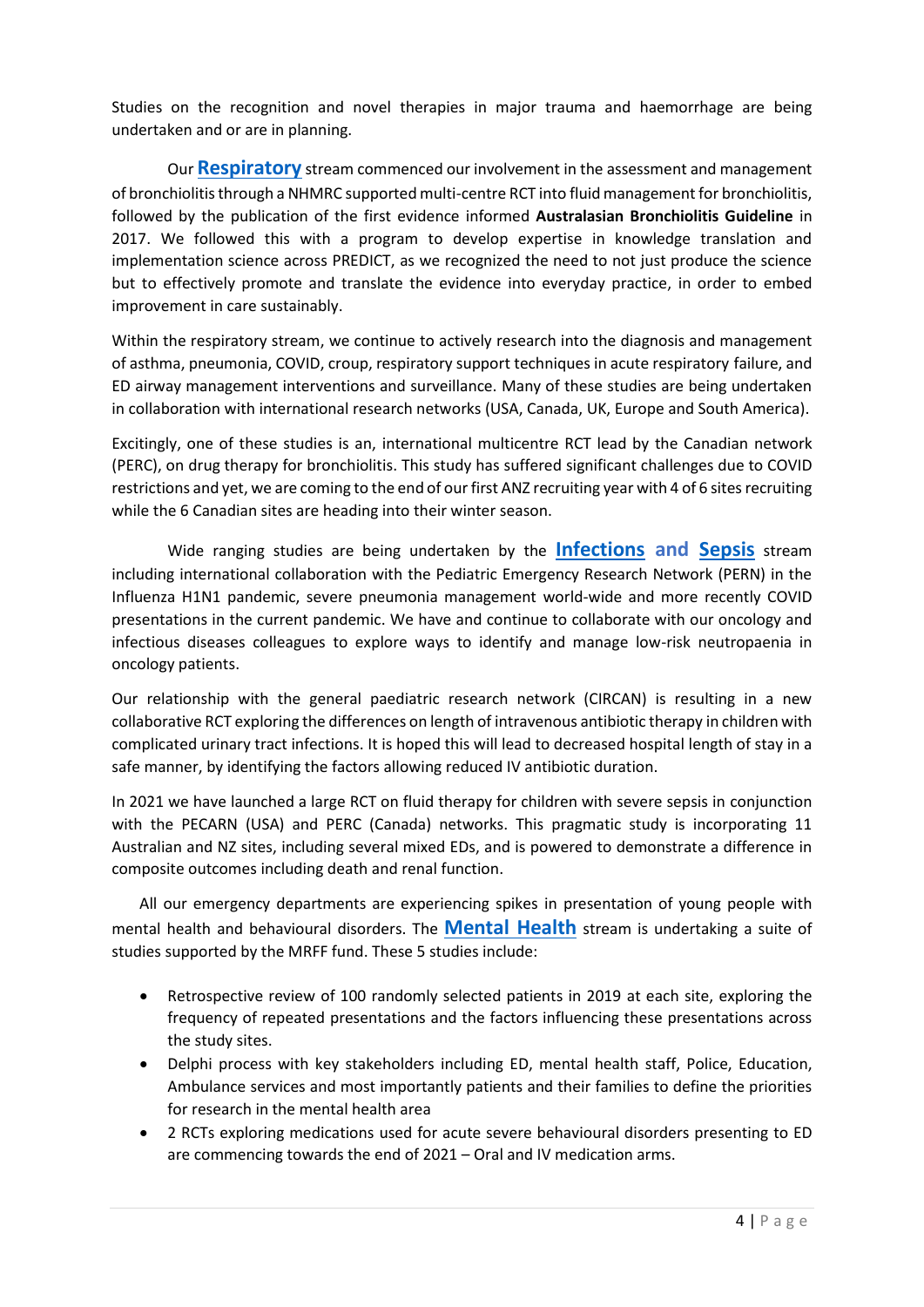• Prospective observational study of mental health presentations with active recruitment and follow up of young people, exploring methods to support the young people on discharge.

All these studies have been planned with consumers and broad consultation across EDs and acute mental health clinicians.

A major focus of PREDICT stems from the **[Neurology](#page-30-0)** stream following the successful undertaking of a RCT of 2nd line intravenous therapy for management of status epilepticus in children, which resulted in amendment to national management algorithms for this condition. We also undertook a prospective registry over a 12-month period of children presenting with status epilepticus, to determine rates of recurrence and impacts on the child and their families. Through this work we engaged our consumers and explored aspects of consent in resuscitation scenarios.

The management of acute facial nerve palsy (Bell's palsy) has recently been explored through a blinded randomised controlled trial of prednisolone versus placebo, exploring outcomes for this common and potentially disfiguring condition, with publication pending. Another collaboration with neurology and radiology services is being undertaken supported through the MRFF, to identify and offer early neurology input and potentially re-perfusion procedures for children with acute strokes.

Broadly, a number of other studies have been or are being undertaken or are planned in the areas of abdominal pain/appendicitis assessment, linkage of databases on ED presentations to prehospital services, pathology service, pain and sedation management, education, knowledge translation and implementation.

# **Conclusion**

The PREDICT Executive are pleased to present this report demonstrating the wide-ranging extent of research and knowledge translation taking place across the PREDICT network. The emphasis, at all times, is not just on producing world class research, but by keeping our patients and their families at the heart of everything we do, to ensure that we translate our vital research findings to improvement in acute care across all acute care settings in both our countries and beyond.

Meredith L Borland (Chair, PREDICT)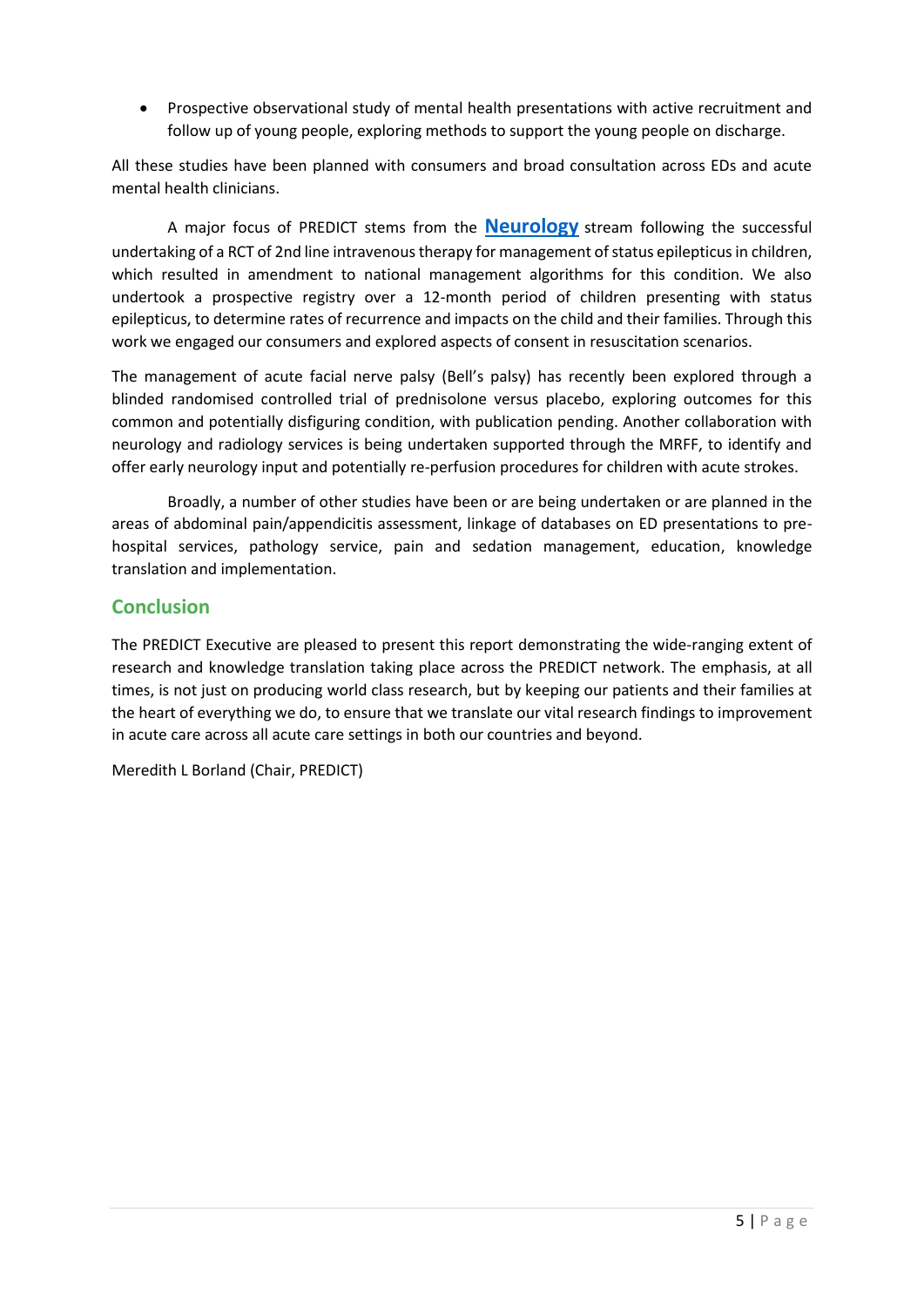

# <span id="page-6-0"></span>**HEAD INJURY**

**CURRENT PROJECTS**

| <b>Project Title:</b>                                                   | Australian Paediatric Head Injury Rules Study: Assessing the gap prior to<br><b>implementation (APHIRST Gap)</b>                                                                                                                                                                                                                                                                                                                                                                                                                                                                                                                                                                                                    |
|-------------------------------------------------------------------------|---------------------------------------------------------------------------------------------------------------------------------------------------------------------------------------------------------------------------------------------------------------------------------------------------------------------------------------------------------------------------------------------------------------------------------------------------------------------------------------------------------------------------------------------------------------------------------------------------------------------------------------------------------------------------------------------------------------------|
| <b>Co-ordinating PI:</b><br><b>Study coordinator:</b><br>Project aim/s: | Franz Babl, Emma Tavender<br>Cate Wilson<br>The aims of this research were to i) determine the baseline CTB rate for a broad range<br>of hospitals; ii) understand why there may be variations in CTB rates and iii)<br>determine what resources are currently available and used by the ED community to<br>inform their management of head injuries.                                                                                                                                                                                                                                                                                                                                                               |
| <b>Study design:</b>                                                    | Mixed methods:<br>- A multicentre retrospective medical record audit<br>- Qualitative semi-structured telephone interviews with doctors and nurses.                                                                                                                                                                                                                                                                                                                                                                                                                                                                                                                                                                 |
| <b>Primary outcome:</b>                                                 | Conduct a multi-centre medical records audit to:<br>a) Assess ED-level variation in the use of CT scanning of the brain (CTB) in the<br>diagnosis of children with head injury in tertiary, urban, and rural/regional<br>hospitals in Australia and NZ.<br>b) Identify potential hospital and/or patient level factors associated with CTB use.<br>Conduct qualitative research to:<br>a) Identify and explore the clinician and organisational related factors influencing<br>the use of CTB at participating EDs in children with mild head injuries.<br>b) Determine the resources available and used by clinicians in the ED to inform<br>their management of mild head injuries; through qualitative research. |
| <b>Current study status:</b>                                            | Study completed, data cleaned and analysed, publications underway.                                                                                                                                                                                                                                                                                                                                                                                                                                                                                                                                                                                                                                                  |

#### **Publications:**

Wilson CL, Tavender EJ, Phillips NT, Hearps SJ, Foster K, O'Brien SL, Borland ML, Watkins GO, McLeod L, Putland M, Priestley S, Brabyn C, Ballard DW, Craig S, Dalziel SR, Oakley E, Babl FE; PREDICT. **Variation in CT use for paediatric head injuries across different types of emergency departments in Australia and New Zealand**. Emerg Med J. 2020 Nov;37(11):686-689. doi: 10.1136/emermed-2020-209719. Epub 2020 Aug 17. PMID: 32816840. [\[link\]](https://pubmed.ncbi.nlm.nih.gov/32816840/)

Wilson CL, Hearps SJ, Tavender EJ, Phillips NT, Lawton B, Kinnear F, Beattie A, Mitenko H, Young R, Cole J, Kochar A, George S, Teo SS, Georgeson T, Michael A, Mukherjee A, King A, Gamage L, Archer P, Cassidy C, Rao A, Thosar D, Borland ML, Babl FE. **Factors predictive for computed tomography use and abnormality in paediatric head injuries in Australia and New Zealand.** Emerg Med Australas. 2021 Feb;33(1):157-160. doi: 10.1111/1742-6723.13694. Epub 2020 Dec 22. PMID: 33354919. [\[link\]](https://pubmed.ncbi.nlm.nih.gov/33354919/)

#### **Submitted to EMJ and pending acceptance:**

Tavender EJ, Wilson CL, Dalziel S, Oakley E, Borland M, Ballard D, Cotterell E, Phillips N, Babl F. **A qualitative study of emergency clinicians to inform a national guideline on the management of children with mild to moderate head injuries.**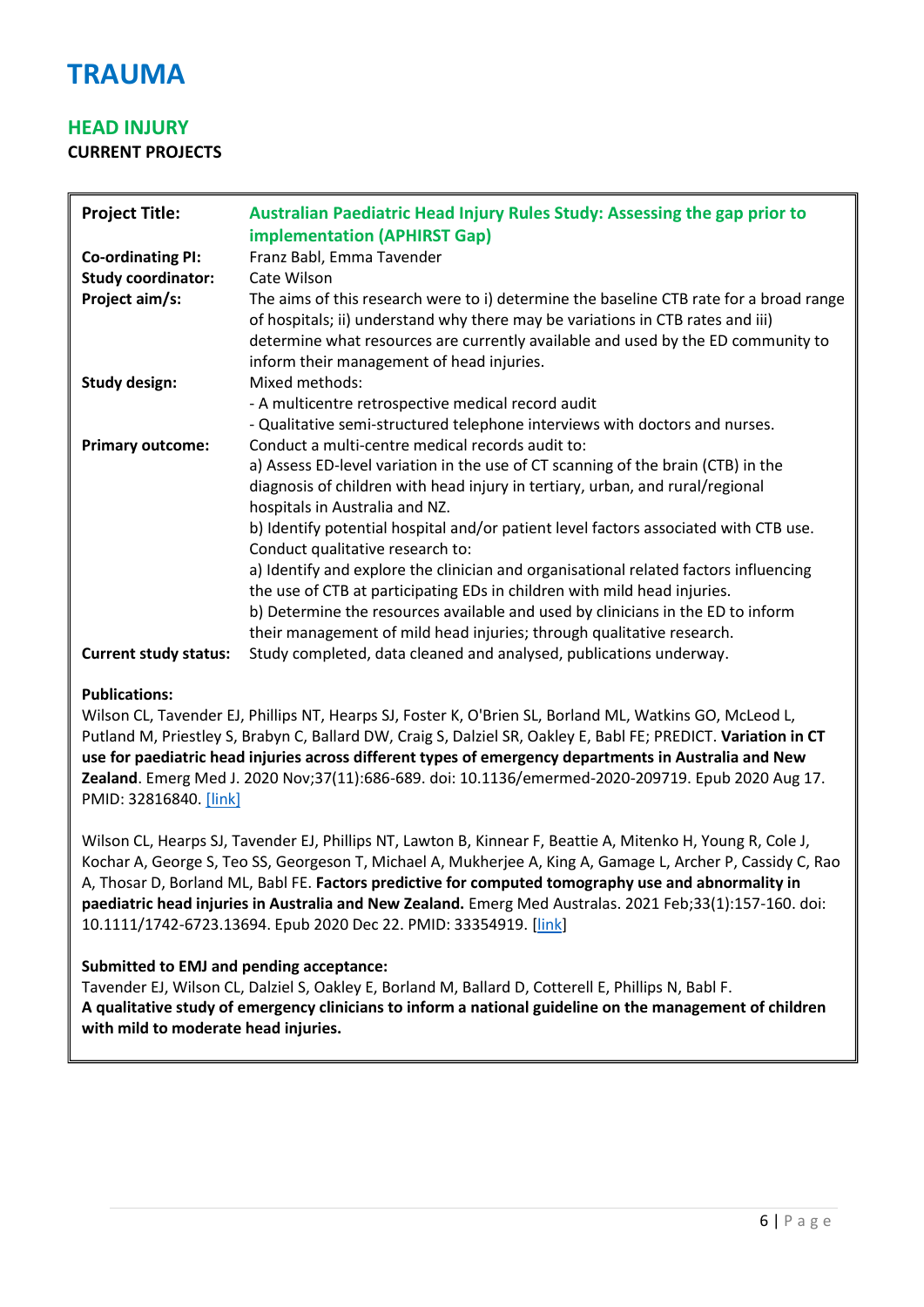### **HEAD INJURY CURRENT PROJECTS**

| <b>Project Title:</b>                                                                           | PREDICT Australian and New Zealand Guideline for Mild to Moderate Head<br><b>Injuries in Children</b>                                                                                                                                                                                                                                                                                                                                                                                                                                                                                                                       |
|-------------------------------------------------------------------------------------------------|-----------------------------------------------------------------------------------------------------------------------------------------------------------------------------------------------------------------------------------------------------------------------------------------------------------------------------------------------------------------------------------------------------------------------------------------------------------------------------------------------------------------------------------------------------------------------------------------------------------------------------|
| <b>Co-ordinating PI:</b><br><b>Study coordinator:</b><br>Project aim/s:<br><b>Study design:</b> | Franz Babl, Stuart Dalziel<br>Emma Tavender<br>Develop an evidence-based, locally applicable, practical clinical guideline for clinicians<br>in Australia and New Zealand caring for children with mild to moderate head injury<br>presenting to acute care settings.<br>Adapted guideline development process                                                                                                                                                                                                                                                                                                              |
| <b>Primary outcome:</b>                                                                         | Objectives:<br>• improve outcomes for children who present with mild to moderate head injury<br>including those with underlying complicating conditions;<br>identify all paediatric patients who have a clinically important intracranial injury in<br>need of intervention, such as neurosurgery and/or intensive care; promote<br>consistency of management;<br>reduce unnecessary interventions including inappropriate use of head CT scans in<br>children at very low risk of intracranial injury; and<br>develop guidance for discharge and follow-up of children with mild to moderate<br>$\bullet$<br>head injuries |
| <b>Current study status:</b>                                                                    | Guideline launched on the PREDICT website in February 2021:<br>https://www.predict.org.au/head-injury-guideline/                                                                                                                                                                                                                                                                                                                                                                                                                                                                                                            |
| <b>Endorsement by:</b>                                                                          | ACEM, RACP, RACGP, RACS, APLS, ACRRM, Australian Haemophilia Centre Directors'<br>Organisation (AHCDO), CENNZ, NZEMN, New Zealand Institute of Medical Radiation<br>Technology (NZIMRT), Sports Medicine Australia (SMA), The Council of Ambulance<br>Authorities Inc (CAA), The Australasian College of Paramedicine (ACP), The<br>Paediatric Society of New Zealand (PSNZ).                                                                                                                                                                                                                                               |
|                                                                                                 | Two papers published in EMA (see below), 2x ACEM (2021) conference abstracts<br>and DFTB training materials:<br>https://dontforgetthebubbles.com/predicting-paediatric-traumatic-brain-injuries                                                                                                                                                                                                                                                                                                                                                                                                                             |
|                                                                                                 | Currently developing an introductory video for the algorithm.                                                                                                                                                                                                                                                                                                                                                                                                                                                                                                                                                               |

#### **Publications:**

Babl FE, Tavender E, Ballard DW, Borland ML, Oakley E, Cotterell E, Halkidis L, Goergen S, Davis GA, Perry D, Anderson V, Barlow KM, Barnett P, Bennetts S, Bhamjee R, Cole J, Craven J, Haskell L, Lawton B, Lithgow A, Mullen G, O'Brien S, Paproth M, Wilson CL, Ring J, Wilson A, Leo GS, Dalziel SR; (PREDICT). **Australian and New Zealand Guideline for Mild to Moderate Head Injuries in Children.** *Emerg Med Australas*. 2021 Feb 2. doi: 10.1111/1742-6723.13722. Epub ahead of print. PMID: 33528896. [\[link\]](https://pubmed.ncbi.nlm.nih.gov/33528896/)

Tavender E, Ballard DW, Wilson A, Borland ML, Oakley E, Cotterell E, Wilson CL, Ring J, Dalziel SR, Babl FE; (PREDICT). **Review article: Developing the Australian and New Zealand Guideline for Mild to Moderate Head Injuries in Children: An adoption/adaption approach.** *Emerg Med Australas.* 2021 Feb 2. doi: 10.1111/1742-6723.13716. Epub ahead of print. PMID: 33528917. [\[link\]](https://pubmed.ncbi.nlm.nih.gov/33528917/)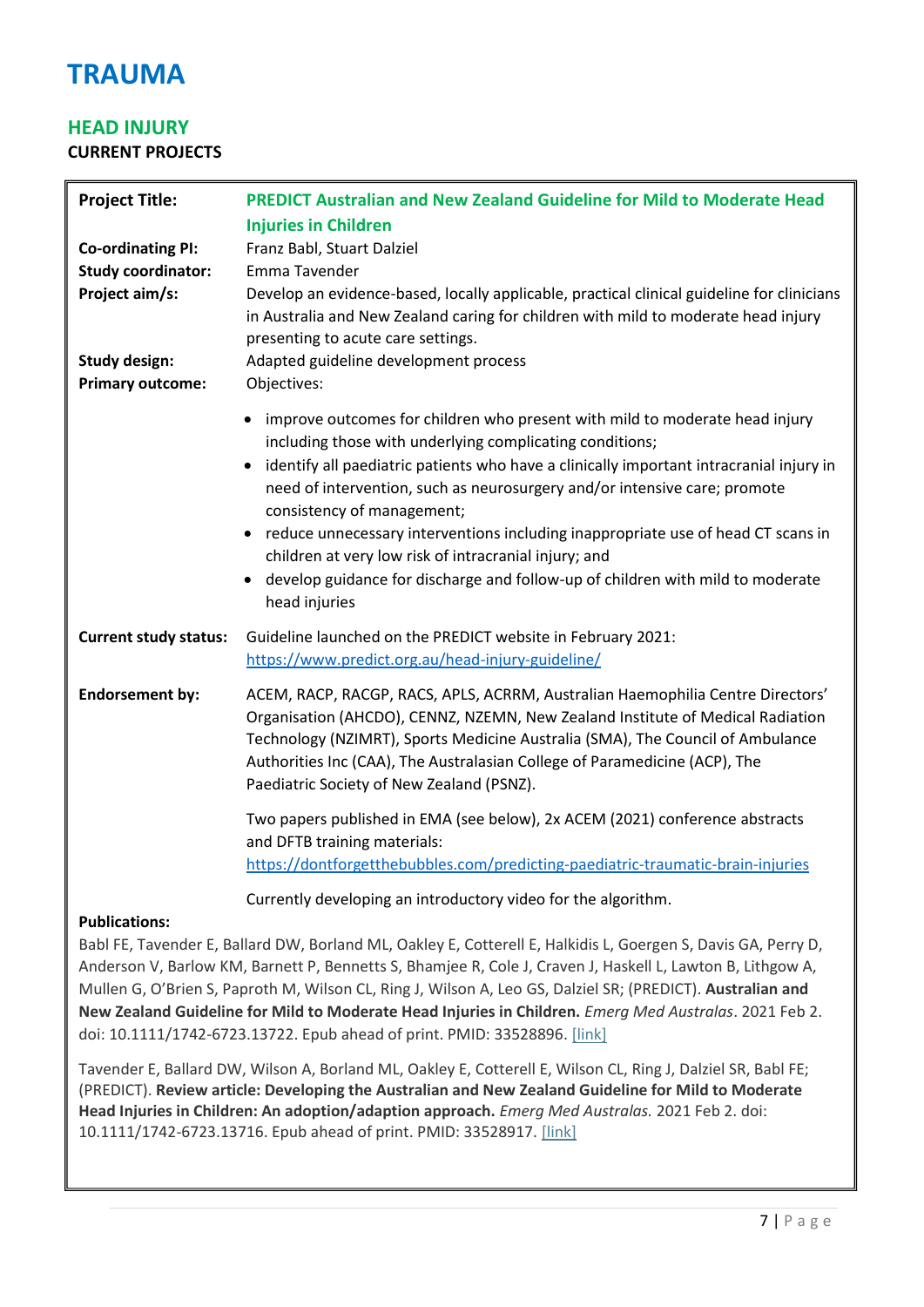# **HEAD INJURY CURRENT PROJECTS**

| <b>Project Title:</b>        | Co-designing discharge communication strategies for paediatric minor                   |
|------------------------------|----------------------------------------------------------------------------------------|
| <b>Co-ordinating PI:</b>     | head injuries.<br>Emma Tavender/Franz Babl                                             |
| <b>Study coordinator:</b>    | Emma Tavender/Cate Wilson                                                              |
|                              |                                                                                        |
| Project aim/s:               | To improve discharge communication currently provided to children presenting           |
|                              | to the ED with mild to moderate head injuries (concussion). Specifically,              |
|                              | adolescents who have an increased risk of post-concussion symptoms (PCS).              |
| <b>Study design:</b>         | Mixed Methods: stepped co-design method to engage consumers (parents and               |
|                              | youths) and clinicians in the development of head injury discharge                     |
|                              | communication strategies.                                                              |
| <b>Primary outcome:</b>      | Co-designed discharge communication strategies for adolescents with mild to            |
|                              | moderate head injuries (concussion) with parents, youths and clinicians.               |
|                              | Training materials that can be used for future co-design efforts.                      |
|                              | Advancement in the science of implementation and contribution to future                |
|                              | discharge communication strategy development for other common paediatric               |
|                              | ED presentations.                                                                      |
| <b>Current study status:</b> |                                                                                        |
|                              |                                                                                        |
|                              | Ethics received from RCH and Western Health.<br>$\bullet$                              |
|                              | Recruitment in progress for co-design group (4 of 4 ED clinicians, 2 of 3<br>$\bullet$ |
|                              | Youths and 2 of 3 parents of Adolescents recruited).                                   |
|                              | Training materials in development.                                                     |
|                              | First meeting of four to be held by end of the year.                                   |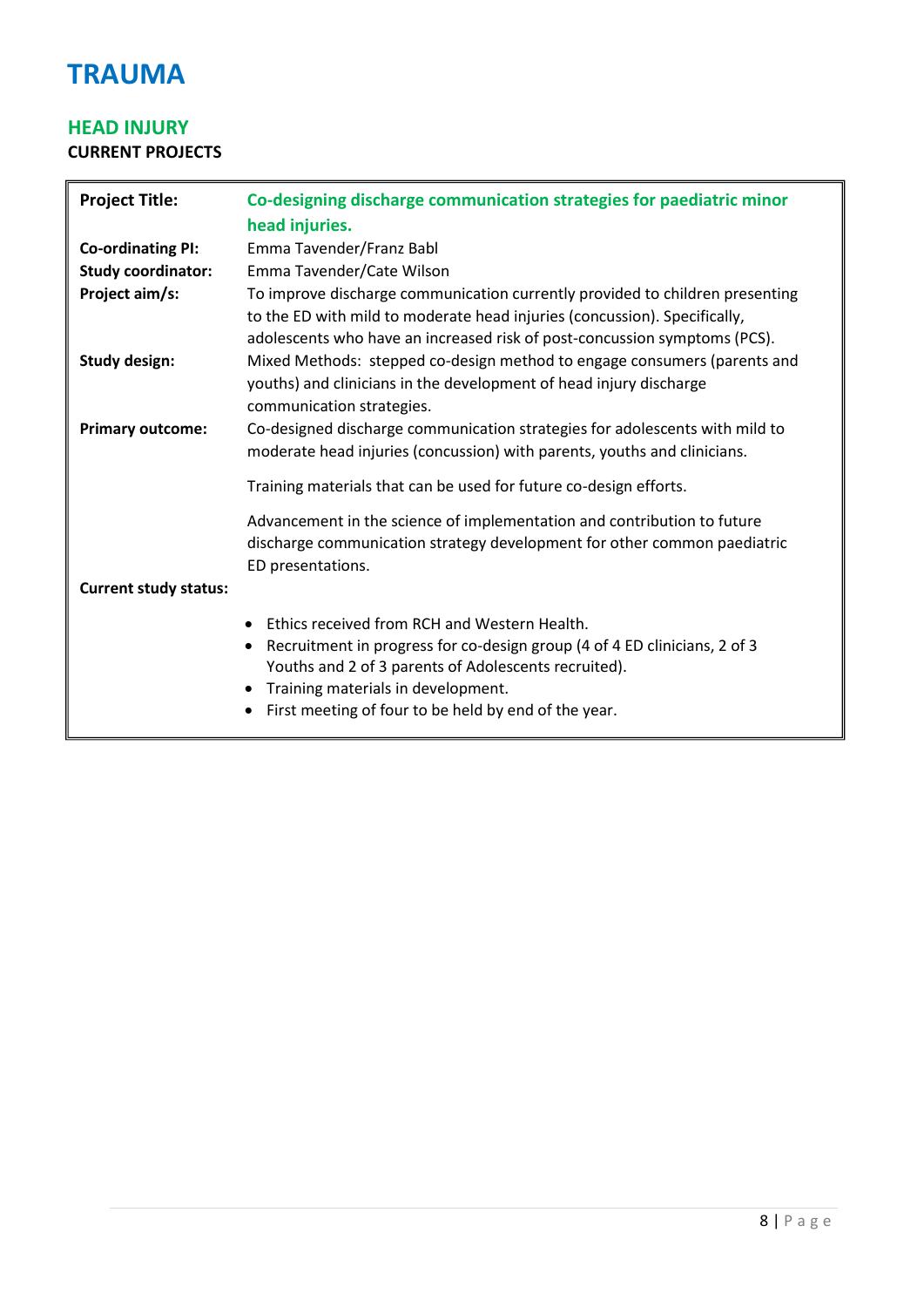# **NECK INJURY CURRENT PROJECTS**

| <b>Project Title:</b><br><b>Co-ordinating PI:</b><br><b>Study coordinator:</b><br>Project aim/s: | <b>SONIC - Study of Neck Injuries in Children</b><br>Natalie Phillips, Franz Babl<br>Sharon O'Brien<br>Primary aim: To externally validate in children existing clinical decision rules (CDRs)<br>by assessing the (i) accuracy of detecting cervical spine injury (CSI); (ii) the ability to<br>accurately identify children who do not need cervical spine imaging; and (iii) the<br>cost effectiveness of different CDRs.                                                             |
|--------------------------------------------------------------------------------------------------|------------------------------------------------------------------------------------------------------------------------------------------------------------------------------------------------------------------------------------------------------------------------------------------------------------------------------------------------------------------------------------------------------------------------------------------------------------------------------------------|
| Study design:                                                                                    | Multi-centre prospective observational study.                                                                                                                                                                                                                                                                                                                                                                                                                                            |
| <b>Primary outcome:</b><br><b>Current study status:</b>                                          | Performance accuracy (sensitivity, specificity, NPV, and PPV) in identifying the study<br>defined CSI of (a) the Paediatric Emergency Care Applied Research Network<br>(PECARN) risk criteria (b) the two adult-derived CDRs (National Emergency X-<br>Radiography Utilization Study Low Risk Criteria (NEXUS) and Canadian C spine<br>Rule(CCR)) and (c) current CSI management practice.                                                                                               |
|                                                                                                  | Ethics approval for all Australian sites obtained. NZ pending.<br>• Recruitment commenced at Queensland Children's Hospital on 7/9/2021.<br>Roll-out to 12 other participating sites planned in coming months - aiming for<br>most sites to commence by end of 2021.<br>Hospitals involved: RCH, QCH, PCH, Westmead, W&CH Adelaide, Starship<br>Children's, SCH, Monash Medical Centre, Kidz First, Gold Coast University, Logan,<br>Royal Darwin/Palmerston, Sunshine Coast University. |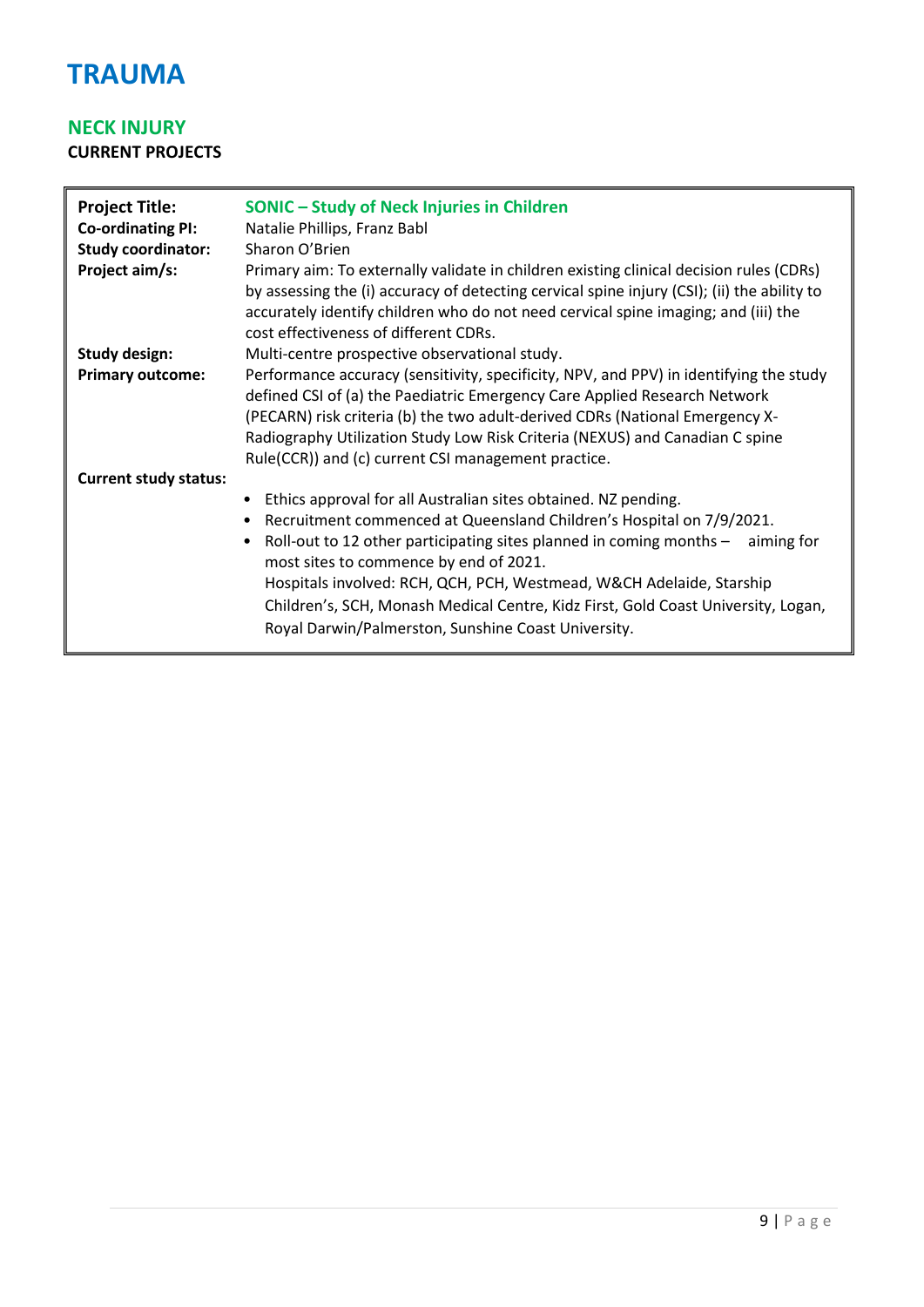# **MAJOR HAEMORRHAGE**

| <b>Project Title:</b>                                 | <b>Composition and Quality of Major Haemorrhage Protocols (MHP) and</b><br>critical bleeding clinical practice guidelines in hospitals across the PREDICT<br>network.                                                                                                                                                                                                                                                                                                                                                                                                                                                                                                                                                                                                                                                                                                                                                                                                                                               |
|-------------------------------------------------------|---------------------------------------------------------------------------------------------------------------------------------------------------------------------------------------------------------------------------------------------------------------------------------------------------------------------------------------------------------------------------------------------------------------------------------------------------------------------------------------------------------------------------------------------------------------------------------------------------------------------------------------------------------------------------------------------------------------------------------------------------------------------------------------------------------------------------------------------------------------------------------------------------------------------------------------------------------------------------------------------------------------------|
| <b>Co-ordinating PI:</b><br><b>Study coordinator:</b> | Shane George / Elliot Long<br>Elizabeth Wake                                                                                                                                                                                                                                                                                                                                                                                                                                                                                                                                                                                                                                                                                                                                                                                                                                                                                                                                                                        |
| Project aim/s:                                        | To compare paediatric Major Haemorrhage Protocols (MHP) and critical bleeding<br>clinical practice guidelines in hospitals across the PREDICT network for content and<br>quality.                                                                                                                                                                                                                                                                                                                                                                                                                                                                                                                                                                                                                                                                                                                                                                                                                                   |
| <b>Study design:</b>                                  | Comparative review of Major Haemorrhage and Critical Bleeding guidelines and<br>algorithms of participating centres.                                                                                                                                                                                                                                                                                                                                                                                                                                                                                                                                                                                                                                                                                                                                                                                                                                                                                                |
| <b>Primary outcome:</b>                               | Outcomes will describe differences in the MHP across sites, we will also analyse for<br>patterns of difference between different hospital types. Quality of the guidelines<br>will be reported using the AGREE II framework. Clinical Practice Guidelines will be<br>compared for:<br>• Activation criteria<br>Deactivation criteria<br>$\bullet$<br>Blood product delivery schedule, with specific focus on the timing of fibrinogen<br>replacement in the schedule.<br>Blood products and factors available at the site<br>Operational factors (e.g. how to activate, who co-ordinates products, how are<br>products delivered)<br>Non transfusion specific targets (temperature, pH, Calcium, etc)<br>Monitoring of coagulation status (frequency, testing method, etc)<br>$\bullet$<br>Treatment thresholds based on coagulation results<br>٠<br>Indications for anti-fibrinolytic medications<br>Current study status: Data collection in process, guidelines received from 21 hospitals<br>$\bullet$<br>date. |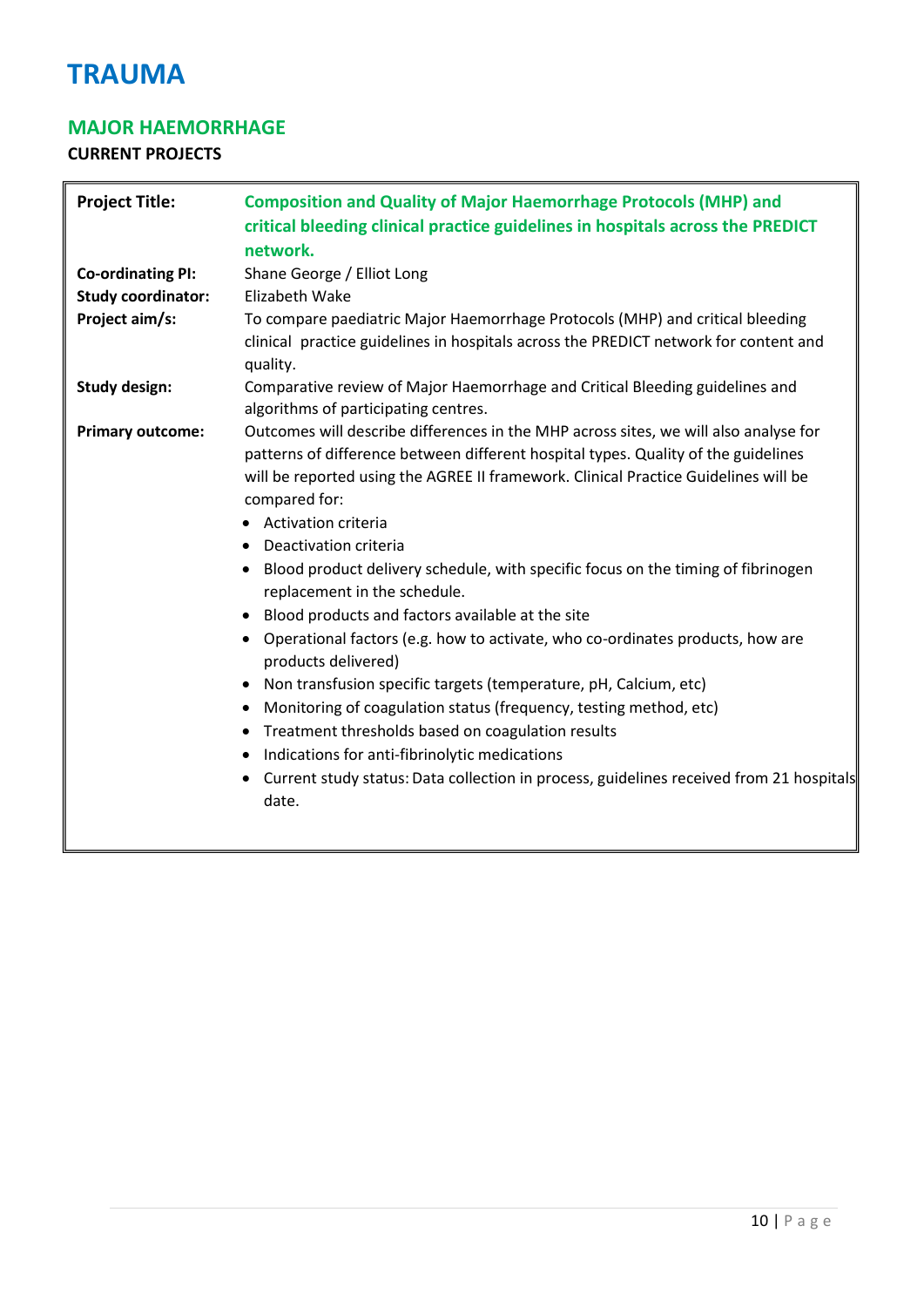### <span id="page-11-0"></span>**BRONCHIOLITIS**

**CURRENT PROJECTS**

| <b>Project Title:</b>        | Nasal High Flow Therapy for Children with Acute Hypoxemic Respiratory<br>Failure - a Randomised Controlled Trial - PARIS II Trial.                                                                                                                                                                                                                                                                                                                                                                                                                                                  |
|------------------------------|-------------------------------------------------------------------------------------------------------------------------------------------------------------------------------------------------------------------------------------------------------------------------------------------------------------------------------------------------------------------------------------------------------------------------------------------------------------------------------------------------------------------------------------------------------------------------------------|
|                              |                                                                                                                                                                                                                                                                                                                                                                                                                                                                                                                                                                                     |
| <b>Co-ordinating PI:</b>     | Andreas Schibler/Franz Babl                                                                                                                                                                                                                                                                                                                                                                                                                                                                                                                                                         |
| <b>Study coordinator:</b>    | Donna Franklin                                                                                                                                                                                                                                                                                                                                                                                                                                                                                                                                                                      |
| Project aim/s:               | To investigate in a randomised controlled trial performed in children aged 1-4<br>years presenting with acute hypoxemic respiratory failure if the early use of NHF<br>therapy reduces the hospital length of stay when compared to standard oxygen<br>therapy.                                                                                                                                                                                                                                                                                                                     |
| <b>Study design:</b>         | A phase III randomised controlled trial.                                                                                                                                                                                                                                                                                                                                                                                                                                                                                                                                            |
| <b>Primary outcome:</b>      | The primary outcome is defined as hospital length of stay.                                                                                                                                                                                                                                                                                                                                                                                                                                                                                                                          |
| <b>Current study status:</b> | PARIS II has completed data cleaning and unlocked the dataset late August 2021.<br>1517 patients recruited (Sample size was 1512). Currently analysing data for<br>write up of main outcome results. Draft manuscript ready for results to be<br>dropped in. Appendices 70% written. Soon ready for circulation amongst PIs.<br>SAP paper uploaded onto ANZ registry - prior to unlocking dataset.<br>Plan:<br>1. Publish main results in peer reviewed journal - aim for high-ranked journal<br>again.<br>2. Commence secondary outcomes papers immediately thereafter - following |
|                              | discussion with PI's on priority level.                                                                                                                                                                                                                                                                                                                                                                                                                                                                                                                                             |
| <b>Publications:</b>         |                                                                                                                                                                                                                                                                                                                                                                                                                                                                                                                                                                                     |

Franklin D, Shellshear D, Babl FE, Schlapbach LJ, Oakley E, Borland ML, Hoeppner T, George S, Craig S, Neutze J, Williams A, Acworth J, McCay H, Wallace A, Mattes J, Gangathimn V, Wildman M, Fraser JF, Moloney S, Gavranich J, Waugh J, Hobbins S, Fahy R, Grew S, Gannon B, Gibbons K, Dalziel S, Schibler A; PARIS and PREDICT. **Multicentre, randomised trial to investigate early nasal high-flow therapy in paediatric acute hypoxaemic respiratory failure: a protocol for a randomised controlled trial-a Paediatric Acute respiratory Intervention Study (PARIS 2).** BMJ Open. 2019 Dec 18;9(12):e030516. doi: 10.1136/bmjopen-2019-030516. PMID: 31857300; PMCID: PMC6937038. [\[link\]](https://pubmed.ncbi.nlm.nih.gov/31857300/)

Franklin D, Shellshear D, Babl FE, Hendrickson R, Williams A, Gibbons K, McEnery K, Kennedy M, Pham TM, Acworth J, Levitt D, Oakley E, Schibler A; PARIS and PREDICT. High flow in children with respiratory failure: A randomised controlled pilot trial – A paediatric acute respiratory intervention study. J Paediatr Child Health. 2020 Dec 30. doi: 10.1111/jpc.15259. Epub ahead of print. PMID: 33377568. [\[link\]](https://pubmed.ncbi.nlm.nih.gov/33377568/)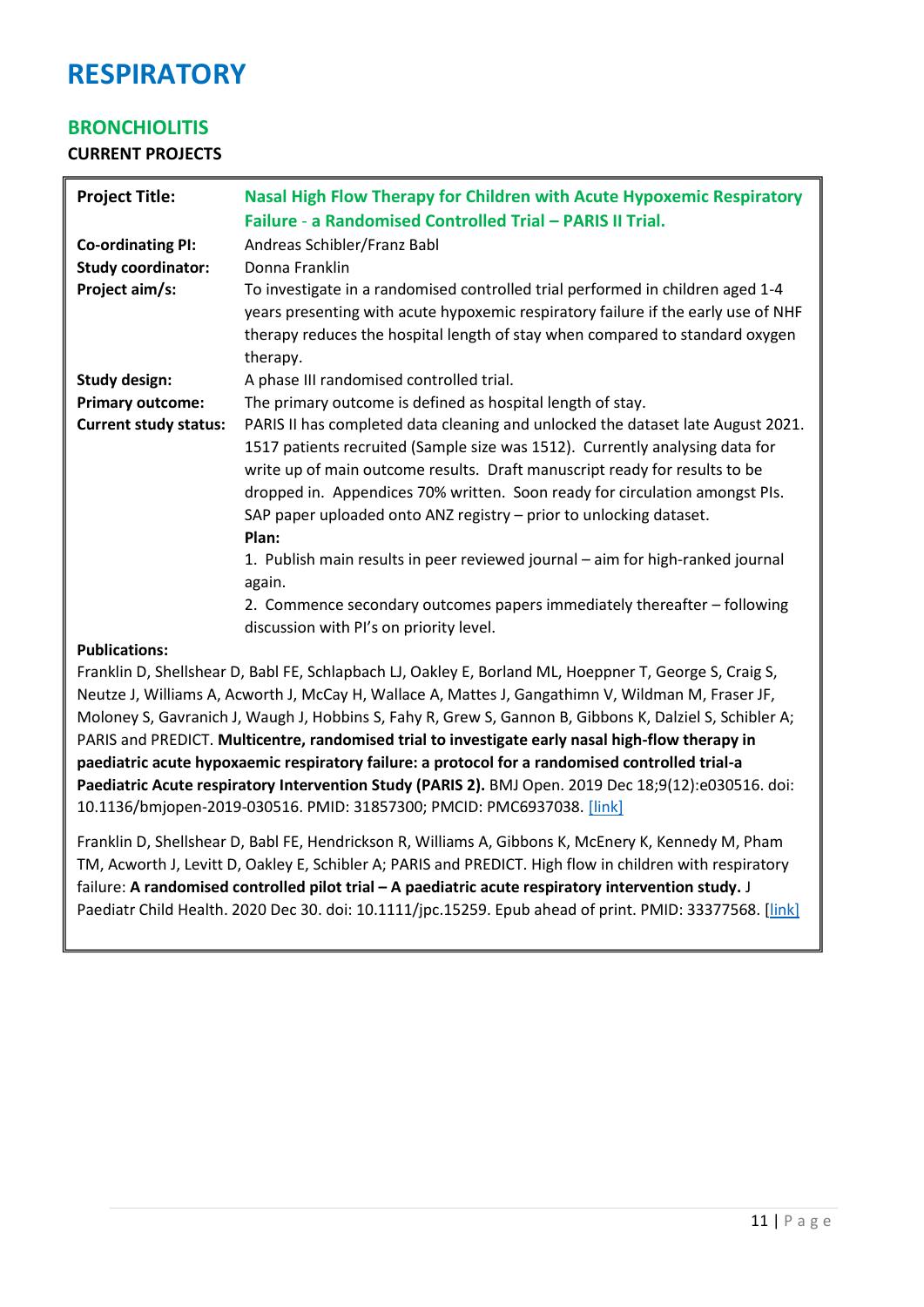### **BRONCHIOLITIS**

**CURRENT PROJECTS**

| <b>Project Title:</b><br><b>Co-ordinating PI:</b><br><b>Study coordinator:</b> | <b>Knowledge Translation Bronchiolitis Study</b><br><b>Stuart Dalziel and Ed Oakley</b><br>Libby Haskell                                                                                                                                                                                                                                                                                               |
|--------------------------------------------------------------------------------|--------------------------------------------------------------------------------------------------------------------------------------------------------------------------------------------------------------------------------------------------------------------------------------------------------------------------------------------------------------------------------------------------------|
| Project aim/s:                                                                 | To determine the effectiveness of targeted, theory-informed implementation<br>interventions versus passive dissemination of an evidence-based bronchiolitis<br>guideline, in reducing inappropriate therapies in infants with bronchiolitis.                                                                                                                                                           |
| Study design:                                                                  | Multi-centre, cluster randomised controlled trial. Twenty-six hospitals<br>(Australian=20; New Zealand=6) randomised (intervention group=13; control<br>group=13), including 7 Australian tertiary paediatric hospitals.                                                                                                                                                                               |
| <b>Primary outcome:</b>                                                        | Compliance during the first 24 hours of hospitalisation with no use of CXR,<br>salbutamol, glucocorticoids, antibiotics, and adrenaline occurred in 1,631 (85.1%,<br>95%Cl 82.6-89.7%) infants in the intervention group and 1,321 (73.0%, 95%Cl<br>65.3-78.8%) infants in the control group (adjusted risk difference [RD] for baseline<br>stratification factors (14.1%, 95%CI 6.5%-21.7%, p<0.001). |
| <b>Current study status:</b>                                                   | Study is completed and analysed.                                                                                                                                                                                                                                                                                                                                                                       |
| <b>Publications:</b>                                                           |                                                                                                                                                                                                                                                                                                                                                                                                        |

Haskell L, Tavender EJ, Wilson C, O'Brien S, Babl FE, Borland ML, Cotterell L, Schuster T, Orsini F, Sheridan N, Johnson D, Oakley E, Dalziel SR; PREDICT. **Implementing evidence-based practices in the care of infants with bronchiolitis in Australasian acute care settings: study protocol for a cluster randomised controlled study.** BMC Pediatr. 2018 Jul 6;18(1):218. doi: 10.1186/s12887-018-1187-7. PMID: 29980177; PMCID: PMC6035428. [\[Link\]](https://pubmed.ncbi.nlm.nih.gov/29980177/)

O'Brien S, Borland ML, Cotterell E, Armstrong D, Babl F, Bauert P, Brabyn C, Garside L, Haskell L, Levitt D, McKay N, Neutze J, Schibler A, Sinn K, Spencer J, Stevens H, Thomas D, Zhang M, Oakley E, Dalziel SR; PREDICT Network, Australasia. **Australasian bronchiolitis guideline**. J Paediatr Child Health. 2019 Jan;55(1):42-53. doi: 10.1111/jpc.14104. Epub 2018 Jul 15. PMID: 30009459[. \[Link\]](https://pubmed.ncbi.nlm.nih.gov/30009459/)

O'Brien S, Borland ML, Oakley E. Dalziel S, Babl FE. **Letters to the Editor: National guidelines for bronchiolitis.** J. Paediatr. Child Health. 2019 June 2. 55(2019) 728–729, PMID: 31155791. DOI: 10.1111/jpc.14463. [\[link\]](https://www.ncbi.nlm.nih.gov/pubmed/?term=31155791)

Haskell L, Tavender EJ, Wilson C, Babl FE, Oakley E, Sheridan N, Dalziel SR; PREDICT network, Australia. **Understanding factors that contribute to variations in bronchiolitis management in acute care settings: a qualitative study in Australia and New Zealand using the Theoretical Domains Framework.** BMC Pediatr. 2020 May 1;20(1):189. doi: 10.1186/s12887-020-02092-y. PMID: 32357866. [\[Link\]](https://pubmed.ncbi.nlm.nih.gov/32357866/)

Haskell L, Tavender EJ, Wilson CL, O'Brien S, Babl FE, Borland ML, Cotterell E, Schembri R, Orsini F, Sheridan N, Johnson DW, Oakley E, Dalziel SR; PREDICT Network. **Effectiveness of Targeted Interventions on Treatment of Infants With Bronchiolitis: A Randomized Clinical Trial.** JAMA Pediatr. 2021 Aug 1;175(8):797-806. doi: 10.1001/jamapediatrics.2021.0295. PMID: 33843971; PMCID: PMC8042564. [\[Link}](https://pubmed.ncbi.nlm.nih.gov/33843971/)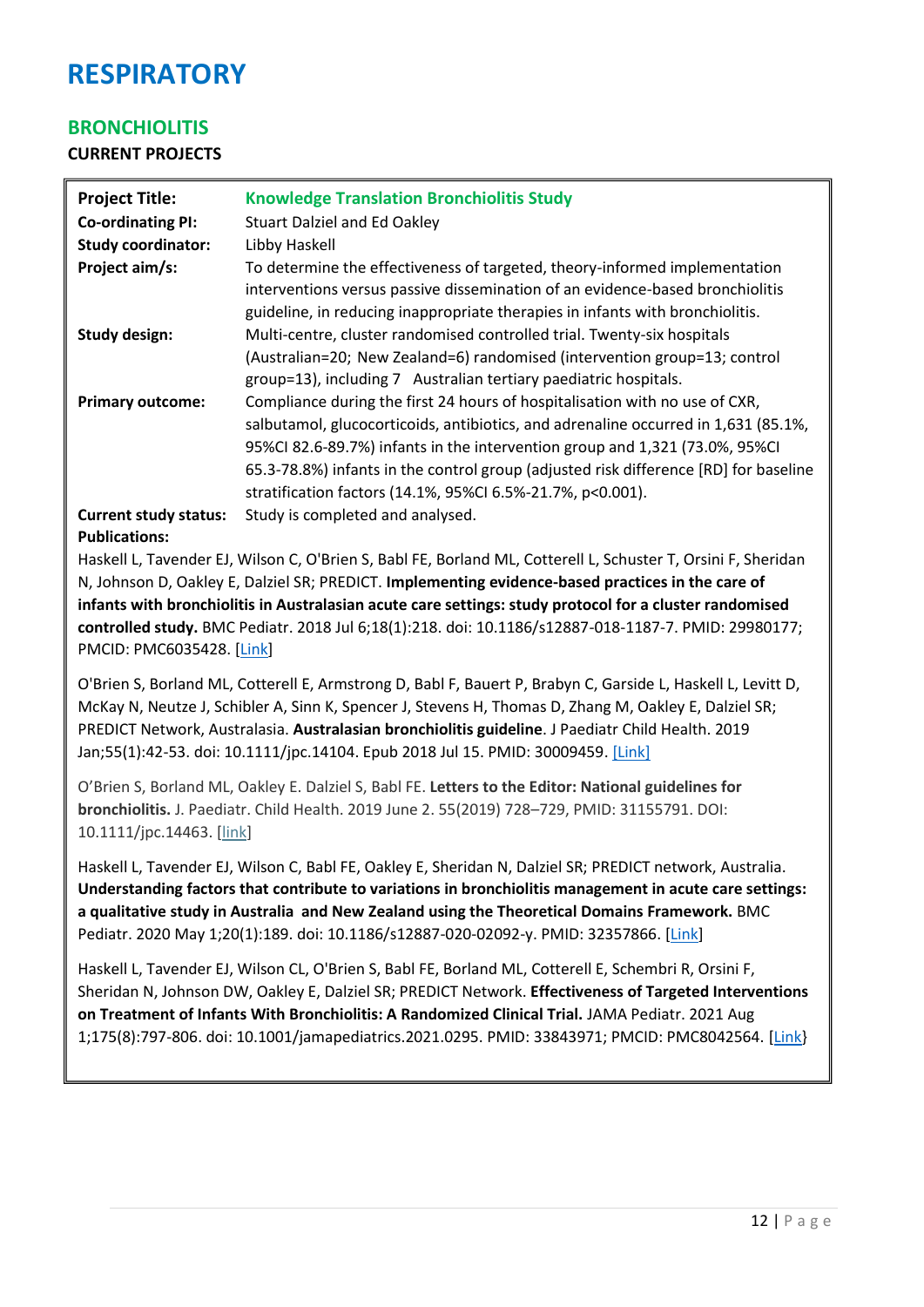### **BRONCHIOLITIS**

### **CURRENT PROJECTS**

### **Knowledge Translation Bronchiolitis Study (contd.)**

#### **Publications:**

Haskell L, Tavender EJ, Wilson CL, O'Brien S, Babl FE, Borland ML, Cotterell E, Sheridan N, Oakley E, Dalziel SR; PREDICT network, Australasia. **Development of targeted, theory-informed interventions to improve bronchiolitis management**. BMC Health Serv Res. 2021 Aug 3;21(1):769. doi: 10.1186/s12913-021-06724-6. PMID: 34344383.

**Process evaluation** - accepted BMC Health Services Research, 2021. [\[Link\]](https://pubmed.ncbi.nlm.nih.gov/34344383/)

Haskell L, Tavender EJ, O'Brien S, Wilson CL, Borland ML, Cotterell E, Babl FE, Zannino D, Sheridan N, Oakley E, Dalziel SR. **Can targeted interventions change the factors influencing variation in management of infants with bronchiolitis? A survey of Australian and New Zealand clinicians: A paediatric research in emergency departments international collaborative (PREDICT) study**. J Paediatr Child Health. 2021 Sep 9. doi: 10.1111/jpc.15710. Epub ahead of print. PMID: 34498782. [\[Link}](https://pubmed.ncbi.nlm.nih.gov/34498782/)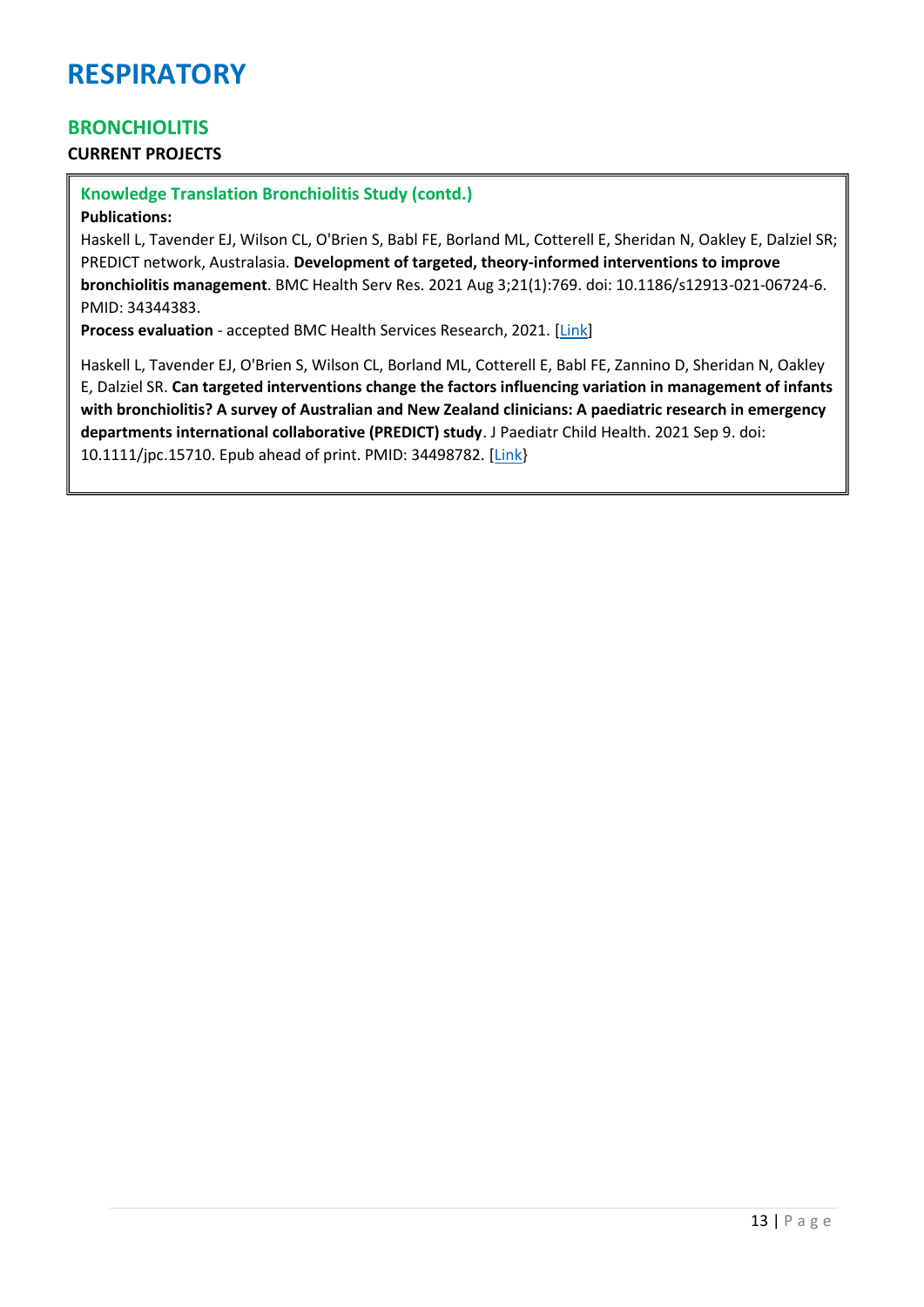## **BRONCHIOLITIS**

| <b>Project Title:</b><br><b>Co-ordinating PI:</b><br><b>Study coordinator:</b><br><b>Project aims:</b><br><b>Study design:</b> | Reducing the overuse of proven ineffective interventions in infants with<br>bronchiolitis. Developing an evidence-based implementation intervention<br>package for national roll-out.<br>Meredith Borland<br>Sharon O'Brien<br>To operationalise the findings of the Knowledge Translation in Bronchiolitis<br>cluster RCT which demonstrated implementation tools to improve<br>bronchiolitis care. In this study we aim to demonstrate adaptions required to<br>effectively implement support materials prior to national roll out of the<br>tools.<br>A multi-centred mixed method study of management of children with<br>bronchiolitis following the implementation of interventions shown to reduce                                                                                                                                                                                                                                                                                                                                                                 |
|--------------------------------------------------------------------------------------------------------------------------------|---------------------------------------------------------------------------------------------------------------------------------------------------------------------------------------------------------------------------------------------------------------------------------------------------------------------------------------------------------------------------------------------------------------------------------------------------------------------------------------------------------------------------------------------------------------------------------------------------------------------------------------------------------------------------------------------------------------------------------------------------------------------------------------------------------------------------------------------------------------------------------------------------------------------------------------------------------------------------------------------------------------------------------------------------------------------------|
| Outcome:                                                                                                                       | the use of low value interventions.                                                                                                                                                                                                                                                                                                                                                                                                                                                                                                                                                                                                                                                                                                                                                                                                                                                                                                                                                                                                                                       |
|                                                                                                                                | Operationalise the core components of the PREDICT<br>$\bullet$<br>bronchiolitis implementation strategies for use in four West Australian                                                                                                                                                                                                                                                                                                                                                                                                                                                                                                                                                                                                                                                                                                                                                                                                                                                                                                                                 |
|                                                                                                                                | hospital emergency departments. Implementation of these strategies will<br>be done using a structured/documented local adaption process.<br>Evaluate the impact of the implementation strategies on the uptake of<br>$\bullet$<br>the Australasian Bronchiolitis Guideline at each site.<br>Understand the uptake and adaption of the implementation strategies by<br>٠<br>conducting process evaluation of the implementation strategy and<br>tracking the local adaption process at each site.<br>Refine the National Bronchiolitis Implementation Support Package for<br>$\bullet$<br>national roll out.                                                                                                                                                                                                                                                                                                                                                                                                                                                               |
| <b>Current study status:</b>                                                                                                   |                                                                                                                                                                                                                                                                                                                                                                                                                                                                                                                                                                                                                                                                                                                                                                                                                                                                                                                                                                                                                                                                           |
|                                                                                                                                | • This project is underway at four West Australian sites (PCH, Rockingham<br>General Hospital, Armadale Hospital and Bunbury Regional Hospital EDs.<br>• All sites have appointed and trained local opinion leaders (clinical leads) who<br>are delivering tailored educational sessions, providing promotional<br>material/reminders to staff and undertaking monthly audit and feedback.<br>Tracking of all education is recorded by each site. Regular contact and support<br>is provided by the lead site to maintain engagement and site participation and<br>minimalise any potential issues.<br>Sites are auditing 2019 patient data which will be utilised to evaluate the<br>٠<br>impact of the strategies at each site. This data will be compared to similar data<br>collected from the audit on patients who presented in 2021.<br>Each site will also undertake qualitative interviews to define the adaptions and<br>$\bullet$<br>strategies undertaken. Collection of this data will commence at the end of 2021<br>with manuscript preparation into 2022. |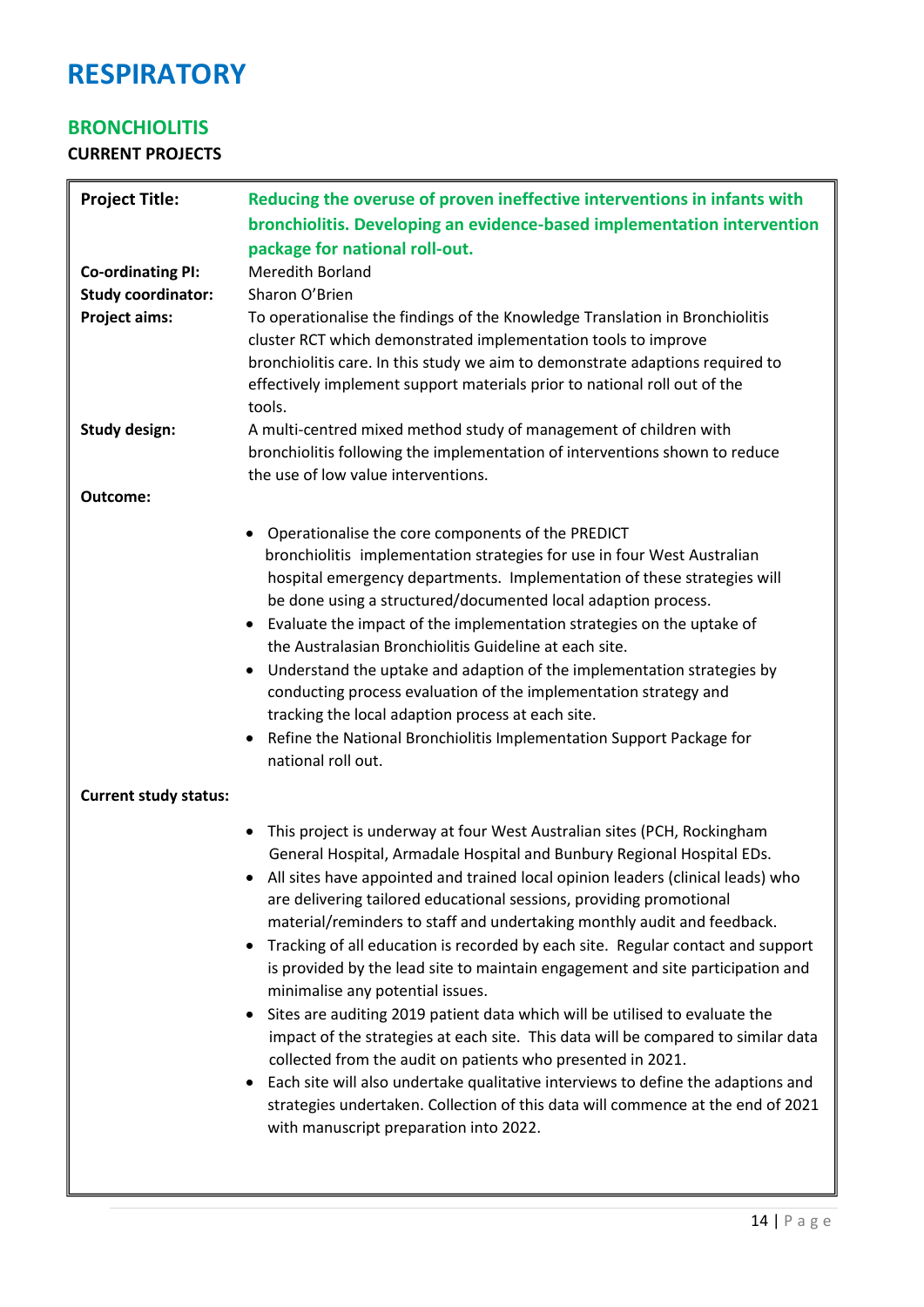### **BRONCHIOLITIS**

| <b>Project Title:</b>        | A randomized controlled trial comparing epinephrine and                                                                                                                                                                |
|------------------------------|------------------------------------------------------------------------------------------------------------------------------------------------------------------------------------------------------------------------|
|                              | dexamethasone to placebo in the treatment of infants with                                                                                                                                                              |
|                              | bronchiolitis (BIPED)                                                                                                                                                                                                  |
| <b>Co-ordinating PI:</b>     | Meredith Borland, Stuart Dalziel and Amy Plint                                                                                                                                                                         |
| <b>Study coordinator:</b>    | Sharon O'Brien (Aust) and Megan Bonisch (NZ)                                                                                                                                                                           |
| Project aim/s:               | A multicentre clinical trial that will compare nebulized epinephrine and two<br>doses of oral dexamethasone (over two days) to nebulized saline and oral<br>placebo.                                                   |
| <b>Study design:</b>         | We will conduct a phase III multicenter, randomized, double-blind trial<br>comparing treatment with nebulized epinephrine and 2-day course of oral<br>dexamethasone to placebo for infants with bronchiolitis.         |
| <b>Primary outcome:</b>      | <b>Primary Objective:</b>                                                                                                                                                                                              |
|                              | To determine if treatment of infants presenting with bronchiolitis to the<br>emergency department (ED) with nebulized epinephrine and a 2-day course of                                                                |
|                              | oral dexamethasone is effective in reducing the need for admission to hospital<br>(due to bronchiolitis) by day 7 post enrolment compared to placebo.<br><b>Secondary Objectives:</b>                                  |
|                              | (1) To determine if treatment of infants presenting with bronchiolitis to the ED<br>with nebulized epinephrine and a 2-day course of oral dexamethasone is                                                             |
|                              | effective in reducing admissions to hospital (for bronchiolitis) at enrolment ED<br>visit compared to placebo.                                                                                                         |
|                              | (2) To determine if there is a difference between groups in all cause admission<br>within 21 days post enrolment, all cause health care provider visits over 21 days<br>post enrolment, and health care-related costs. |
|                              | <b>Safety Objectives:</b>                                                                                                                                                                                              |
|                              | To examine the safety of epinephrine and dexamethasone when used to treat<br>bronchiolitis among infants.                                                                                                              |
| <b>Current study status:</b> | The current SARS-CoV-2 pandemic has brought to the fore concerns that                                                                                                                                                  |
|                              | nebulized medication delivery may potentially increase the risk of respiratory                                                                                                                                         |
|                              | virus transmission to health care staff through virus aerosolisation. To address<br>this concern, participating study sites will have the option to use Primatene                                                      |
|                              | MIST "puffer" (MDI) in place of nebulized epinephrine to deliver inhaled                                                                                                                                               |
|                              | epinephrine. An ethics amendment was submitted and approved for the use of<br>Epinephrine MDIs to be used for the study.                                                                                               |
|                              | Perth Children's Hospital commenced recruitment in December 2020 for the<br>unseasonal Bronchiolitis presentations and have continued to recruit<br>throughout 2021 (total of >60).                                    |
|                              | Women's and Children's Hospital Adelaide commenced recruitment in<br>٠<br>July 2021 and have recruited a total of 6, with a brief period of COVID-19<br>related shut down.                                             |
|                              | Monash Children's Hospital have commenced recruitment in Aug 2021                                                                                                                                                      |
|                              | and have a total of 2 however due to COVID have had to put recruitment on                                                                                                                                              |
|                              | hold. They are planning to recommence when the MDIs become available.                                                                                                                                                  |
|                              |                                                                                                                                                                                                                        |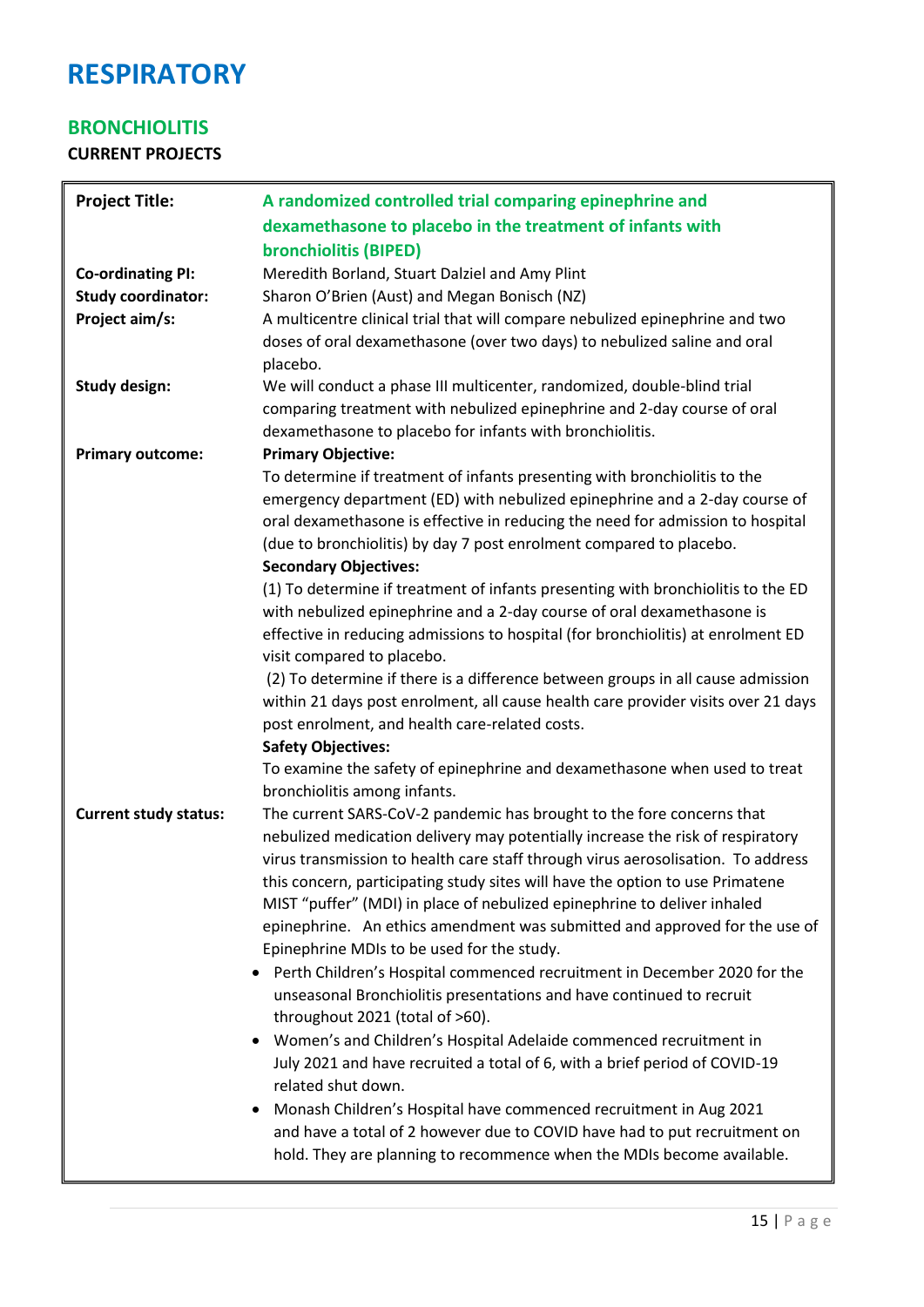### **BRONCHIOLITIS**

| (cont):<br><b>Current study status:</b> | A randomized controlled trial comparing epinephrine and dexamethasone<br>to placebo in the treatment of infants with bronchiolitis (BIPED) (contd.)                                                                                                                                                                                                                                                                                                                                                                                     |
|-----------------------------------------|-----------------------------------------------------------------------------------------------------------------------------------------------------------------------------------------------------------------------------------------------------------------------------------------------------------------------------------------------------------------------------------------------------------------------------------------------------------------------------------------------------------------------------------------|
|                                         |                                                                                                                                                                                                                                                                                                                                                                                                                                                                                                                                         |
|                                         | New Zealand sites have deferred commencement of recruitment while<br>$\bullet$<br>awaiting for the arrival of the MDI's as well as a heavy clinical season that<br>forced research staff to work clinically, and currently lockdown<br>related to COVID.<br>Waikato Hospital has commenced recruitment on the 29 Sept and have<br>$\bullet$<br>recruited 2 patients. The 2 Auckland sites are still pending commencement.<br>Overall, total number of recruited patients for the study is 230 of a total<br>$\bullet$<br>required 1616. |

| <b>Project Title:</b>        | High Flow Nasal Cannula Therapy – Factors influencing care in the                                                   |
|------------------------------|---------------------------------------------------------------------------------------------------------------------|
|                              | paediatric setting                                                                                                  |
| <b>Co-ordinating PI:</b>     | <b>Meredith Borland</b>                                                                                             |
| <b>Study coordinator:</b>    | Sharon O'Brien                                                                                                      |
| <b>Project Aims:</b>         | The aim is to explore factors influencing clinicians' decisions related to the use of                               |
|                              | HFNC therapy for infants with bronchiolitis within ED and general paediatric wards<br>in Australia and New Zealand. |
| <b>Study design:</b>         | A qualitative study using semi-structured interviews is being undertaken to                                         |
|                              | investigate factors influencing health clinicians' decision to use HFNC therapy.                                    |
| <b>Primary outcomes:</b>     | To explore and identify potential barriers and enablers to the appropriate use of                                   |
|                              | HFNC therapy.                                                                                                       |
| <b>Sites involved:</b>       | Perth Children's Hospital - representing tertiary Australian site                                                   |
|                              | Starship Children's Hospital - representing tertiary New Zealand site                                               |
|                              | Logan Hospital, Queensland - representing suburban peripheral hospital                                              |
|                              | Ballarat Health Service, Victoria - representing regional peripheral hospital                                       |
|                              | Rotorua Hospital New Zealand – potentially representing secondary New Zealand<br>site                               |
| <b>Current study status:</b> | Ethics and governance was approved for the 4 sites.                                                                 |
|                              | Interviews with a range of nurses and doctors have been completed from the 4                                        |
|                              | sites, totalling 19. These transcripts have all been transcribed and are currently                                  |
|                              | being analysed using the Theoretical Domains Framework.                                                             |
| <b>Expected finish:</b>      | Dec 2021                                                                                                            |
|                              |                                                                                                                     |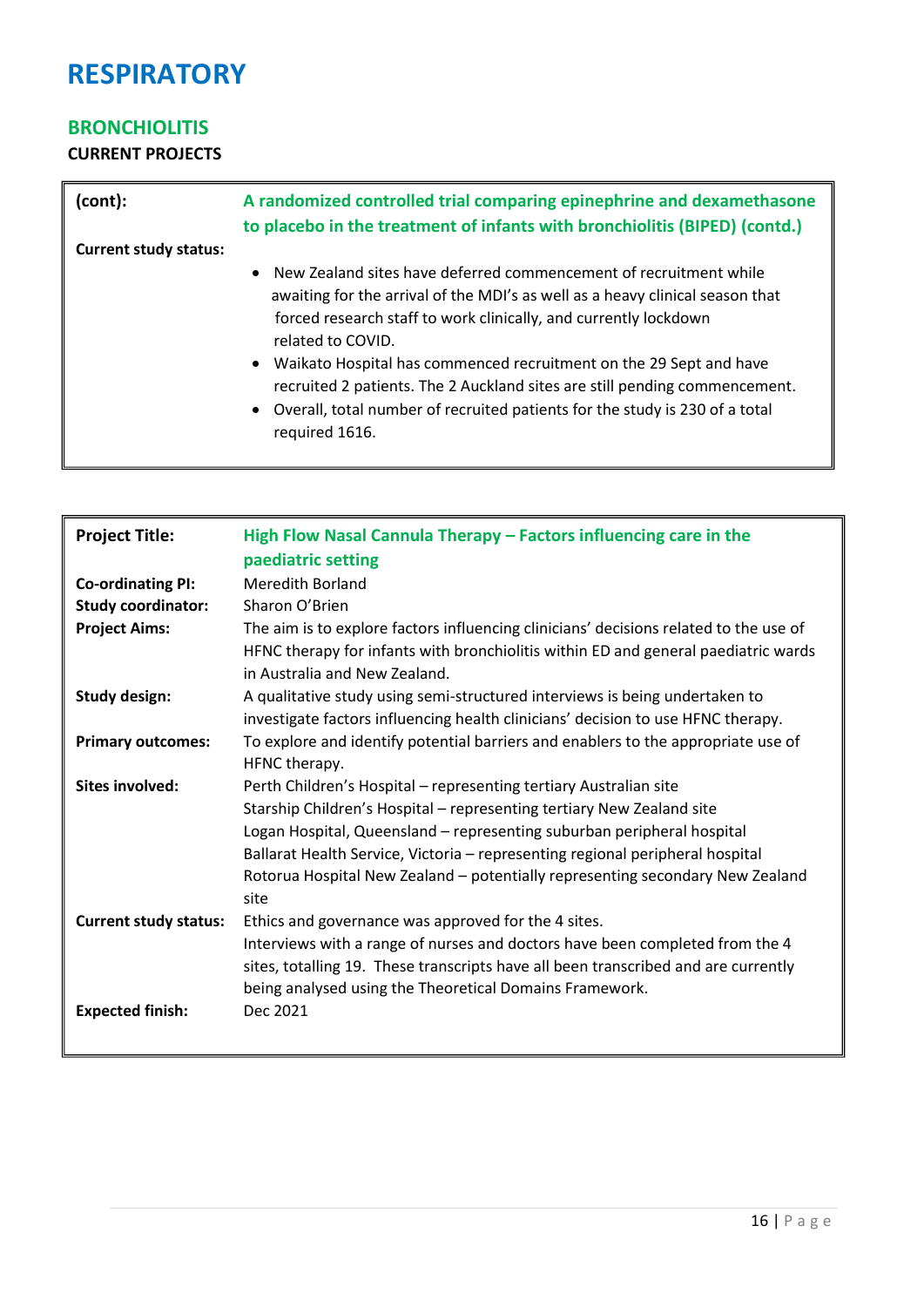### **BRONCHIOLITIS**

| <b>Project Title:</b>                                                   | Sustaining improvements in the management of infants with<br>bronchiolitis - a PREDICT study                                                                                                                                                                                                                                                                                                                                                                                                                                                                                                                                                                                                                                                                                                                                                                                                                                                                                                                                                                                   |
|-------------------------------------------------------------------------|--------------------------------------------------------------------------------------------------------------------------------------------------------------------------------------------------------------------------------------------------------------------------------------------------------------------------------------------------------------------------------------------------------------------------------------------------------------------------------------------------------------------------------------------------------------------------------------------------------------------------------------------------------------------------------------------------------------------------------------------------------------------------------------------------------------------------------------------------------------------------------------------------------------------------------------------------------------------------------------------------------------------------------------------------------------------------------|
| <b>Co-ordinating PI:</b><br><b>Study coordinator:</b><br>Project aim/s: | Emma Tavender/Sandy Middleton/Stuart Dalziel<br>Emma Tavender/PhD Student: Victoria Ramsden<br>The aim of this study is to:<br>i) determine if the use of targeted interventions from the PREDICT<br>Bronchiolitis KT Study have been effective at sustaining improvements in<br>evidence-based practices in Australasian paediatric acute care settings one<br>and two years after completion of the trial at intervention group hospitals<br>(n=13); ii) determine if there are any improvements in control group<br>hospitals (n=13); iii) understand the factors which influenced the<br>sustainability of improvements in intervention group hospitals and; iv) )<br>explore factors which may have contributed to improvements at control                                                                                                                                                                                                                                                                                                                                |
| <b>Study design:</b>                                                    | group hospitals.<br>A mixed-methods study design: retrospective medical record audit<br>(approximately 150 infants per site for the years 2018 and 2019) and<br>qualitative semi-structured individual or group interviews (3-5 individuals<br>per site).                                                                                                                                                                                                                                                                                                                                                                                                                                                                                                                                                                                                                                                                                                                                                                                                                      |
| <b>Primary outcome:</b>                                                 | <b>Outcomes: medical record audit</b><br>The proportion of infants presenting with bronchiolitis to intervention and<br>control group hospitals, who received care that adhered with five<br>inappropriate therapies (chest X-ray, salbutamol, glucocorticoids, antibiotics,<br>and adrenaline) one year (2018) and two years (2019) following delivery of<br>an intervention designed to promote evidence-based practice adherence<br>(composite of all five practices).<br><b>Outcomes: medical record audit:</b><br>Factors that contributed to sustainability of improvements of evidence-<br>based practice adherence at intervention group hospitals four years post-<br>implementation;<br>Factors that contributed to improvements/deterioration of<br>evidence-based practice adherence at control group hospitals four years<br>post-implementation;<br>Fidelity and adaptation to the PREDICT Bronchiolitis KT Study<br>implementation strategy at intervention and control group hospitals four<br>years following intervention delivery (2018, 2019, 2020, 2021). |
| <b>Current study status:</b>                                            | Ethics and governance received from RCH.<br>Currently completing ethics approval process for New Zealand sites.<br>Recruitment emails to be send to Australian sites in the next month.                                                                                                                                                                                                                                                                                                                                                                                                                                                                                                                                                                                                                                                                                                                                                                                                                                                                                        |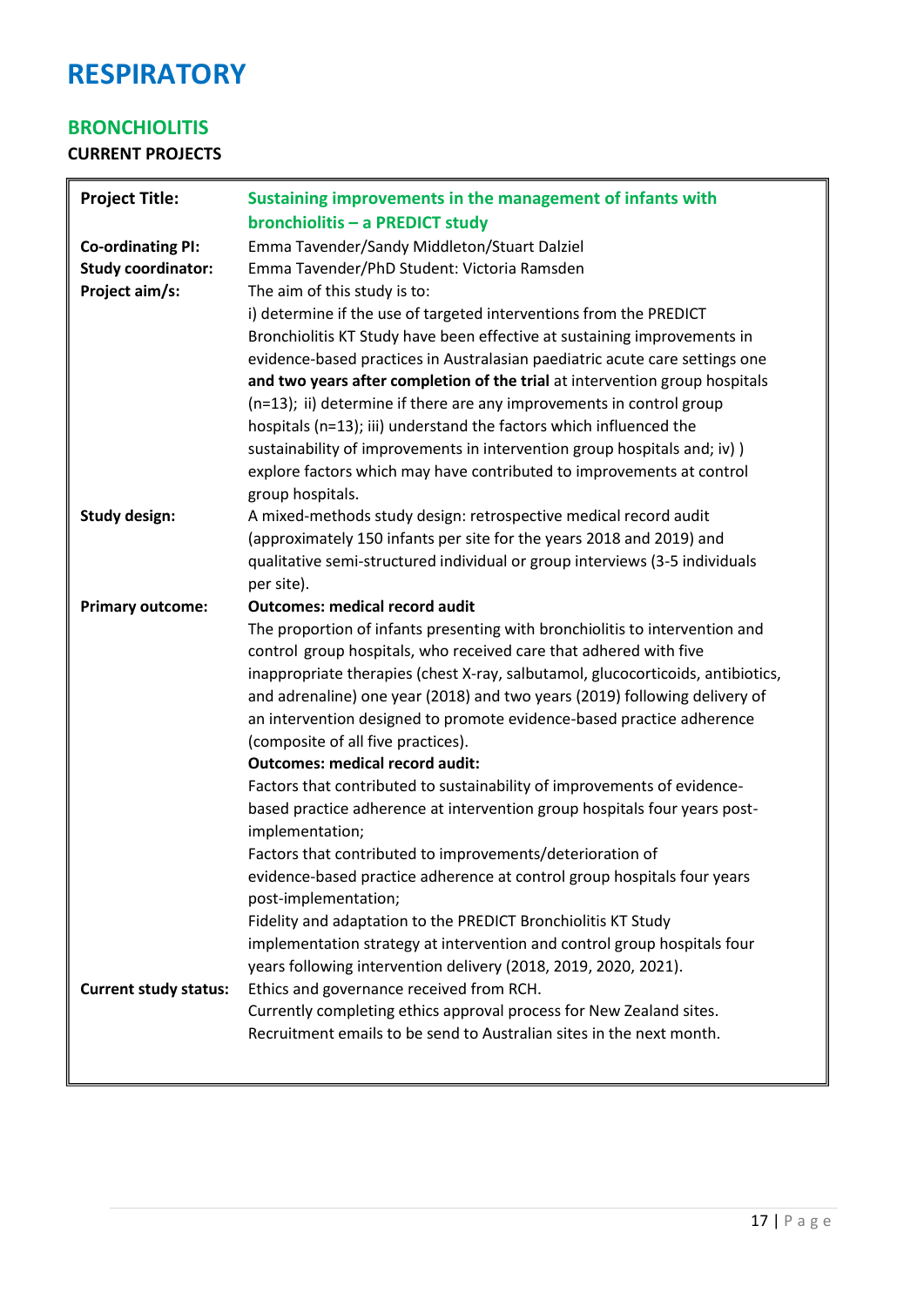# **ASTHMA**

| <b>Project Title:</b><br><b>Co-ordinating PI:</b><br><b>Study coordinator:</b><br>Project aim/s: | Severe asthma observational study<br><b>Charmaine Gray</b><br><b>TBA</b><br>To determine the test characteristics of various clinical asthma scores for the<br>prediction of:                                                                                                            |
|--------------------------------------------------------------------------------------------------|------------------------------------------------------------------------------------------------------------------------------------------------------------------------------------------------------------------------------------------------------------------------------------------|
|                                                                                                  | • Later use of escalated asthma treatment (IV bronchodilators, non-invasive or<br>invasive ventilation, high-flow nasal cannulae)<br>• Hospital admission<br>Intensive care unit admission<br>$\bullet$<br>ED length of stay <4 hrs                                                      |
| <b>Study design:</b>                                                                             | Prospective observational study of children with asthma. Data collection at<br>commencement of treatment, 1 hour after initiation of treatment, at time of<br>escalating treatment to IV therapy (if this occurs), and at discharge.                                                     |
| <b>Primary outcome:</b>                                                                          | To determine the performance accuracy of (sensitivity, specificity, negative<br>predictive value (NPV), and positive predictive value (PPV)) of each clinical asthma<br>score at predicting patients who need admission when applied 1 hour after initial<br>asthma ("burst") treatment. |
| <b>Current study status:</b>                                                                     | Finalising protocol. Planning to commence in early 2022.                                                                                                                                                                                                                                 |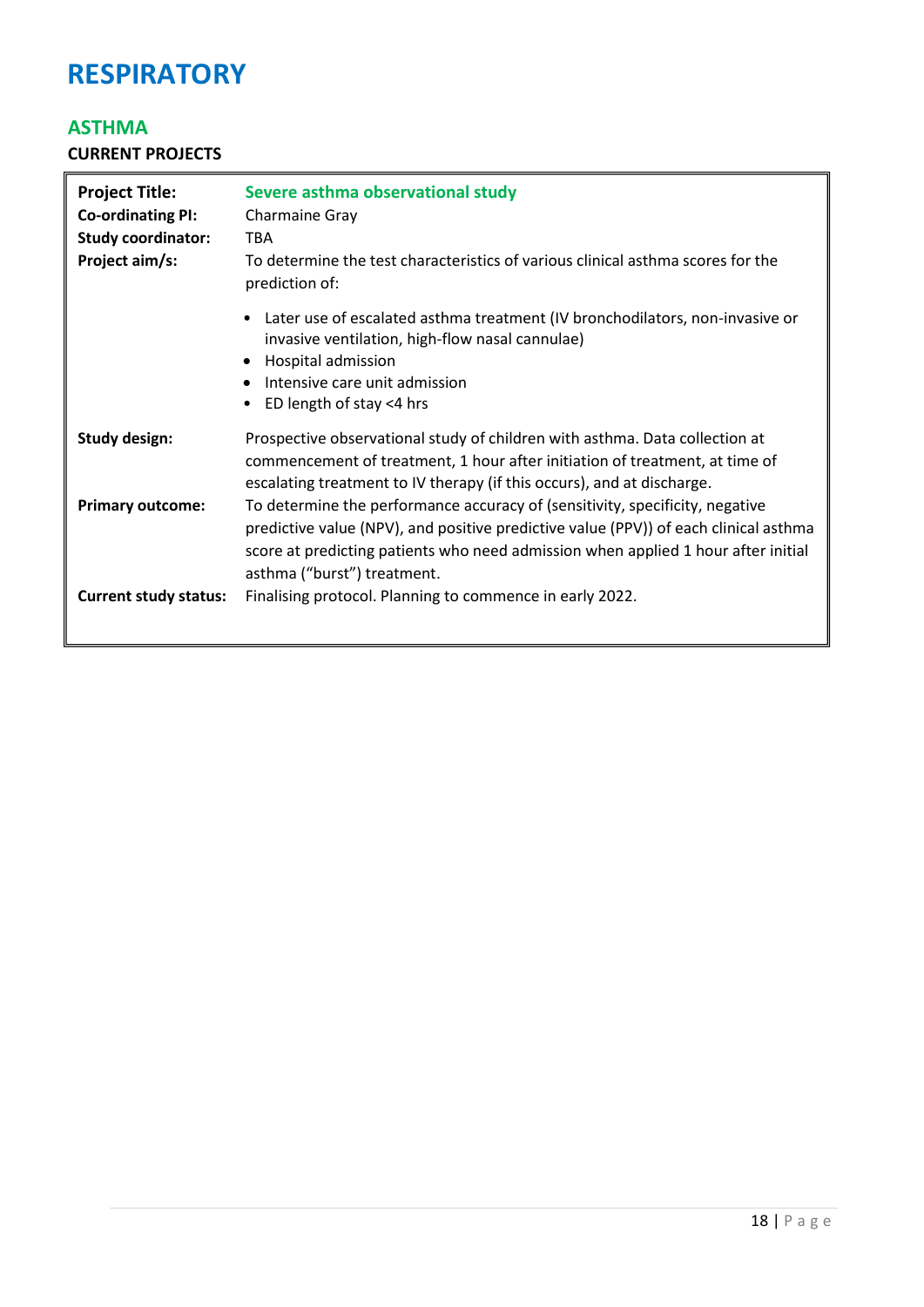# **ASTHMA**

**CURRENT PROJECTS**

| <b>Project Title:</b>        | Treatment decisions for children with acute severe exacerbations of<br>asthma: interviews with clinicians: A Pediatric Emergency Research<br><b>Networks (PERN) study</b>                                                                                                  |
|------------------------------|----------------------------------------------------------------------------------------------------------------------------------------------------------------------------------------------------------------------------------------------------------------------------|
|                              |                                                                                                                                                                                                                                                                            |
| <b>Co-ordinating PI:</b>     | Charmaine Gray                                                                                                                                                                                                                                                             |
| <b>Study coordinator:</b>    | Charmaine Gray                                                                                                                                                                                                                                                             |
| <b>Project Aims:</b>         | 1. To determine how clinicians define both asthma and an acute severe<br>exacerbation of asthma in children.                                                                                                                                                               |
|                              | 2. To determine which aspects of clinical care and which outcomes are most<br>important to clinicians in this setting.                                                                                                                                                     |
|                              | 3. To understand the drivers for treatment decisions and perceived priorities of<br>research.                                                                                                                                                                              |
| <b>Study design:</b>         | Qualitative interview study. Thematic analysis will be performed by the principal<br>Investigator (CG). This will be done in accordance with the theoretical domains<br>framework and reported with reference to a published taxonomy for outcomes in<br>medical research. |
| <b>Primary outcomes:</b>     | The results of these interviews will be collated and described as major themes.                                                                                                                                                                                            |
| <b>Sites involved:</b>       | Collaboration with PERN network. Investigators represented across all major<br>paediatric research networks and interviews conducted across most major<br>geographical regions.                                                                                            |
| <b>Current study status:</b> | Completed 26 interviews. Final analysis with coding of themes underway.                                                                                                                                                                                                    |
|                              | Planned paper submission end of 2021. Ongoing challenge of combining                                                                                                                                                                                                       |
|                              | research.                                                                                                                                                                                                                                                                  |
| <b>Publication:</b>          |                                                                                                                                                                                                                                                                            |

#### **Publication:**

Craig S, Babl FE, Dalziel SR, Gray C, Powell C, Al Ansari K, Lyttle MD, Roland D, Benito J, Velasco R, Hoeffe J, Moldovan D, Thompson G, Schuh S, Zorc JJ, Kwok M, Mahajan P, Johnson MD, Sapien R, Khanna K, Rino P, Prego J, Yock A, Fernandes RM, Santhanam I, Cheema B, Ong G, Chong SL, Graudins A; Pediatric Emergency Research Networks (PERN). **Acute severe paediatric asthma: study protocol for the development of a core outcome set, a Pediatric Emergency Research Networks (PERN) study.** *Trials*. 2020 Jan 13;21(1):72. doi: 10.1186/s13063-019-3785-6. [\[link\]](https://www.ncbi.nlm.nih.gov/pubmed/31931862).

**Anticipated papers:** Qualitative paper describing above findings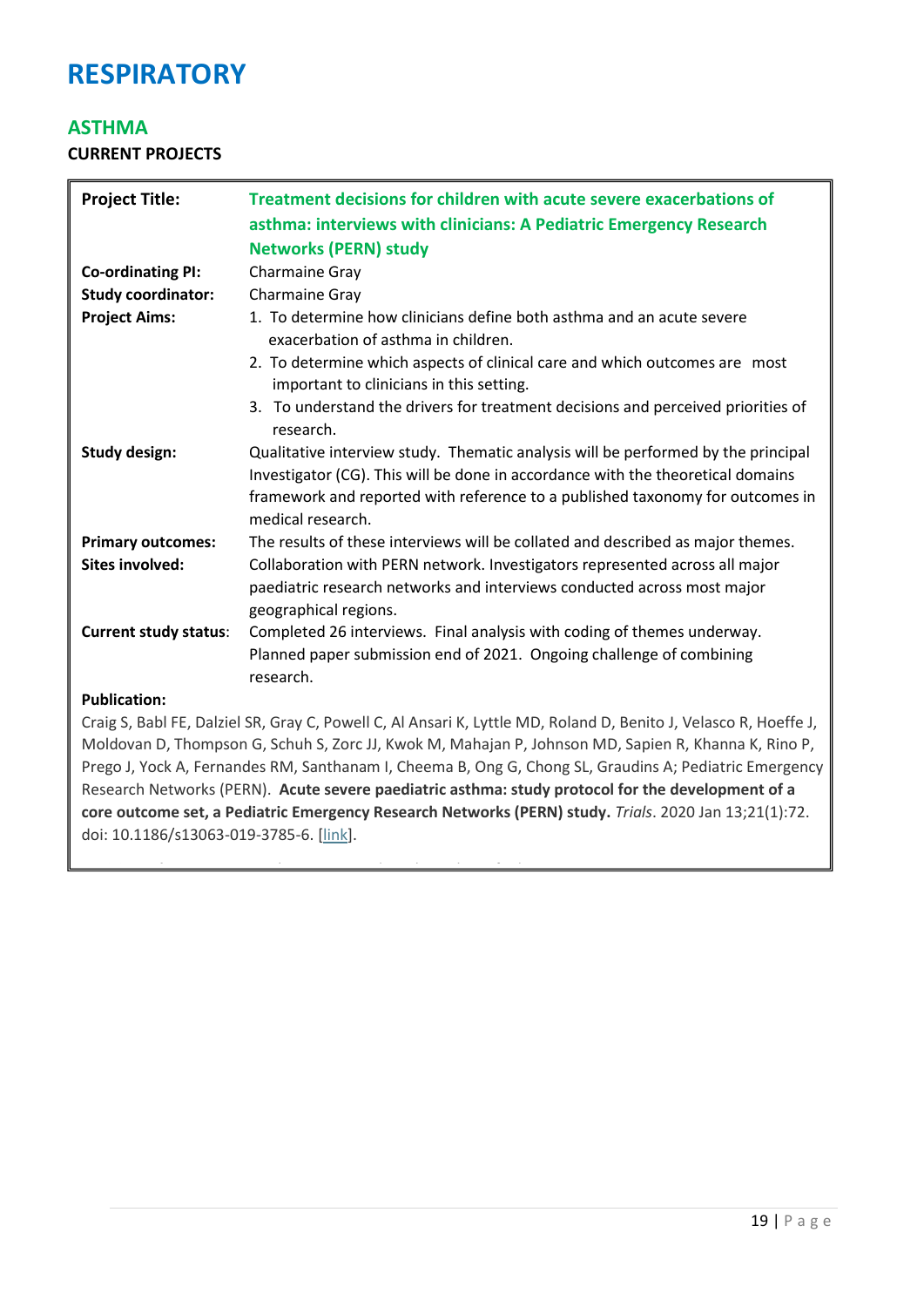# **ASTHMA**

### **CURRENT PROJECTS**

| <b>Project Title:</b><br><b>Co-ordinating PI:</b><br><b>Study coordinator:</b><br>Project aim/s: | <b>Cochrane asthma overview</b><br><b>Simon Craig</b><br>N/A<br>• To summarise Cochrane Reviews with or without meta-analyses of randomised<br>controlled trials on the efficacy and safety of second-line treatment for children<br>with acute exacerbations of asthma (i.e. after first-line treatments, titrated<br>oxygen delivery, and administration of intermittent inhaled short-acting beta2-<br>agonists and oral corticosteroids have been tried and have failed).<br>• To identify gaps in the current evidence base that will inform<br>recommendations for future research and subsequent Cochrane Reviews.<br>• To categorise information on reported outcome measures used in trials of<br>escalation of treatment for acute exacerbations of asthma in children, and to<br>make recommendations for development and reporting of standard outcomes in<br>future trials and reviews.<br>• To identify relevant randomised controlled trials that have been published |
|--------------------------------------------------------------------------------------------------|--------------------------------------------------------------------------------------------------------------------------------------------------------------------------------------------------------------------------------------------------------------------------------------------------------------------------------------------------------------------------------------------------------------------------------------------------------------------------------------------------------------------------------------------------------------------------------------------------------------------------------------------------------------------------------------------------------------------------------------------------------------------------------------------------------------------------------------------------------------------------------------------------------------------------------------------------------------------------------------|
|                                                                                                  | since the date of publication of each included review                                                                                                                                                                                                                                                                                                                                                                                                                                                                                                                                                                                                                                                                                                                                                                                                                                                                                                                                |
| <b>Study design:</b>                                                                             | Overview of Cochrane systematic reviews                                                                                                                                                                                                                                                                                                                                                                                                                                                                                                                                                                                                                                                                                                                                                                                                                                                                                                                                              |
| <b>Primary outcomes:</b>                                                                         | • Length of stay                                                                                                                                                                                                                                                                                                                                                                                                                                                                                                                                                                                                                                                                                                                                                                                                                                                                                                                                                                     |
|                                                                                                  | ED disposition<br>$\bullet$                                                                                                                                                                                                                                                                                                                                                                                                                                                                                                                                                                                                                                                                                                                                                                                                                                                                                                                                                          |
|                                                                                                  | • Number of adverse events in each treatment group                                                                                                                                                                                                                                                                                                                                                                                                                                                                                                                                                                                                                                                                                                                                                                                                                                                                                                                                   |
| <b>Current study status:</b>                                                                     | Complete                                                                                                                                                                                                                                                                                                                                                                                                                                                                                                                                                                                                                                                                                                                                                                                                                                                                                                                                                                             |
| <b>Publications:</b>                                                                             |                                                                                                                                                                                                                                                                                                                                                                                                                                                                                                                                                                                                                                                                                                                                                                                                                                                                                                                                                                                      |
|                                                                                                  | Craig SS, Dalziel SR, Powell CV, Graudins A, Babl FE, Lunny C. Interventions for escalation of therapy for<br>acute exacerbations of asthma in children: an overview of Cochrane Reviews. Cochrane Database Syst Rev.<br>2020 Aug 5;8:CD012977. doi: 10.1002/14651858.CD012977.pub2. PMID: 32767571 Review. [link].                                                                                                                                                                                                                                                                                                                                                                                                                                                                                                                                                                                                                                                                  |

<https://www.cochranelibrary.com/cdsr/doi/10.1002/14651858.CD012977.pub2/full>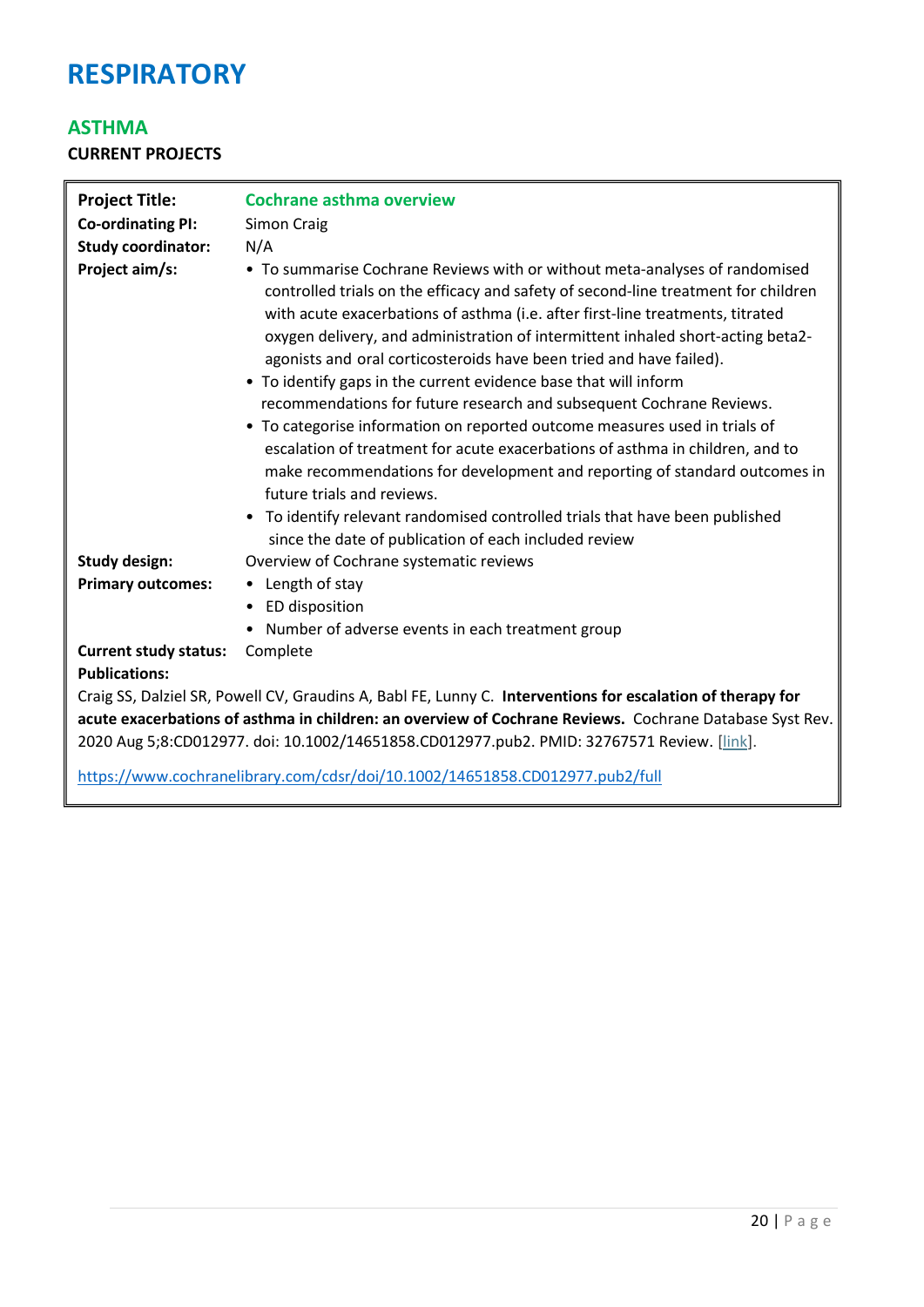#### **AIRWAY MANAGEMENT**

#### **CURRENT PROJECTS**

| <b>Australian and New Zealand Emergency Department Airway Registry</b><br>(ANZEDAR)                                                                                                                                                                                                                                                                           |
|---------------------------------------------------------------------------------------------------------------------------------------------------------------------------------------------------------------------------------------------------------------------------------------------------------------------------------------------------------------|
| Elliot Long                                                                                                                                                                                                                                                                                                                                                   |
| Amanda Williams                                                                                                                                                                                                                                                                                                                                               |
| Monitor safety outcomes from paediatric ED intubations                                                                                                                                                                                                                                                                                                        |
| Multi-centre prospective observational                                                                                                                                                                                                                                                                                                                        |
| First pass success without hypoxia or hypotension                                                                                                                                                                                                                                                                                                             |
| Sites enrolling: Gold Coast University Hospital, PCH, MMC, RCH Melbourne.                                                                                                                                                                                                                                                                                     |
| Sites interested: Midland Hospital, Ipswich Hospital, Royal Hobart Hospital, Prince<br>Charles, Hospital, John Hunter Hospital, University Hospital Geelong, Logan<br>Hospital, The Children's Hospital at Westmead, Townsville Hospital, Sunshine<br>Hospital, Ballarat Health Service, Redcliffe Hospital, Flinders Medical Centre, Kids<br>First Hospital. |
|                                                                                                                                                                                                                                                                                                                                                               |

| <b>Project Title:</b>        | Kids THRIVE - Apnoeic oxygenation in Paediatric Intubation                                                                                                                                                                                                                                                               |
|------------------------------|--------------------------------------------------------------------------------------------------------------------------------------------------------------------------------------------------------------------------------------------------------------------------------------------------------------------------|
| <b>Co-ordinating PI:</b>     | Shane George                                                                                                                                                                                                                                                                                                             |
| <b>Study coordinator:</b>    | Tara Williams                                                                                                                                                                                                                                                                                                            |
| Project aim/s:               | The aim of this study is to assess the effect of apnoeic oxygenation using the nasal<br>high flow oxygen during the emergency intubation of children to reduce the<br>proportion adverse events (specifically, oxygen desaturation) and increase the<br>proportion of first attempt success for endotracheal intubation. |
| <b>Study design:</b>         | <b>Randomised Controlled Trial</b>                                                                                                                                                                                                                                                                                       |
| <b>Primary outcome:</b>      | • Hypoxaemia (SpO2 <90%)                                                                                                                                                                                                                                                                                                 |
|                              | • First attempt intubation success                                                                                                                                                                                                                                                                                       |
| <b>Current study status:</b> | • Recruitment ongoing at all Australian Sites. Soon to commence in Vancouver and<br>Zurich. COVID related pauses to recruitment in some centres, but overall<br>recruitment continues at reasonable rate.                                                                                                                |
|                              | • Data monitoring and cleaning underway, with plans for essentially clean data set<br>at the conclusion of recruitment.                                                                                                                                                                                                  |
|                              | • Statistical Analysis Plan and STATA code in final draft for publication in open<br>access environment prior to study completion.                                                                                                                                                                                       |
|                              | • Currently 730 of 960 participants enrolled. Planned completion in 2022.                                                                                                                                                                                                                                                |
| <b>Publications:</b>         |                                                                                                                                                                                                                                                                                                                          |
|                              | Caesar C. Humphroug Millians T. Calleget D. Chains A. Daonusach V. Canachalingham A. Frielman C.                                                                                                                                                                                                                         |

George, S., Humphreys S., Williams, T., Gelbart, B., Chavan, A. Rasmussen, K., Ganeshalingham, A., Erickson, S., Ganu, S.S., Singhal, N., Foster, K., Gannon, B., Gibbons, K., Schlapbach, L.J., Festa, M., Dalziel, S., Schibler, A. (2019) **Transnasal humidified rapid insufflation ventilatory exchange in children requiring emergent intubation (Kids THRIVE): a protocol for a randomised controlled trial.** BMJ Open. DOI: 10.1136/bmjopen-2018-025997. [\[link\]](https://www.ncbi.nlm.nih.gov/pubmed/?term=transnasal+humidified+rapid+insufflation+ventilatory+exchange+in+children+requiring+emergent+intubation).

George S, Long E, Gelbart B, Dalziel SR, Babl FE, Schibler A, Paediatric Critical Care Research Group (PCCRG), Australian and New Zealand Intensive Care Society Paediatric Study Group (ANZICS PSG) and Paediatric Research in Emergency Departments International Collaborative (PREDICT) research networks**. Intubation practices for children in emergency departments and intensive care units across Australia and New Zealand: A survey of medical staff.** Emerg Med Australas. 2020 Sep 23. doi: 10.1111/1742-6723.13620. PMID: 32969150. [Online ahead of print].[\[link\]](https://pubmed.ncbi.nlm.nih.gov/32969150/)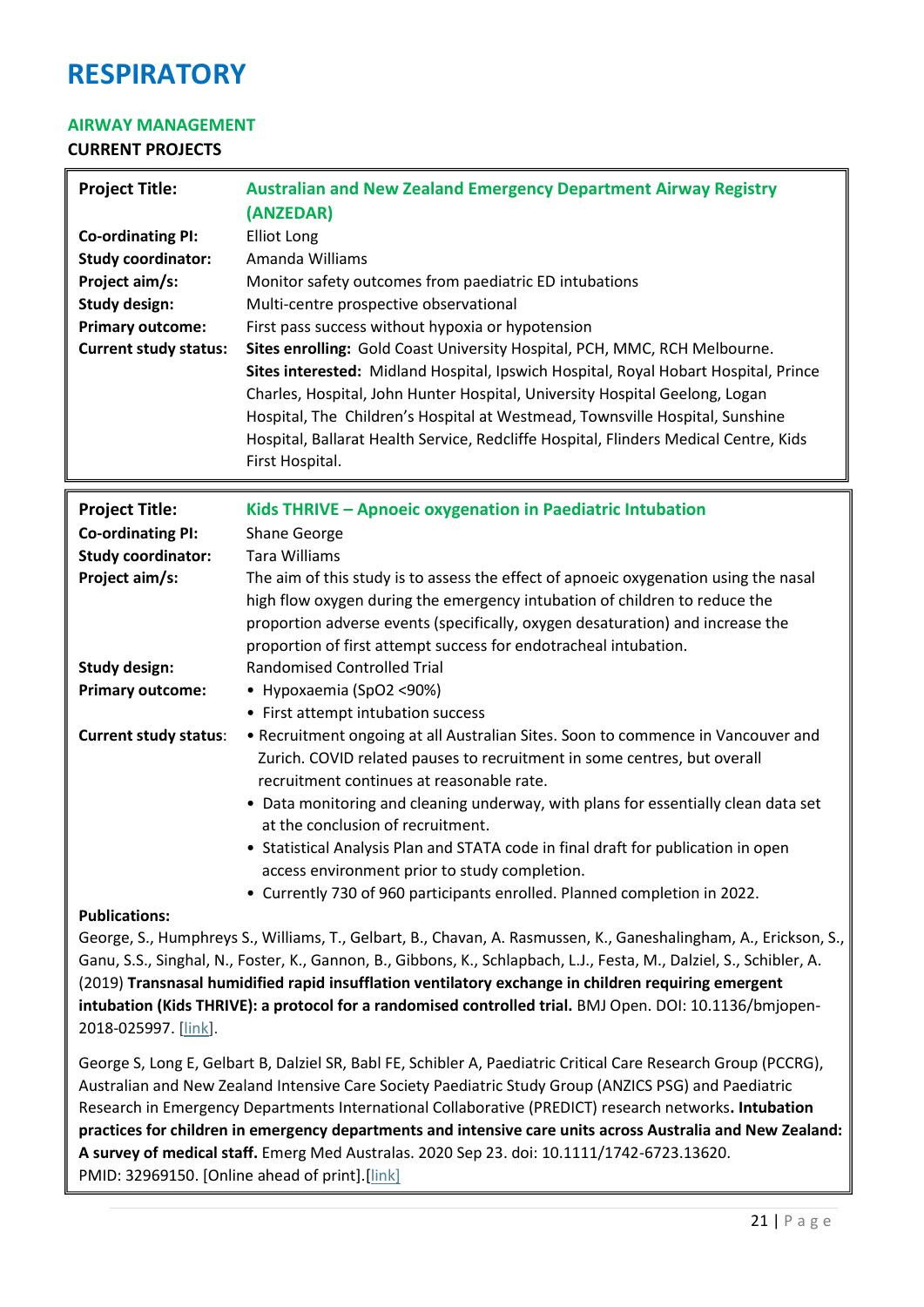### <span id="page-22-0"></span>**PNEUMONIA**

| <b>Project Title:</b>                                                           | <b>Predicting Severe Pneumonia in the Emergency Department: A Global</b><br><b>Study of the Pediatric Emergency Research Networks (PERN)</b>                                                                                                                                                                                                                                                                                                                                                                                                                                                                                                                                                                                                                                                                                                                                                                                                              |
|---------------------------------------------------------------------------------|-----------------------------------------------------------------------------------------------------------------------------------------------------------------------------------------------------------------------------------------------------------------------------------------------------------------------------------------------------------------------------------------------------------------------------------------------------------------------------------------------------------------------------------------------------------------------------------------------------------------------------------------------------------------------------------------------------------------------------------------------------------------------------------------------------------------------------------------------------------------------------------------------------------------------------------------------------------|
| <b>Co-ordinating PI:</b><br><b>Study coordinator:</b><br>Project aim/s:         | Franz Babl / Stuart Dalziel<br>Hannah Elborough<br>The purpose of the study is to develop accurate, objective models of prognosis in<br>pediatric Community Acquired Pneumonia (CAP) using a global cohort of pediatric<br>emergency departments. It will also assess the predictive accuracy of this rule for<br>clinically important outcomes, including empyema, respiratory failure, sepsis, and<br>death                                                                                                                                                                                                                                                                                                                                                                                                                                                                                                                                             |
| <b>Study design:</b><br><b>Primary outcome:</b><br><b>Current study status:</b> | Prospective Observational Cohort Study.<br>The primary outcome will be a 3-tiered composite outcome of pneumonia severity,<br>with outcomes occurring within 7 days of the index ED visit. Mild CAP will be<br>defined as CAP treated in the outpatient setting. Moderate CAP will be defined as<br>children requiring hospitalization, but not having an outcome that is part of the<br>definition of severe CAP. Severe CAP will be defined as CAP with the development<br>of empyema or effusion requiring drainage procedures, intensive care unit<br>admission > 48 hours in duration, respiratory failure requiring positive pressure<br>ventilation (invasive or non-invasive), septic shock, receipt of vasoactive infusions,<br>receipt of extracorporeal membrane oxygenation (ECMO), or death.<br>Recruitment and data collection completed. 11 PREDICT sites took part.<br>A total of 69 sites from PERC, PECARN, REPEM and PREDICT in total. |

| <b>Project Title:</b><br><b>Co-ordinating PI:</b><br><b>Study coordinator:</b><br>Project aim/s: | <b>PERN-Pneumonia COVID-19 arm</b><br><b>Stuart Dalziel</b><br>Hannah Elborough<br>This study is an optional arm of the PERN-Pneumonia prospective cohort study that<br>aims to collect data to provide understanding of the clinical characteristics of the all<br>children (<18 years old) with suspected SARS-CoV-2 infection presenting to a<br>participating Emergency Departments (ED). All sites will be a part of the PERN-<br>Pneumonia study and most of these sites are part of the Pediatric Emergency<br>Research Networks (PERN). Together, the research networks participating in PERN<br>have access to data from over 3 million pediatric ED presentations annually, and to<br>more than 100 hospitals, in five of the six WHO regions. |
|--------------------------------------------------------------------------------------------------|----------------------------------------------------------------------------------------------------------------------------------------------------------------------------------------------------------------------------------------------------------------------------------------------------------------------------------------------------------------------------------------------------------------------------------------------------------------------------------------------------------------------------------------------------------------------------------------------------------------------------------------------------------------------------------------------------------------------------------------------------------|
| Study design:<br><b>Primary outcome:</b><br><b>Current study status:</b>                         | Prospective observational study.<br>The primary outcome will be the severity of the child's illness, defined by intensive<br>care unit admission for ventilator or inotropic support, death, and other outcomes<br>as appropriate.<br>Recruitment is complete. Two sites from PREDICT participated. Data analysis has                                                                                                                                                                                                                                                                                                                                                                                                                                    |
|                                                                                                  | been done. Publications have been drafted.                                                                                                                                                                                                                                                                                                                                                                                                                                                                                                                                                                                                                                                                                                               |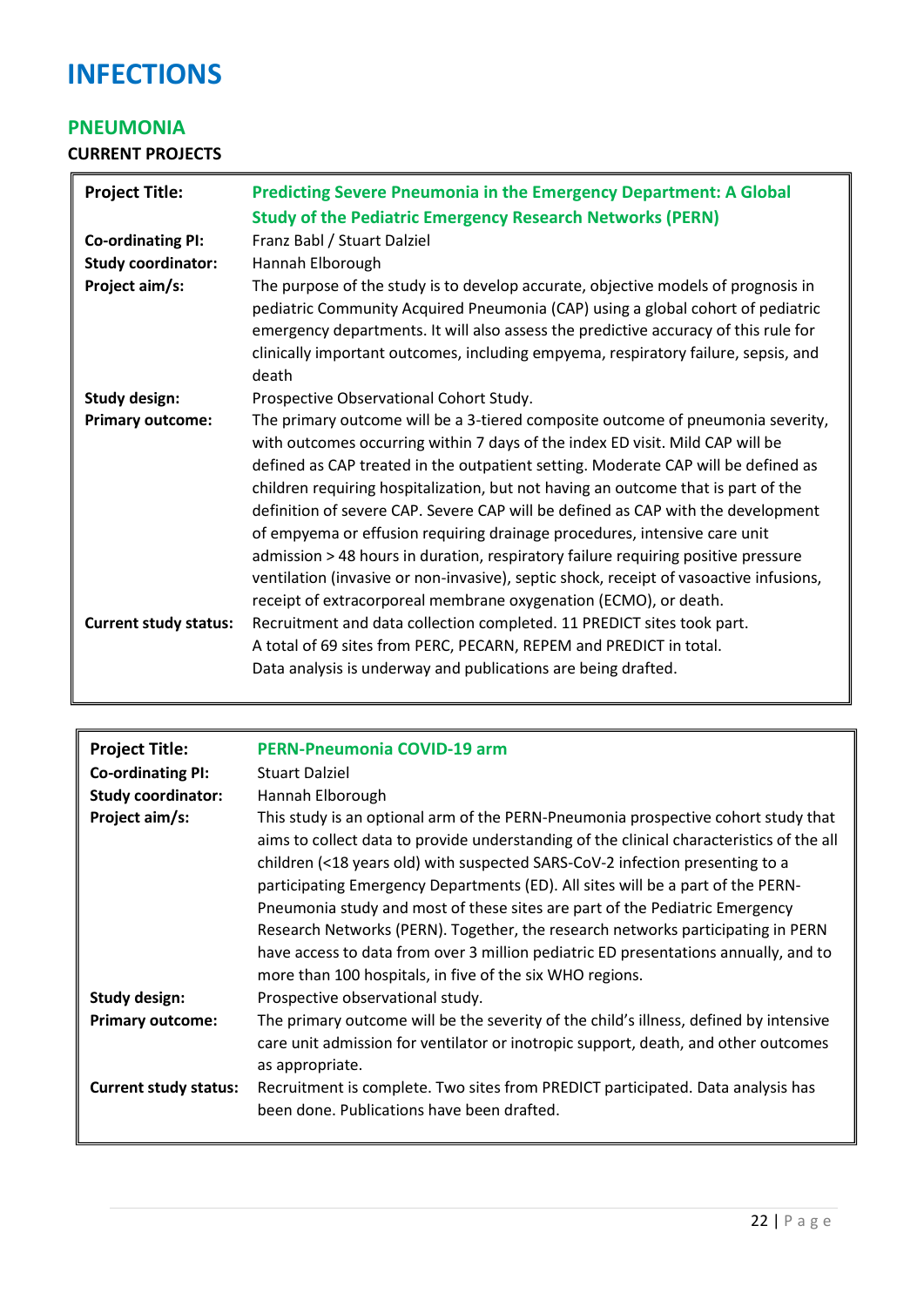# **FEBRILE NEUTROPAENIA**

### **CURRENT PROJECTS**

| <b>Project Title:</b>        | No place like home                                                                                                                                                                                                                                                                                                           |
|------------------------------|------------------------------------------------------------------------------------------------------------------------------------------------------------------------------------------------------------------------------------------------------------------------------------------------------------------------------|
|                              | Part 1. Predicting Infectious ComplicatioNs of Children with Cancer                                                                                                                                                                                                                                                          |
|                              | (PICNICC)                                                                                                                                                                                                                                                                                                                    |
|                              | Part 2. National Scale Up of the Low Risk Febrile Neutropenia Program                                                                                                                                                                                                                                                        |
| <b>Co-ordinating PI:</b>     | Gabrielle Haeusler                                                                                                                                                                                                                                                                                                           |
| <b>PREDICT co-I:</b>         | Franz Babl, Meredith Borland                                                                                                                                                                                                                                                                                                 |
| <b>Study coordinator:</b>    | Marijana Vanevski                                                                                                                                                                                                                                                                                                            |
| Project aim/s:               | • Validate and recalibrate clinical decision rules for the prediction of infection in<br>children with cancer and FN; evaluation of the economic and quality of life I<br>impact of current FN management strategies and evaluate the implementation<br>of a home-based FN pathway across 8 tertiary hospitals in Australia. |
| <b>Study design:</b>         | Prospective cohort study.                                                                                                                                                                                                                                                                                                    |
|                              | • children aged $\leq$ 18 years with a diagnosis of cancer or leukaemia, on active<br>treatment and diagnosed with febrile neutropenia.                                                                                                                                                                                      |
| <b>Primary outcomes:</b>     | • The primary outcome measure will be microbiologically documented infection,                                                                                                                                                                                                                                                |
|                              | defined as an infection that is clinically detectable and microbiologically proven.                                                                                                                                                                                                                                          |
|                              | Acceptance and update of home-based FN treatment.                                                                                                                                                                                                                                                                            |
| <b>Current study status:</b> | • Part $1$ – completed.                                                                                                                                                                                                                                                                                                      |
|                              | • Part $2$ – recruiting across 7 or 8 study sites.                                                                                                                                                                                                                                                                           |

### **Publications:**

Haeusler GM, Thursky KA, Slavin MA, Babl FE, De Abreu Lourenco R, Allaway Z, Mechinaud F, Phillips R; Australian PICNICC study group and the PREDICT network. **Risk stratification in children with cancer and febrile neutropenia: A national, prospective, multicentre validation of nine clinical decision rules.** *EClinicalMedicine*. 2020 Jan 7;18:100220. doi: 10.1016/j.eclinm.2019.11.013. eCollection 2020 Jan. [\[link\]](https://www.ncbi.nlm.nih.gov/pubmed/31993576).

Haeusler G, Phillips R, Slavin M, Babl FE, De Abreu Lourenco R, Mechinaud F, Thursky K on behalf of the Australian PICNICC study group and the PREDICT network. **Re-evaluating and recalibrating predictors of bacterial infection in children with cancer and febrile neutropenia.** *EClinicalMedicine.* June 2020, 15;23. doi: 10.1016/j.eclinm.2020.100394. eCollection 2020 Jun. PMID: 32637894. [\[link\]](https://pubmed.ncbi.nlm.nih.gov/32637894/).

Haeusler GM, Gaynor L, Teh B, Babl FE, Orme LM, Segal A, Mechinaud F, Bryant PA, Phillips B, Lourenco RA, Slavin MA, Thursky KA. **Home-based care of low-risk febrile neutropenia in children-an implementation study in a tertiary paediatric hospital**. *Support Care Cancer.* 2020 Aug 1. doi: 10.1007/s00520-020-05654-z. Online ahead of print. PMID: 32740894. [\[link\]](https://pubmed.ncbi.nlm.nih.gov/32740894/).

McMullan BJ, Haeusler GM, Hall L, Cooley L, Stewardson AJ, Blyth CC, Jones CA, Konecny P, Babl FE, Mechinaud F, Thursky K; Australian PICNICC study group and the PREDICT network. **Aminoglycoside use in paediatric febrile neutropenia - Outcomes from a nationwide prospective cohort study. PLoS One**. 2020 Sep 16;15(9):e0238787. doi: 10.1371/journal.pone.0238787. PMID: 32936822; PMCID: PMC7494114. [\[Link\]](https://pubmed.ncbi.nlm.nih.gov/32936822/)

Haeusler GM, De Abreu Lourenco R, Bakos C, O'Brien T, Slavin MA, Clark JE, McMullan B, Borland ML, Babl FE, Krishnasamy M, Vanevski M, Thursky KA, Hall L. **Managing low-risk febrile neutropenia in children in the time of COVID-19: What matters to parents and clinicians**. J Paediatr Child Health. 2021 Jun;57(6):826- 834. doi: 10.1111/jpc.15330. Epub 2021 Feb 3. PMID: 33533525; PMCID: PMC8013774. [\[Link\]](https://pubmed.ncbi.nlm.nih.gov/33533525/)

Doerflinger M, Haeusler GM, Li-Wai-Suen CSN, Clark JE, Slavin M, Babl FE, Allaway Z, Mechinaud F, Smyth GK, De Abreu Lourenco R, Phillips B, Pellegrini M, Thursky KA. **Procalcitonin and Interleukin-10 May Assist in Early Prediction of Bacteraemia in Children With Cancer and Febrile Neutropenia**. Front Immunol. 2021 May 20;12:641879. doi: 10.3389/fimmu.2021.641879. PMID: 34093531; PMCID: PMC8173204. [\[Link\]](https://pubmed.ncbi.nlm.nih.gov/34093531/)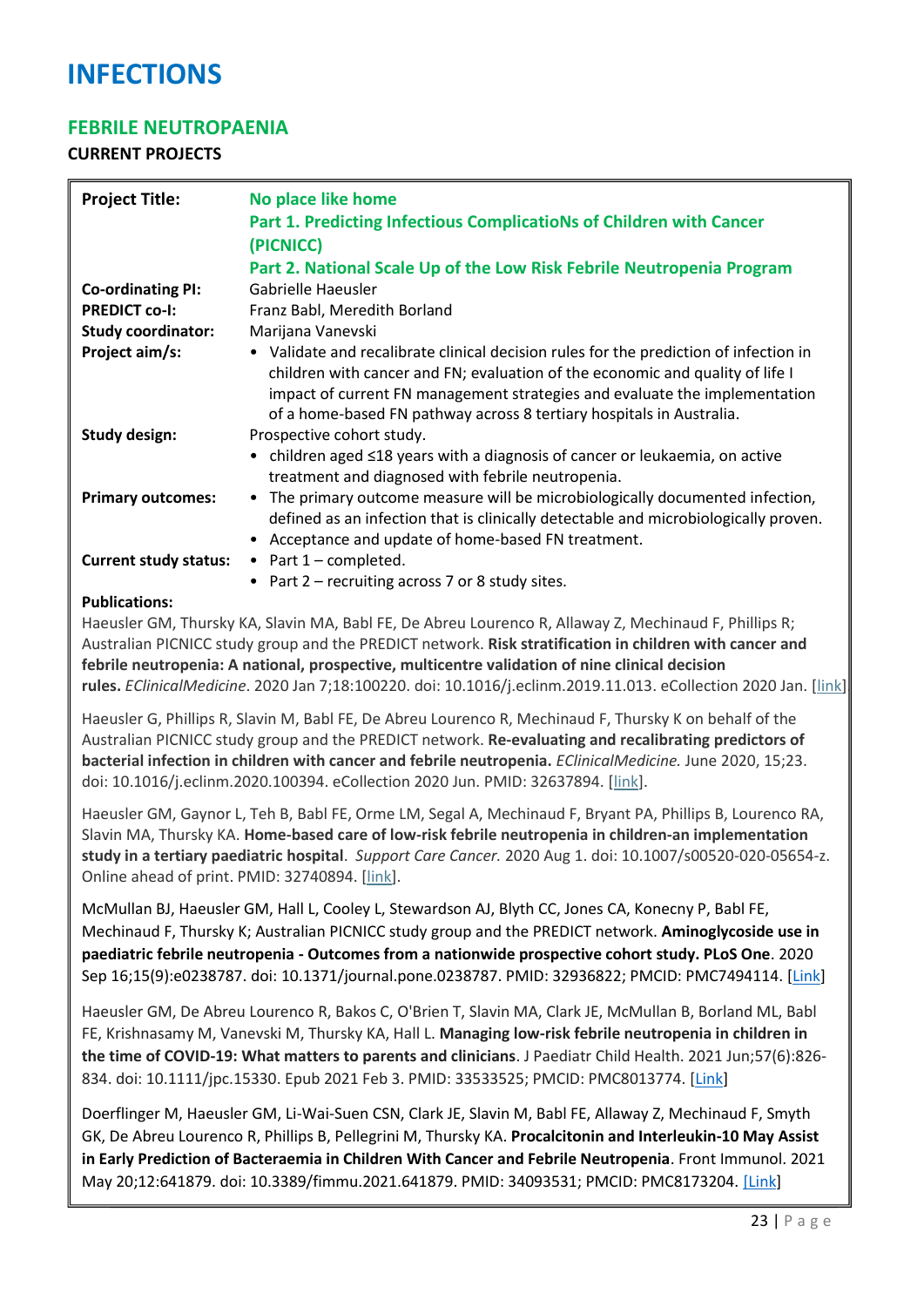# <span id="page-24-0"></span>**SEPSIS**

| <b>Project Title:</b>        | <b>PROMPT Bolus</b>                                                                                                                                         |
|------------------------------|-------------------------------------------------------------------------------------------------------------------------------------------------------------|
| <b>Co-ordinating PI:</b>     | <b>Elliot Long</b>                                                                                                                                          |
| <b>Study coordinator:</b>    | Amanda Williams                                                                                                                                             |
| Project aim/s:               | Does fluid resuscitation and initial maintenance with balanced fluids reduce renal<br>injury (MAKE 30) in children with sepsis when compared to 0.9% saline |
| <b>Study design:</b>         | International pragmatic RCT                                                                                                                                 |
| <b>Primary outcome:</b>      | Major adverse kidney events within 30 days of enrolment (MAKE 30; composite<br>outcome of death, new RRT, or persistent kidney injury)                      |
| <b>Current study status:</b> | ANZ arm:                                                                                                                                                    |
|                              | - Enrolling at: RCH Melbourne, PCH, MMC, Gold Coast University Hospital.                                                                                    |
|                              | Other sites pending commencement : Royal Darwin Hospital, Women's and                                                                                       |
|                              | Children's Hospital, SCH Randwick, CHW, QCH, Starship Hospital, Kidz First<br>Hospital to begin enrolment by end of 2021.                                   |
|                              | - As of Sept 2021, 17 patients enrolled in ANZ.                                                                                                             |
|                              | - Data transferred successfully to CHOP, harmonised with US data.                                                                                           |
|                              | - Initial study reports compiled.                                                                                                                           |
|                              | US arm:                                                                                                                                                     |
|                              | - Enrolling CHOP since Oct 2021, 10 other sites have started since then, aim to have                                                                        |
|                              | 23 sites enrolling.                                                                                                                                         |
|                              | Canadian arm:                                                                                                                                               |
|                              | - Funded, going through ethics / database build stages                                                                                                      |
|                              |                                                                                                                                                             |

| <b>Project Title:</b>        | SENTINEL - Sepsis Epidemiology in Australian and New Zealand Children                                                                                                                           |
|------------------------------|-------------------------------------------------------------------------------------------------------------------------------------------------------------------------------------------------|
| <b>Co-ordinating PI:</b>     | Elliot Long                                                                                                                                                                                     |
| <b>Study coordinator:</b>    | Amanda Williams                                                                                                                                                                                 |
| Project aim/s:               | Describe prevalence, therapy, and outcomes for community acquired sepsis in<br>Australian and New Zealand children.                                                                             |
| Study design:                | Multicentre prospective observational                                                                                                                                                           |
| <b>Primary outcome:</b>      | Develop high-reliability diagnostic criteria                                                                                                                                                    |
| <b>Current study status:</b> | Sites enrolling: RCH Melbourne, PCH, MMC, Gold Coast University Hospital.                                                                                                                       |
|                              | Sites to begin by end 2021: Royal Darwin Hospital, Women's and Children's<br>Hospital, Starship Hospital, Kidz First Hospital.                                                                  |
|                              | Funding sought for additional sites (Townsville/Alice Springs).<br>Three-month follow-up for enrolled patients has begun. REDCap database<br>developed/piloted/initial data analysis performed. |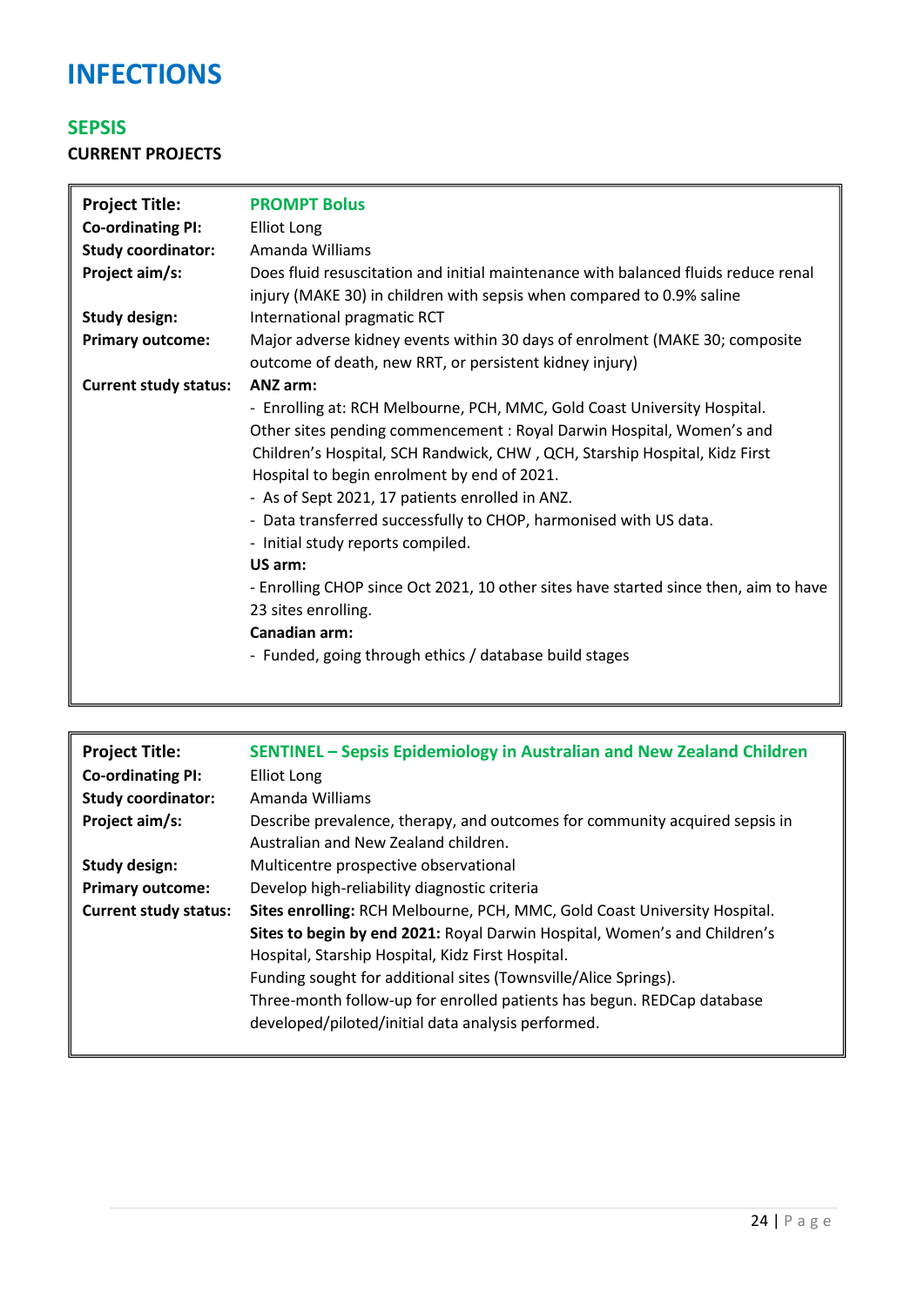## **COVID-19**

**CURRENT PROJECTS**

| <b>Project Title:</b>        | <b>Audit of COVID-19 Infections: Clinical Characteristics and Outcomes at</b>                                                                                                                                                                                                                                                                                    |
|------------------------------|------------------------------------------------------------------------------------------------------------------------------------------------------------------------------------------------------------------------------------------------------------------------------------------------------------------------------------------------------------------|
|                              | <b>PREDICT Sites</b>                                                                                                                                                                                                                                                                                                                                             |
| <b>Co-ordinating PI:</b>     | Franz Babl, Laila Ibrahim                                                                                                                                                                                                                                                                                                                                        |
| <b>Study coordinator:</b>    | Cate Wilson                                                                                                                                                                                                                                                                                                                                                      |
| Project aim/s:               | To describe clinical features and outcomes of patients < 18 years with COVID-19                                                                                                                                                                                                                                                                                  |
| and                          | the proportion of those testing positive out of all tested < 18 years.                                                                                                                                                                                                                                                                                           |
| <b>Study design:</b>         | Retrospective data collection of medical record information from all possible and<br>confirmed paediatric COVID-19 cases at participating PREDICT sites. Patients will be<br>identified via a search of electronic hospital search systems, electronic medical<br>records or laboratory systems for COVID-19 testing ordered.                                    |
| <b>Primary outcome:</b>      | To identify clinical features of COVID-19 that may facilitate diagnosis such as:                                                                                                                                                                                                                                                                                 |
|                              | 1) Demographic Data                                                                                                                                                                                                                                                                                                                                              |
|                              | 2) Signs, sign and onset/duration                                                                                                                                                                                                                                                                                                                                |
|                              | 3) Results of virology/serology and Laboratory test                                                                                                                                                                                                                                                                                                              |
|                              | 4) Results of Imaging study                                                                                                                                                                                                                                                                                                                                      |
| <b>Current study status:</b> | 14 PREDICT sites recruited and completed data audit from Feb to Sept 2020. This<br>data cleaned, analysed and published. Currently expanding study to include<br>another 10+ sites and repeating audit up until Dec 2021. Potential overall audit<br>period to be extended to Dec 2023 so that further audits can be included if there<br>are further outbreaks. |
| <b>Publications:</b>         |                                                                                                                                                                                                                                                                                                                                                                  |
|                              | Ibrahim LF, Tham D, Chong V, Corden M, Craig S, Buntine P, Jani S, Zhang M, George S, Kochar A, O'Brien S,                                                                                                                                                                                                                                                       |
|                              | Robins-Browne K, Tosif S, Daley A, McNab S, Crawford NW, Wilson C, Babl FE. The characteristics of SARS-                                                                                                                                                                                                                                                         |

**CoV-2-positive children who presented to Australian hospitals during 2020: a PREDICT network study.** Med J Aust. 2021 Sep 6;215(5):217-221. doi: 10.5694/mja2.51207. Epub 2021 Aug 13. PMID: 34389995. [\[Link\]](https://pubmed.ncbi.nlm.nih.gov/34389995/)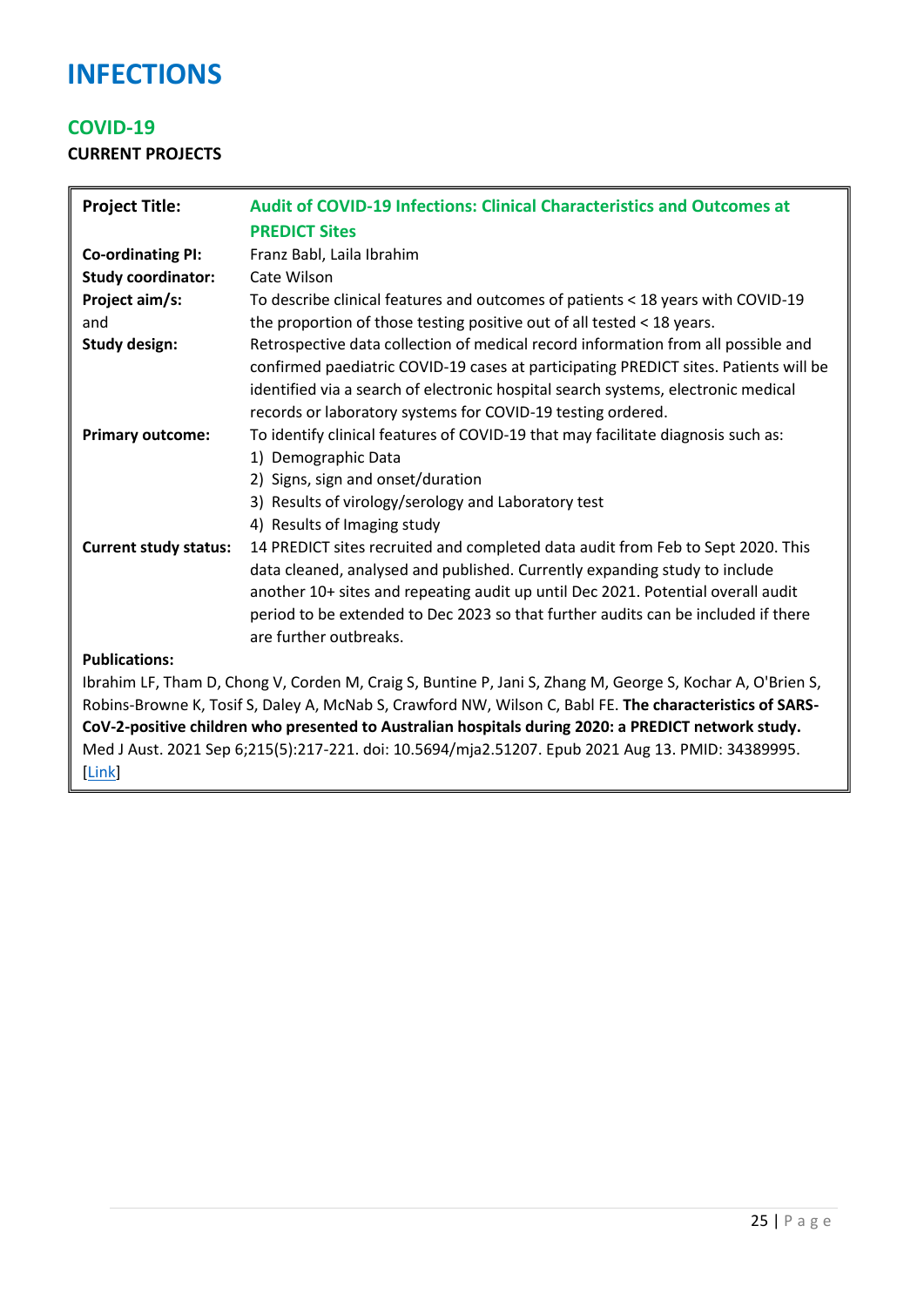### **URINARY TRACT INFECTION**

### **CURRENT PROJECTS**

| <b>Project Title:</b>        | <b>CHOICE UTI Trial (Clinical efficacy of early IV to oral antibiotic switch (single</b><br>dose IV) compared to 3 days IV antibiotics for children with complicated<br>urinary tract infections: a multicentre randomised trial)                                              |
|------------------------------|--------------------------------------------------------------------------------------------------------------------------------------------------------------------------------------------------------------------------------------------------------------------------------|
| <b>Co-ordinating PI:</b>     | Laila Ibrahim                                                                                                                                                                                                                                                                  |
| <b>Study coordinator:</b>    | Laila Ibrahim                                                                                                                                                                                                                                                                  |
| Project aim/s:               | To compare whether Early switch - single dose of IV plus 2 days oral antibiotics is as<br>clinically effective (non-inferior) in resolving UTI symptoms at 72 hours after the<br>first IV dose, as 3 days IV for complicated urinary tract infections presenting to the<br>ED. |
| <b>Study design:</b>         | An open label, multi-centre, pragmatic, non-inferiority RCT.                                                                                                                                                                                                                   |
| <b>Primary outcome:</b>      | Clinical failure defined as persistence of baseline symptoms (fever or vomiting or<br>rigors) or development of new symptoms (fever or vomiting or rigors) attributable<br>to UTI: at 72 hours from the first dose of IV antibiotics.                                          |
| <b>Current study status:</b> |                                                                                                                                                                                                                                                                                |
|                              | Ethics and governance approved April 2021 at lead site RCH.<br>٠                                                                                                                                                                                                               |
|                              | Concerns raised about the 3 day arm - whether general paediatricians managing<br>patients admitted to ward can adhere to the protocol.                                                                                                                                         |
|                              | Data from each site extracted to estimate the length of stay (LOS). Median LOS for<br>UTI was 44-48 hours ie despite paediatricians reporting that they do not admit<br>patients with UTI beyond 48 hours.                                                                     |
|                              | Royal Children's Hospital, Perth Children's Hospital, Monash,                                                                                                                                                                                                                  |
|                              | Starship Children's Hospital, Women's and Children's Hospital sites to participate.<br>Currently making final protocol amendments before commencing recruitment.                                                                                                               |
|                              |                                                                                                                                                                                                                                                                                |

### **FEBRILE CONVULSION CURRENT PROJECTS**

| <b>Project Title:</b><br><b>Co-ordinating PI:</b><br><b>Study coordinator:</b><br>Project aim/s: | <b>Febrile Convulsion study</b><br>Simon Craig<br>Marietta John-White<br>To determine if a treatment strategy of recommending regular antipyretic<br>medication (intervention) compared to usual Emergency Department (ED) care<br>(control) for children who are discharged home from the ED following a febrile<br>convulsion is superior for:<br>(a) Reducing the recurrence of febrile seizures within the same febrile illness;<br>(b) Reducing hospital re-attendance with febrile convulsion;<br>(c) Improving parent and child health-related quality of life;<br>(d) Reducing health care costs. |
|--------------------------------------------------------------------------------------------------|-----------------------------------------------------------------------------------------------------------------------------------------------------------------------------------------------------------------------------------------------------------------------------------------------------------------------------------------------------------------------------------------------------------------------------------------------------------------------------------------------------------------------------------------------------------------------------------------------------------|
| <b>Study design:</b>                                                                             | Stepped Wedge - Randomised Clinical Trial across 25 hospitals within Australia and<br>New Zealand.                                                                                                                                                                                                                                                                                                                                                                                                                                                                                                        |
| <b>Primary outcome:</b>                                                                          | Recurrence of febrile seizures within the same febrile illness.                                                                                                                                                                                                                                                                                                                                                                                                                                                                                                                                           |
| <b>Current study status:</b>                                                                     | Grant submitted to NHMRC (Clinical Trials and Cohort Studies) – outcome likely to<br>be released early 2022.                                                                                                                                                                                                                                                                                                                                                                                                                                                                                              |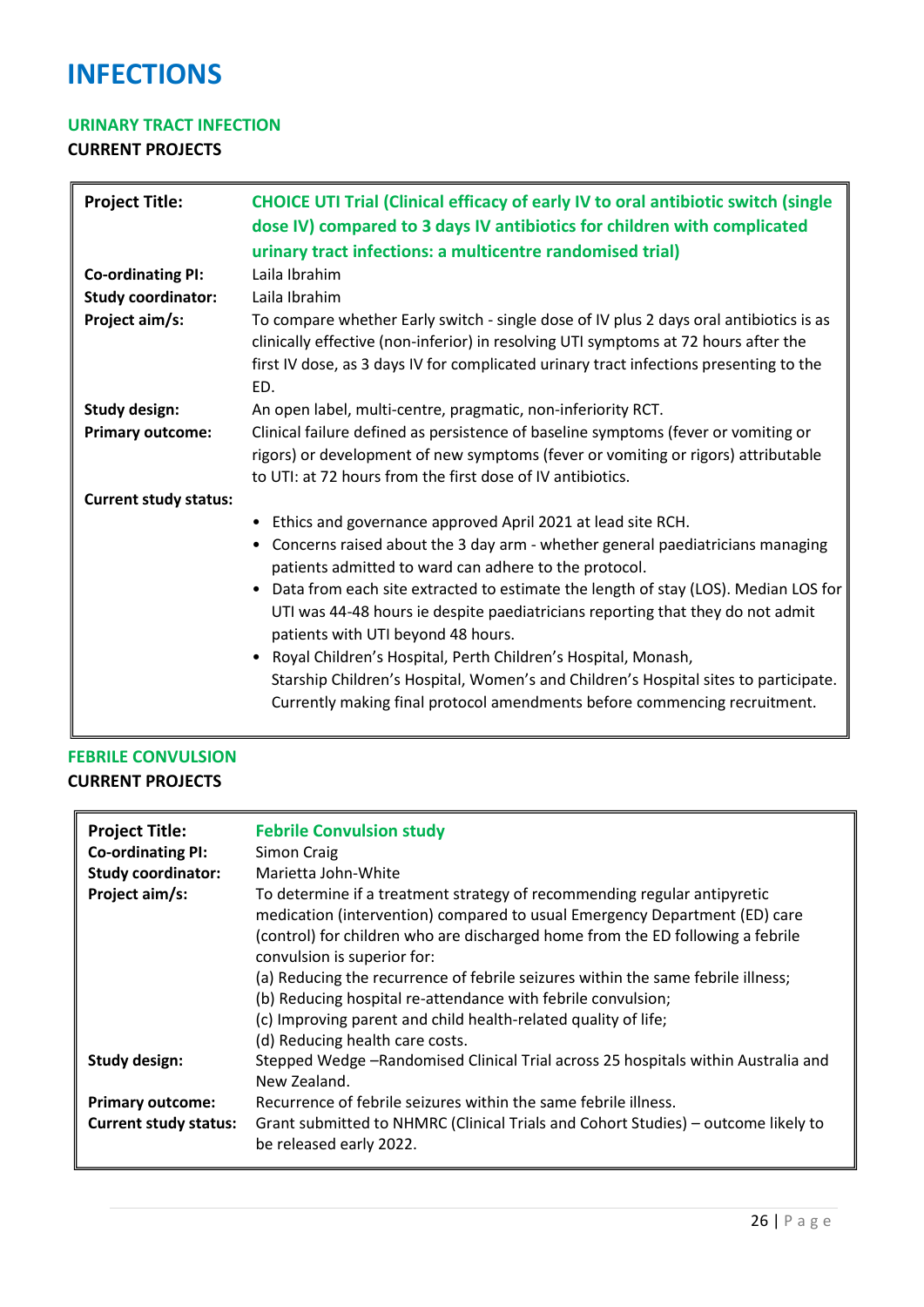# **MENTAL HEALTH**

### **CURRENT PROJECTS**

<span id="page-27-0"></span>

presentations in children with autism spectrum disorder and attention deficit hyperactivity disorder. J Paediatr Child Health. 2021 May 8. doi: 10.1111/jpc.15535. Epub ahead of print. PMID: 33963626[. \[link\]](file:///C:/Users/Catherine.wilson/AppData/Local/Microsoft/Windows/INetCache/Content.Outlook/ZQTEYY7S/Bourke%20EM,%20Say%20DF,%20Carison%20A,%20Hill%20A,%20Craig%20S,%20Hiscock%20H,%20Babl%20FE,%20O).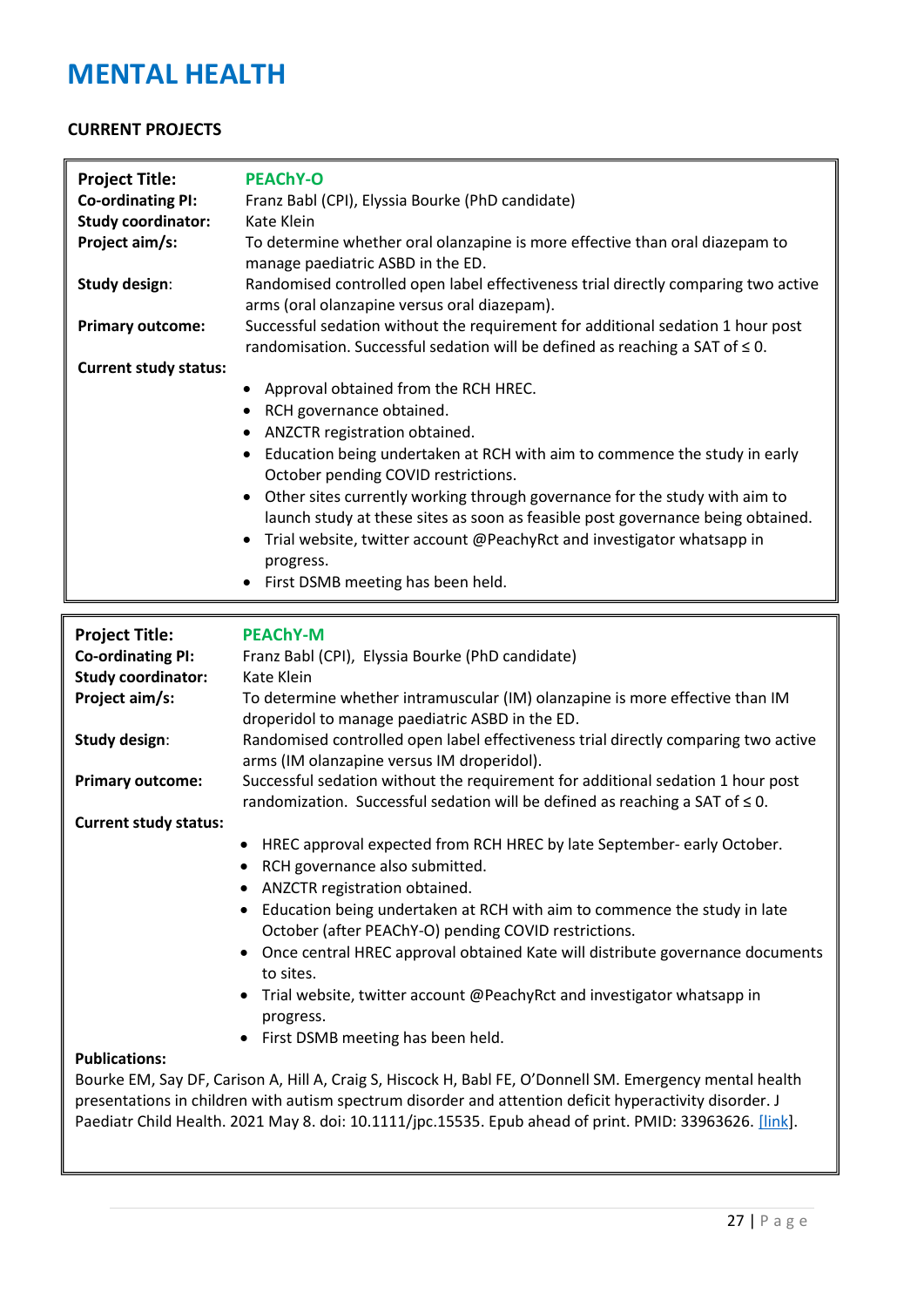# **MENTAL HEALTH**

| <b>Project Title:</b><br><b>Co-ordinating PI:</b><br><b>Study coordinator:</b><br>Project aim/s:<br><b>Study design:</b><br><b>Primary outcome:</b><br><b>Current study status:</b> | Management of paediatric acute severe behavioural disturbance: a<br>qualitative exploration of health care professionals experiences<br>Elyssia Bourke PhD student (Supervised by Franz Babl, Simon Craig,<br>Jonathon Knott)<br>N/A<br>To understand HCPs experiences managing children with ASBD.<br>Qualitative methodology is being used. Elyssia is undertaking semi-structured one-<br>to-one interviews with HCPs involved in the management of children with ASBD in<br>Aust and NZ which will be transcribed and analysed using thematic analysis.<br>As this is qualitative research, the outcome is to better understand HCPs<br>experiences when caring for these young people.<br>HREC approval obtained.<br>٠<br>Medical interviews completed, transcribed and analysis underway.<br>٠<br>Mental health clinician interviews completed and being transcribed.<br>Elyssia will attempt to interview nursing staff, security staff, police and staff<br>$\bullet$<br>from Ambulance Victoria (governance approval obtained from police and |
|-------------------------------------------------------------------------------------------------------------------------------------------------------------------------------------|--------------------------------------------------------------------------------------------------------------------------------------------------------------------------------------------------------------------------------------------------------------------------------------------------------------------------------------------------------------------------------------------------------------------------------------------------------------------------------------------------------------------------------------------------------------------------------------------------------------------------------------------------------------------------------------------------------------------------------------------------------------------------------------------------------------------------------------------------------------------------------------------------------------------------------------------------------------------------------------------------------------------------------------------------------|
| <b>Project Title:</b><br><b>Co-ordinating PI:</b><br><b>Study coordinator:</b><br>Project aim/s:<br><b>Study design:</b><br><b>Primary outcome:</b><br><b>Current study status:</b> | <b>Mental Health Delphi study</b><br><b>Simon Craig</b><br>Marietta John-White<br>To determine a prioritised list of research questions, and a set of core clinical,<br>mental health and social outcomes that should be researched for children and<br>young people attending the ED with mental health concerns.<br>Modified Delphi study. 3 survey rounds followed by online consensus meeting.<br>Prioritised list of research questions<br>Consensus on relevant research outcomes<br>Unable to be commenced in 2021 due to long delays with governance and approvals<br>across multiple jurisdictions (hospitals, ambulance, police, education, schools) and<br>impact of COVID delta variant in NSW and Victoria. Hoping to commence<br>February 2022.                                                                                                                                                                                                                                                                                          |
| <b>Project Title:</b><br><b>Co-ordinating PI:</b><br><b>Study coordinator:</b><br>Project aim/s:<br><b>Study design:</b><br><b>Primary outcome:</b><br><b>Current study status:</b> | <b>Safety Planning Study</b><br>Simon Craig / Glenn Melvin<br>Marietta John-White<br>To determine whether a developmentally appropriate Safety Planning Plus<br>(SP+) intervention is more effective than usual treatment at reducing ED mental<br>health re-presentation within 3 months in adolescents (12-18 years) presenting to<br>the ED with suicidal thoughts and behaviour.<br>Stepped wedge cluster randomised clinical trial.<br>ED representation within 3 months of initial visit.<br>Significant changes to mental health care within the ED have occurred due to the<br>COVID-19 pandemic, including a significant investment in mental health care<br>services and rollout of various safety planning and follow-up interventions. As a<br>result, the safety planning study will not be able to go ahead as originally planned.<br>An alternative approach is being developed to test various aspects of the use of<br>smartphone apps to improve safety planning in the ED. This is likely to occur at 1-2<br>hospitals only.        |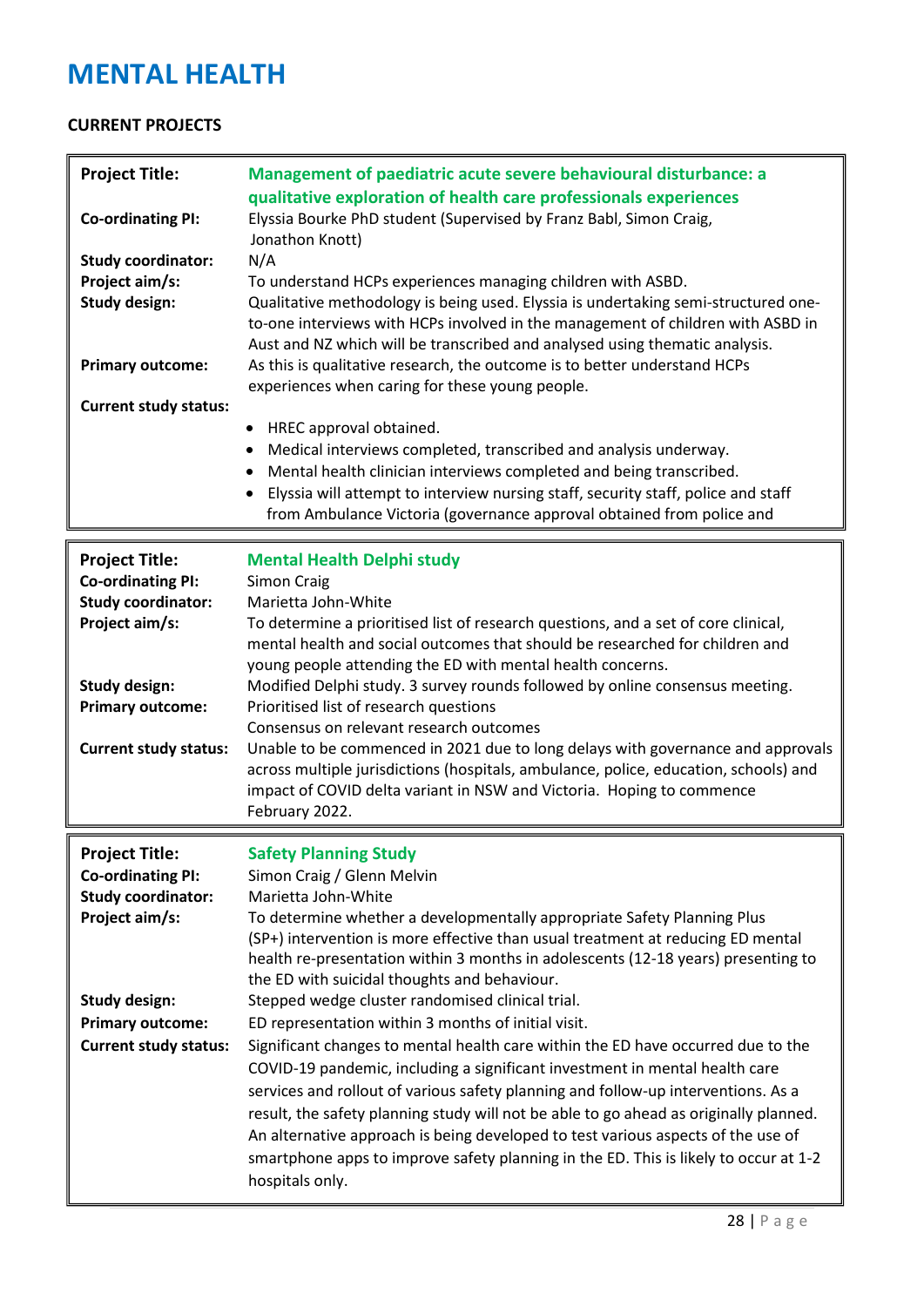# **MENTAL HEALTH**

| <b>Project Title:</b><br><b>Co-ordinating PI:</b><br><b>Study coordinator:</b><br>Project aim/s: | <b>Mental Health prospective observational study</b><br><b>Simon Craig</b><br>Marietta John-White<br>To describe the epidemiology of mental health-related ED presentations by<br>$\bullet$<br>young people, including risk factors for these presentations;<br>To describe and compare the mental health issues in mental health-related ED<br>$\bullet$<br>presentations of key subgroups of young people, including those with<br>neurodevelopmental disorders; drug and/or alcohol misuse issues; self-harm<br>and/or suicidal behaviour; living in, or with experience of, out-of-home care;<br>with prior contact with the criminal justice system; identifying as Aboriginal<br>and/or Torres Strait Islander; identifying as current or previous refugees at any<br>time during their lives.<br>To document the 3-, 6-, and 12-month health and social outcomes of young<br>$\bullet$<br>people following a mental health-related ED presentation;<br>To document healthcare utilisation (including predictors of frequent utilisation)<br>$\bullet$ |
|--------------------------------------------------------------------------------------------------|--------------------------------------------------------------------------------------------------------------------------------------------------------------------------------------------------------------------------------------------------------------------------------------------------------------------------------------------------------------------------------------------------------------------------------------------------------------------------------------------------------------------------------------------------------------------------------------------------------------------------------------------------------------------------------------------------------------------------------------------------------------------------------------------------------------------------------------------------------------------------------------------------------------------------------------------------------------------------------------------------------------------------------------------------------------|
| <b>Study design:</b><br><b>Primary outcome:</b><br><b>Current study status:</b>                  | and the associated healthcare costs in young people following a mental health-<br>related ED presentation.<br>To investigate the role of genetic factors in the mental health issues and in the<br>health and social outcomes.<br>Prospective observational cohort study, including data linkage and genetics.<br>An ED reattendance with a mental health concern within 12 months of enrolment.<br>Protocol being finalised. Planning to submit to ethics October / November, with a<br>view to commence early 2022.                                                                                                                                                                                                                                                                                                                                                                                                                                                                                                                                        |
|                                                                                                  |                                                                                                                                                                                                                                                                                                                                                                                                                                                                                                                                                                                                                                                                                                                                                                                                                                                                                                                                                                                                                                                              |
| <b>Project Title:</b>                                                                            | <b>Mental Health retrospective study</b>                                                                                                                                                                                                                                                                                                                                                                                                                                                                                                                                                                                                                                                                                                                                                                                                                                                                                                                                                                                                                     |
| <b>Co-ordinating PI:</b>                                                                         | Simon Craig                                                                                                                                                                                                                                                                                                                                                                                                                                                                                                                                                                                                                                                                                                                                                                                                                                                                                                                                                                                                                                                  |
| <b>Study coordinator:</b>                                                                        | Marietta John-White                                                                                                                                                                                                                                                                                                                                                                                                                                                                                                                                                                                                                                                                                                                                                                                                                                                                                                                                                                                                                                          |
| Project aim/s:                                                                                   | • To describe the overall epidemiology of children and adolescents presenting to                                                                                                                                                                                                                                                                                                                                                                                                                                                                                                                                                                                                                                                                                                                                                                                                                                                                                                                                                                             |
|                                                                                                  | the ED with mental health concerns;                                                                                                                                                                                                                                                                                                                                                                                                                                                                                                                                                                                                                                                                                                                                                                                                                                                                                                                                                                                                                          |
|                                                                                                  | To describe key subgroups (suicidality/self-harm; acute behavioural                                                                                                                                                                                                                                                                                                                                                                                                                                                                                                                                                                                                                                                                                                                                                                                                                                                                                                                                                                                          |
|                                                                                                  | disturbance; drug and alcohol related presentations; eating disorders; and                                                                                                                                                                                                                                                                                                                                                                                                                                                                                                                                                                                                                                                                                                                                                                                                                                                                                                                                                                                   |
|                                                                                                  | neurodevelopmental disorders such as autism spectrum disorder);                                                                                                                                                                                                                                                                                                                                                                                                                                                                                                                                                                                                                                                                                                                                                                                                                                                                                                                                                                                              |
|                                                                                                  | To determine the short-term health and social outcomes;<br>٠                                                                                                                                                                                                                                                                                                                                                                                                                                                                                                                                                                                                                                                                                                                                                                                                                                                                                                                                                                                                 |
|                                                                                                  | To compare ED treatment and outcomes between rural, regional,<br>٠                                                                                                                                                                                                                                                                                                                                                                                                                                                                                                                                                                                                                                                                                                                                                                                                                                                                                                                                                                                           |
|                                                                                                  | metropolitan, and tertiary paediatric settings; and between the key subgroups<br>(listed above);                                                                                                                                                                                                                                                                                                                                                                                                                                                                                                                                                                                                                                                                                                                                                                                                                                                                                                                                                             |
|                                                                                                  | To compare the use of physical and chemical restraint between different<br>$\bullet$<br>regions, and between the subgroups identified above.                                                                                                                                                                                                                                                                                                                                                                                                                                                                                                                                                                                                                                                                                                                                                                                                                                                                                                                 |
| <b>Study design:</b>                                                                             | Retrospective cohort study.                                                                                                                                                                                                                                                                                                                                                                                                                                                                                                                                                                                                                                                                                                                                                                                                                                                                                                                                                                                                                                  |
| <b>Primary outcome:</b>                                                                          | Describe epidemiology of key subgroups of children and adolescents                                                                                                                                                                                                                                                                                                                                                                                                                                                                                                                                                                                                                                                                                                                                                                                                                                                                                                                                                                                           |
| <b>Current study status:</b>                                                                     | presenting to the ED with mental health concerns.<br>Data collection complete at 6 sites, in progress at another 5 sites. Ethics and                                                                                                                                                                                                                                                                                                                                                                                                                                                                                                                                                                                                                                                                                                                                                                                                                                                                                                                         |
|                                                                                                  | governance approvals underway at other hospitals.                                                                                                                                                                                                                                                                                                                                                                                                                                                                                                                                                                                                                                                                                                                                                                                                                                                                                                                                                                                                            |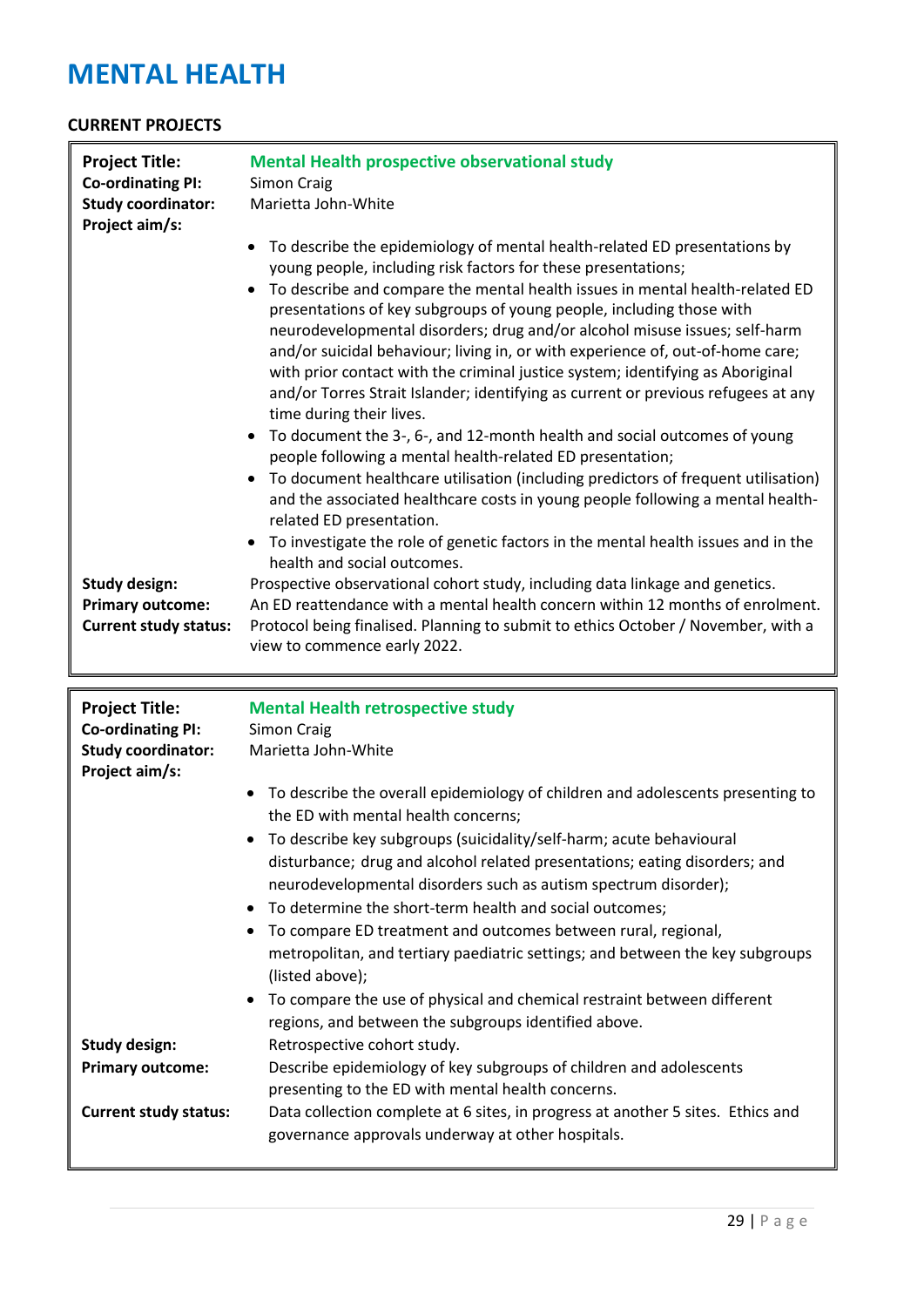# **NEUROLOGICAL**

### <span id="page-30-0"></span>**CONVULSIVE STATUS EPILEPTICUS (CSE)**

**CURRENT PROJECTS**

| <b>Project Title:</b><br><b>Co-ordinating PI:</b> | <b>SEARCh - Status Epilepticus Australasian Registry for Children</b><br>Jeremy Furyk                                                                                                                                                                                                                                         |
|---------------------------------------------------|-------------------------------------------------------------------------------------------------------------------------------------------------------------------------------------------------------------------------------------------------------------------------------------------------------------------------------|
| <b>Study coordinator:</b>                         | Jeremy Furyk                                                                                                                                                                                                                                                                                                                  |
| Project aim/s:                                    | Describe the management and outcomes of paediatric SE in Australia                                                                                                                                                                                                                                                            |
| Study design:                                     | Prospective observational cohort study                                                                                                                                                                                                                                                                                        |
| <b>Primary outcome:</b>                           | Time to AED administration, route of administration and agents used.                                                                                                                                                                                                                                                          |
| <b>Current study status:</b>                      | Data collection and follow up has been completed at the four study sites (Townsville,<br>Gold Coast, Brisbane Children's, Perth Children's). Data cleaning has been<br>completed; preliminary analysis is completed. A first draft of manuscript has<br>been circulated to selected investigators for feedback and direction. |
|                                                   | Additional analysis being sought (Investigator K Watt), and anticipated further draft<br>of manuscript to be circulated in late September.                                                                                                                                                                                    |

### **BELL'S PALSY CURRENT PROJECTS**

| <b>Project Title:</b>                                | <b>Bell's Palsy in Children (BellPIC)</b>                                                                |
|------------------------------------------------------|----------------------------------------------------------------------------------------------------------|
| <b>Co-ordinating PI:</b>                             | F Babl                                                                                                   |
| <b>Study coordinator:</b>                            | A Williams                                                                                               |
| Project aim/s:                                       | Determine if prednisolone improves recovery from Bell's palsy in children when<br>compared with placebo. |
| Study design:                                        | Double-blind multicentre RCT.                                                                            |
| <b>Primary outcome:</b>                              | Recovery to full facial function at 1 month using the House Brackmann scale.                             |
| <b>Current study status:</b><br><b>Publications:</b> | Study completed, data cleaned, analysis ongoing; in write up phase.                                      |

Babl FE, Mackay MT, Borland ML, Herd DW, Kochar A, Hort J, Rao A, Cheek JA, Furyk J, Barrow L, George S, Zhang M, Gardiner K, Lee KJ, Davidson A, Berkowitz R, Sullivan F, Porrello E, Dalziel KM, Anderson V, Oakley E, Hopper S, Williams F, Wilson C, Williams A, Dalziel SR; PREDICT. **Bell's Palsy in Children (BellPIC): Protocol for a Multi-centre, Placebo-Controlled Randomized Trial**. BMC Pediatrics 2017 Feb 13;17(1):53. doi: 10.1186/s12887-016-0702-y. [\[Link\]](https://www.ncbi.nlm.nih.gov/pubmed/?term=Bell%27s+Palsy+in+Children+(BellPIC)%3A+protocol+for+a+multicentre%2C+placebo-controlled+randomized+trial.)

Babl F, Gardiner KK, Kochar A, Wilson CL, George SA, Zhang M, Furyk J, Thosar D, Cheek JA, Krieser D, Rao AS, Borland ML, Cheng N, Phillips NT, Sinn KK, Neutze JM, Dalziel SR; PREDICT. **Bell's Palsy in Children: Current Treatment Patterns in Australia and New Zealand. A PREDICT Study**. J Paediatr Child Health. 2017 Apr;53(4):339-342. doi: 10.1111/jpc.13463. [\[Link\]](https://pubmed.ncbi.nlm.nih.gov/28177168/)

Babl FE, Kochar A, Osborn M, Borland ML, West A, Williams A, Dalziel SR; **PREDICT network. Risk of Leukemia in Children With Peripheral Facial Palsy.** Ann Emerg Med. 2021 Feb;77(2):174-177. doi: 10.1016/j.annemergmed.2020.06.029. Epub 2020 Aug 9. PMID: 32788067. [\[Link\]](https://pubmed.ncbi.nlm.nih.gov/32788067/)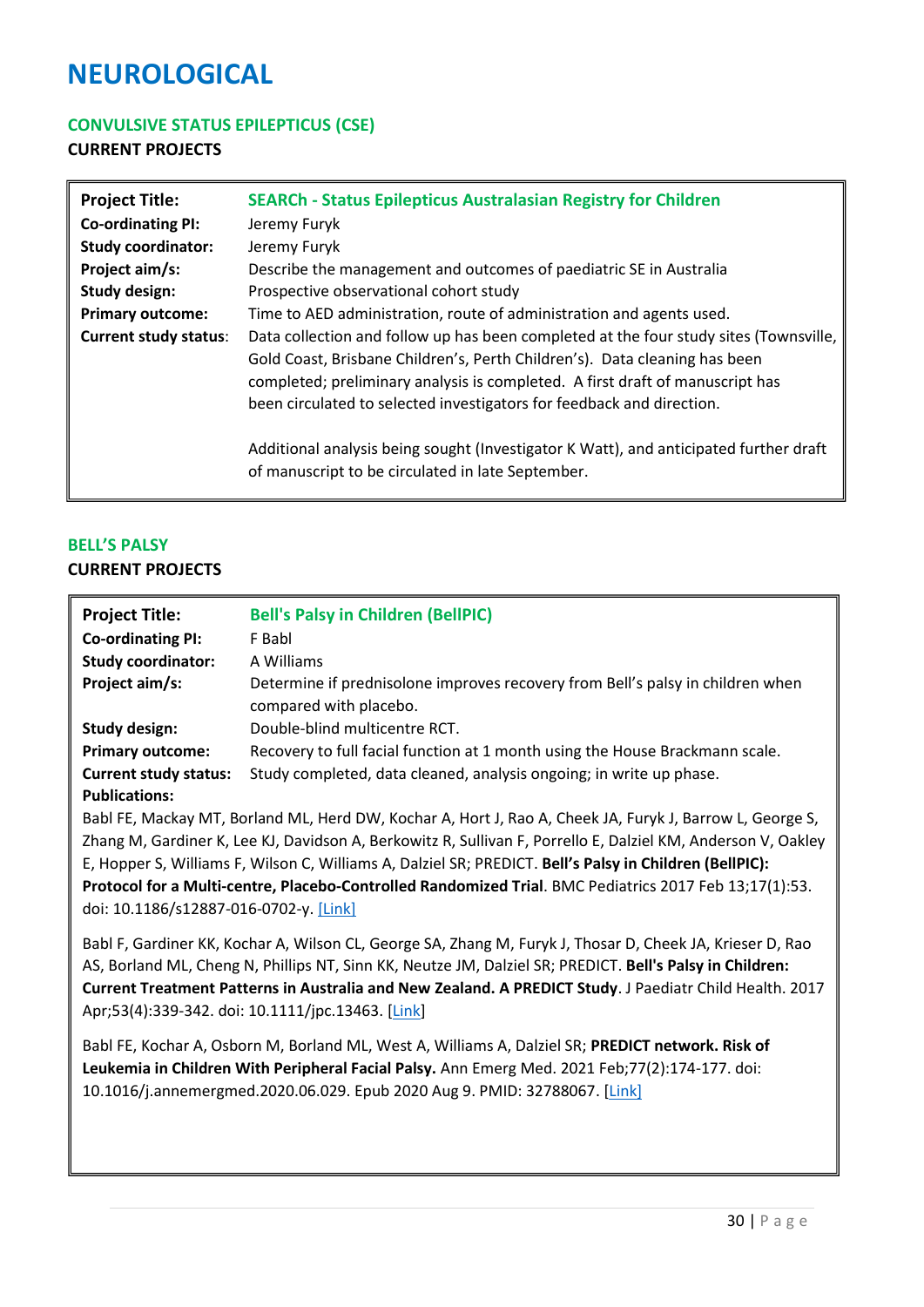# **NEUROLOGICAL**

### **STROKE**

| <b>Project Title:</b><br><b>Co-ordinating PI:</b> | The Australian Paediatric Acute Code Stroke (PACS) Study<br>Mark Mackay                                                                                                                                                                                                                                                                                                                                                                                                                                                                                                                                                                                                                                                                                                                                                                                                                                           |
|---------------------------------------------------|-------------------------------------------------------------------------------------------------------------------------------------------------------------------------------------------------------------------------------------------------------------------------------------------------------------------------------------------------------------------------------------------------------------------------------------------------------------------------------------------------------------------------------------------------------------------------------------------------------------------------------------------------------------------------------------------------------------------------------------------------------------------------------------------------------------------------------------------------------------------------------------------------------------------|
| <b>Study coordinator:</b>                         | Belinda Stojanovski                                                                                                                                                                                                                                                                                                                                                                                                                                                                                                                                                                                                                                                                                                                                                                                                                                                                                               |
| Project aim/s:                                    | To increase the proportion of children aged $1$ month $-18$ years with stroke<br>diagnosed within 4.5 hours of symptom onset.                                                                                                                                                                                                                                                                                                                                                                                                                                                                                                                                                                                                                                                                                                                                                                                     |
| <b>Study design:</b><br>sites                     | A staged, two-tiered pre-and-post intervention study. The tiers will consist of six<br>that have not yet developed paediatric acute code stroke protocols (Group 1) and<br>three sites with established paediatric code stroke protocols (Group 2).                                                                                                                                                                                                                                                                                                                                                                                                                                                                                                                                                                                                                                                               |
| <b>Primary outcome:</b>                           | The primary outcome is the change in proportion of children with radiologically<br>confirmed stroke diagnosed within 4.5 hours of symptom onset, pre-and -post<br>implementation of paediatric acute code stroke protocols.                                                                                                                                                                                                                                                                                                                                                                                                                                                                                                                                                                                                                                                                                       |
| <b>Current study status:</b>                      | Ethics approval obtained on 5/8/2021.<br>$\bullet$<br>1 site (Monash Children's) has Governance approval & is currently working<br>$\bullet$<br>towards recruitment of a site study coordinator.<br>Additional study site (John Hunter Hospital, Newcastle) is joining the study. Dr.<br>$\bullet$<br>Christina Miteff will be the site PI.<br>Other study sites currently working on Governance applications.<br>٠<br>Study coordinators in place at QCH, PCH & Starship Children's Hospital.<br>$\bullet$<br>PACS Study REDCap database in final stages of development.<br>$\bullet$<br>RAPID perfusion imaging software installed at RCH & Monash Children's.<br>٠<br>RCH currently piloting the BASICS decision support tools. QCH & Monash<br>$\bullet$<br>Children's Hospitals will trial the tool next.<br>Steering Committee established, Chair is Sharon McGowan, CEO Stroke<br>$\bullet$<br>Foundation. |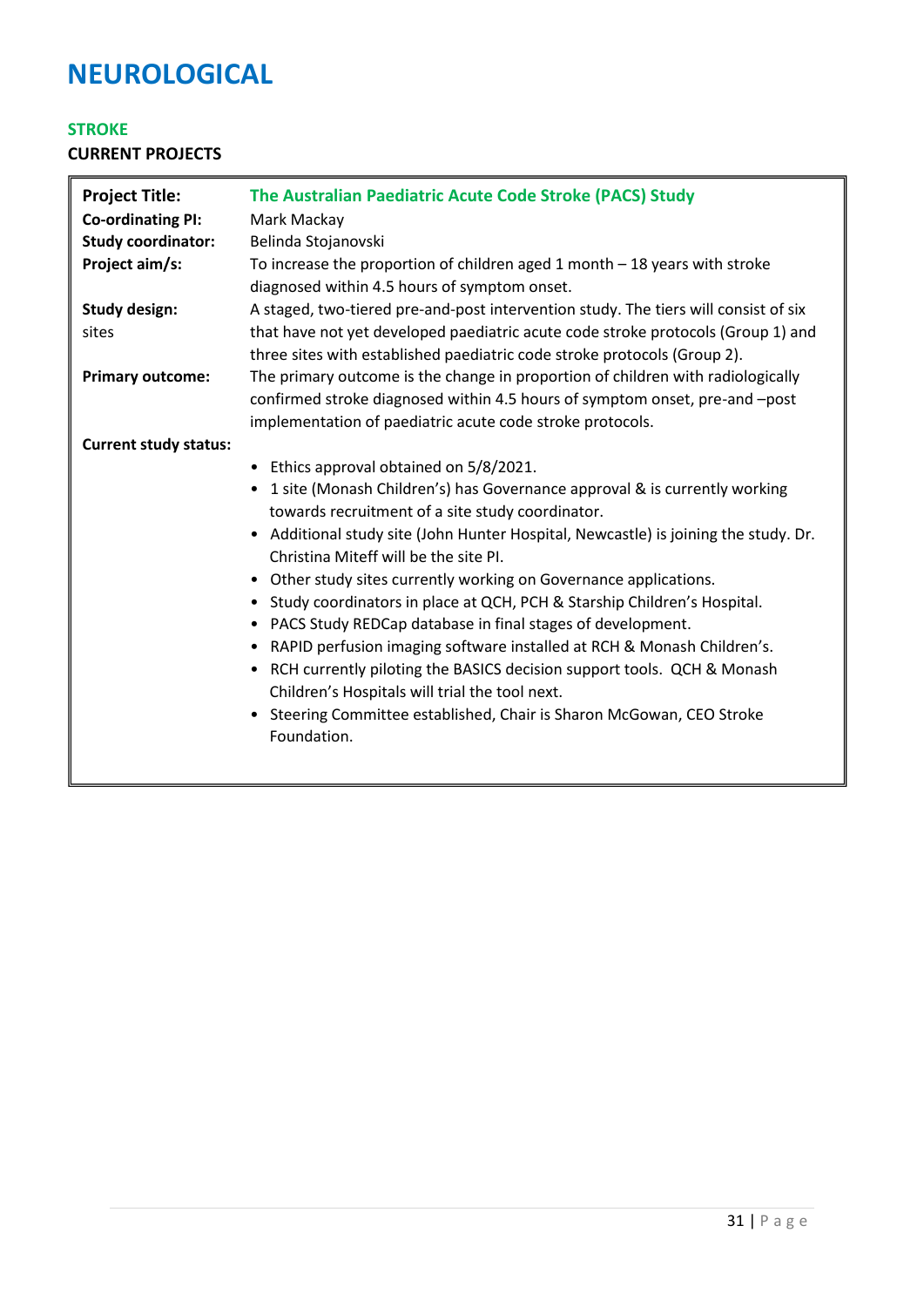# **ABDOMINAL PAIN**

# **APPENDICITIS**

| <b>Project Title:</b><br><b>Co-ordinating PI:</b><br>Project aim/s: | <b>Study of Paediatric Appendicitis Scores and Management Strategies</b><br>Meredith Borland<br>To externally validate the PAS, AS and pARC clinical prediction scores (CPSs) for                                                                                                                                                                                                                                              |
|---------------------------------------------------------------------|--------------------------------------------------------------------------------------------------------------------------------------------------------------------------------------------------------------------------------------------------------------------------------------------------------------------------------------------------------------------------------------------------------------------------------|
|                                                                     | appendicitis in children aged 5 to <18 years presenting to EDs in Australia and<br>New Zealand with acute abdominal pain and suspicion of appendicitis.                                                                                                                                                                                                                                                                        |
| <b>Study design:</b>                                                | Multi-centre prospective observational study of consecutive children presenting<br>with possible appendicitis to 5 large paediatric EDs, which offer a full access to<br>laboratory, imaging (US, CT, MRI) and on-site 24-hour paediatric surgical<br>services, within the PREDICT research network to compare and validate current<br>paediatric CPS and clinician gestalt in a continuously collected prospective<br>cohort. |
| <b>Primary outcome:</b>                                             | Performance accuracy as measured by the aggregate measure of AUC<br>(composed of sensitivity and specificity) for the ROC curves in identifying<br>surgically confirmed appendicitis for PAS, AS and pARC CPSs.                                                                                                                                                                                                                |
| <b>Current study status:</b>                                        | NHMRC Clinical Trial and Cohort Study Application under consideration.                                                                                                                                                                                                                                                                                                                                                         |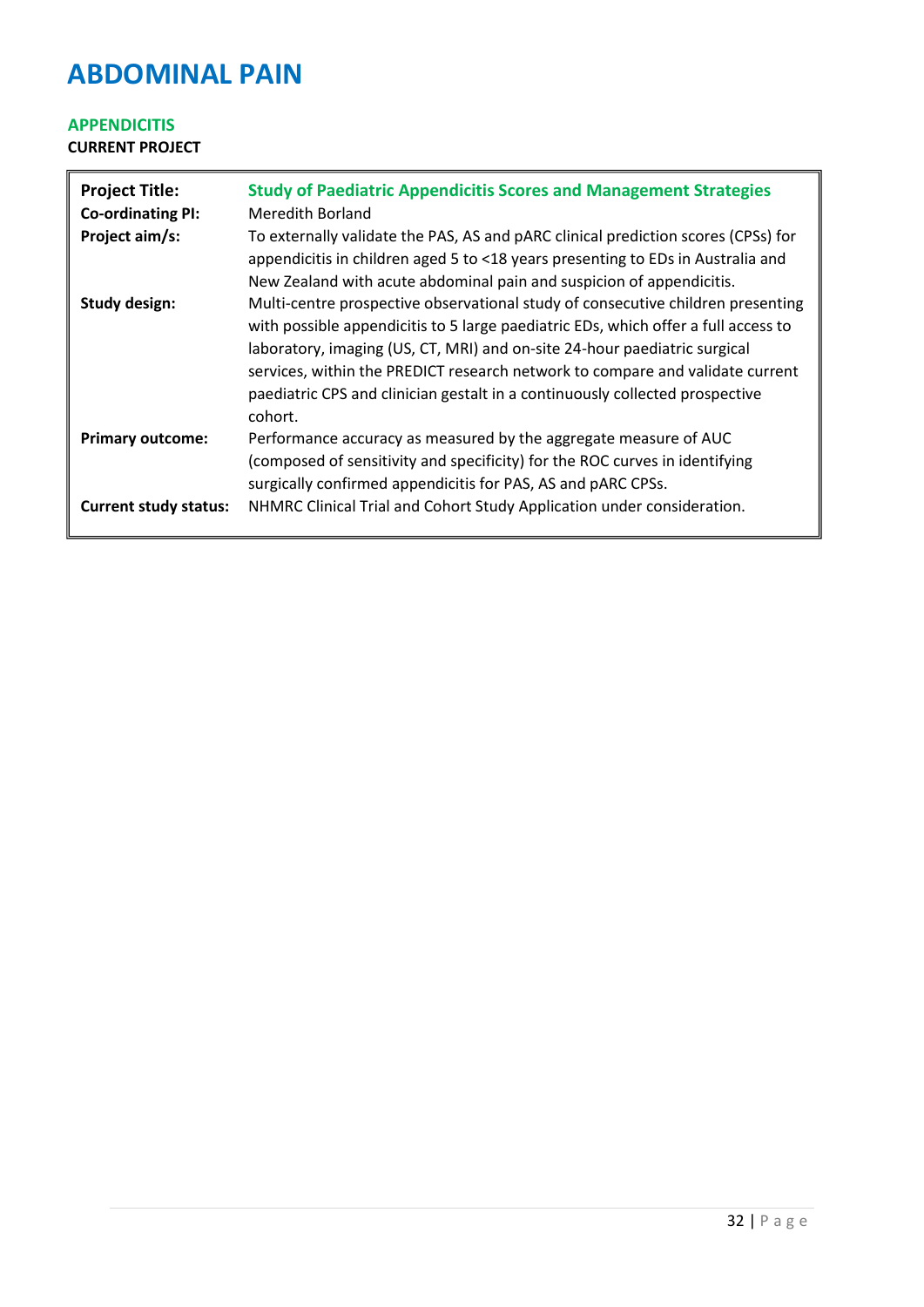# **ED EPIDEMIOLOGY**

| <b>Project Title:</b><br><b>Co-ordinating PI:</b><br><b>Study coordinator:</b><br>Project aim/s: | <b>Quality Improvement in the Pre-Hospital Setting (Amb. Vic. Audits)</b><br>Franz Babl, Sandy Hopper, Tom Solan, Natalie Phillips, Elyssia Bourke<br>Cate Wilson<br>This study aims to understand more about current pre-hospital practice in Victoria<br>for the management of paediatrics with:                                                                                                       |
|--------------------------------------------------------------------------------------------------|----------------------------------------------------------------------------------------------------------------------------------------------------------------------------------------------------------------------------------------------------------------------------------------------------------------------------------------------------------------------------------------------------------|
| <b>Study design:</b>                                                                             | • Convulsive status epilepticus<br>Intraosseous access<br>Asthma<br>Airway management/intubations<br>• Neck injuries<br>Acute severe behavioural disturbance<br>Retrospective audit of Ambulance Victoria data for paediatrics 0-<18 in a 12-month<br>period.<br>Primary outcome: For all groups broadly:                                                                                                |
|                                                                                                  | • Description of epidemiology of patients<br>Assessment of paramedic interventions provided<br>٠<br>Assessment of gross outcome of patients/interventions during transport<br>Assessment of adverse events                                                                                                                                                                                               |
| <b>Current study status:</b>                                                                     | Convulsive status epilepticus<br>Data cleaned, analysed. Publication submitted<br>Intraosseous access<br>• Data cleaned, analysed. Publication to be submitted soon.<br>Airway management<br>• Data cleaning and analysis underway<br>Asthma<br>• Data cleaning and analysis underway<br>Neck injuries<br>• Data cleaning and analysis underway<br>Acute severe behavioural disturbance<br>• To commence |
| <b>Publications:</b>                                                                             | CSE paper submitted.                                                                                                                                                                                                                                                                                                                                                                                     |

| <b>Project Title:</b><br><b>Co-ordinating PI:</b><br><b>Study coordinator:</b> | <b>Emergency department data to assess the impact of COVID-19 restrictions</b><br>Simon Craig<br>Marietta John-White                                                                                                                                                           |
|--------------------------------------------------------------------------------|--------------------------------------------------------------------------------------------------------------------------------------------------------------------------------------------------------------------------------------------------------------------------------|
| Project aim/s:                                                                 | To describe patterns of presentations to EDs across Australia and New Zealand<br>during the study period (1st January 2017 to 31st December 2022).                                                                                                                             |
| Study design:<br><b>Primary outcome:</b><br><b>Current study status:</b>       | Retrospective observational study using routinely collected ED data.<br>Changes in ED presentation patterns across the COVID-19 pandemic.<br>Progressing with ethics and governance. Some delays with data-sharing<br>agreements. Data imports have commenced from some sites. |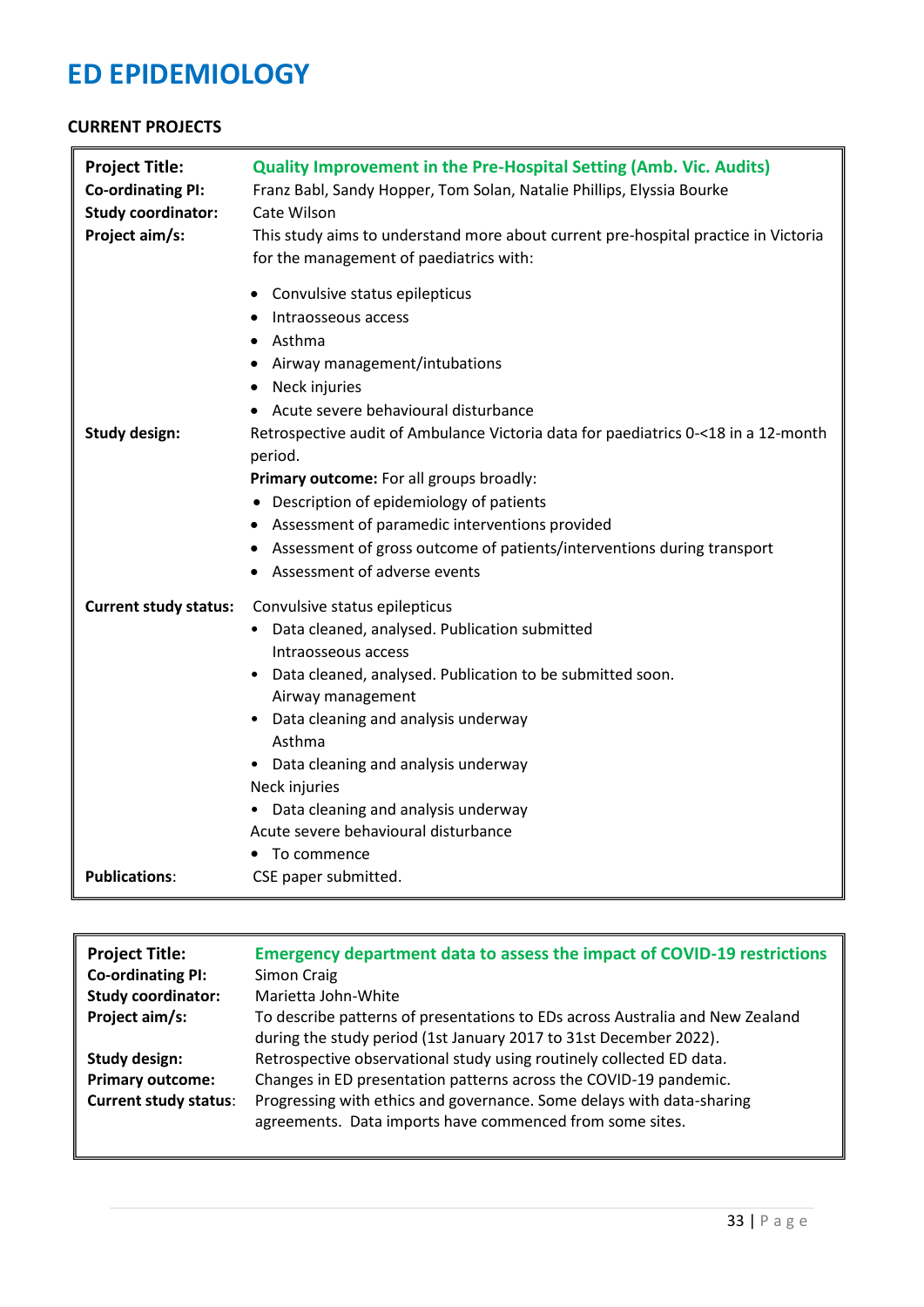# **ED EPIDEMIOLOGY**

| <b>Project Title:</b>        | <b>Electronic Medical Record (EMR) use to assess application of new</b><br>evidence for convulsive status epilepticus, bronchiolitis and head injury<br>management.                                                                                                                                                                                                                                                                                                     |
|------------------------------|-------------------------------------------------------------------------------------------------------------------------------------------------------------------------------------------------------------------------------------------------------------------------------------------------------------------------------------------------------------------------------------------------------------------------------------------------------------------------|
| <b>Co-ordinating PI:</b>     | <b>Franz Babl</b>                                                                                                                                                                                                                                                                                                                                                                                                                                                       |
| <b>Study coordinator:</b>    | Cate Wilson                                                                                                                                                                                                                                                                                                                                                                                                                                                             |
| Project aim/s:               | To determine the implementation of new evidence from three Evidence based<br>guidelines in the acute care setting in relation to CSE, bronchiolitis and head injury<br>management in the acute care setting.                                                                                                                                                                                                                                                            |
| <b>Study design:</b>         | This is a multi-centre study that will collect retrospective data directly from<br>electronic medical records or electronic prescribing systems at eligible hospitals<br>within the PREDICT network in relation to the following conditions in paediatrics,<br>CSE, bronchiolitis and head injury.                                                                                                                                                                      |
| <b>Primary outcome:</b>      | The outcomes for the retrospective data collection are:<br>1. The use of levitiracetam in single or combined usage as a second line AED during<br>ED management for CSE.<br>2. The lack of use of chest x-ray, salbutamol, glucocorticoids, antibiotics and<br>adrenaline in management of bronchiolitis in ED and during hospitalisation<br>within 24 hours of ED triage.<br>3. The use of CT brain and ED length of stay for children presenting with head<br>injury. |
| <b>Current study status:</b> | Protocol in early development stage. Some funds available.                                                                                                                                                                                                                                                                                                                                                                                                              |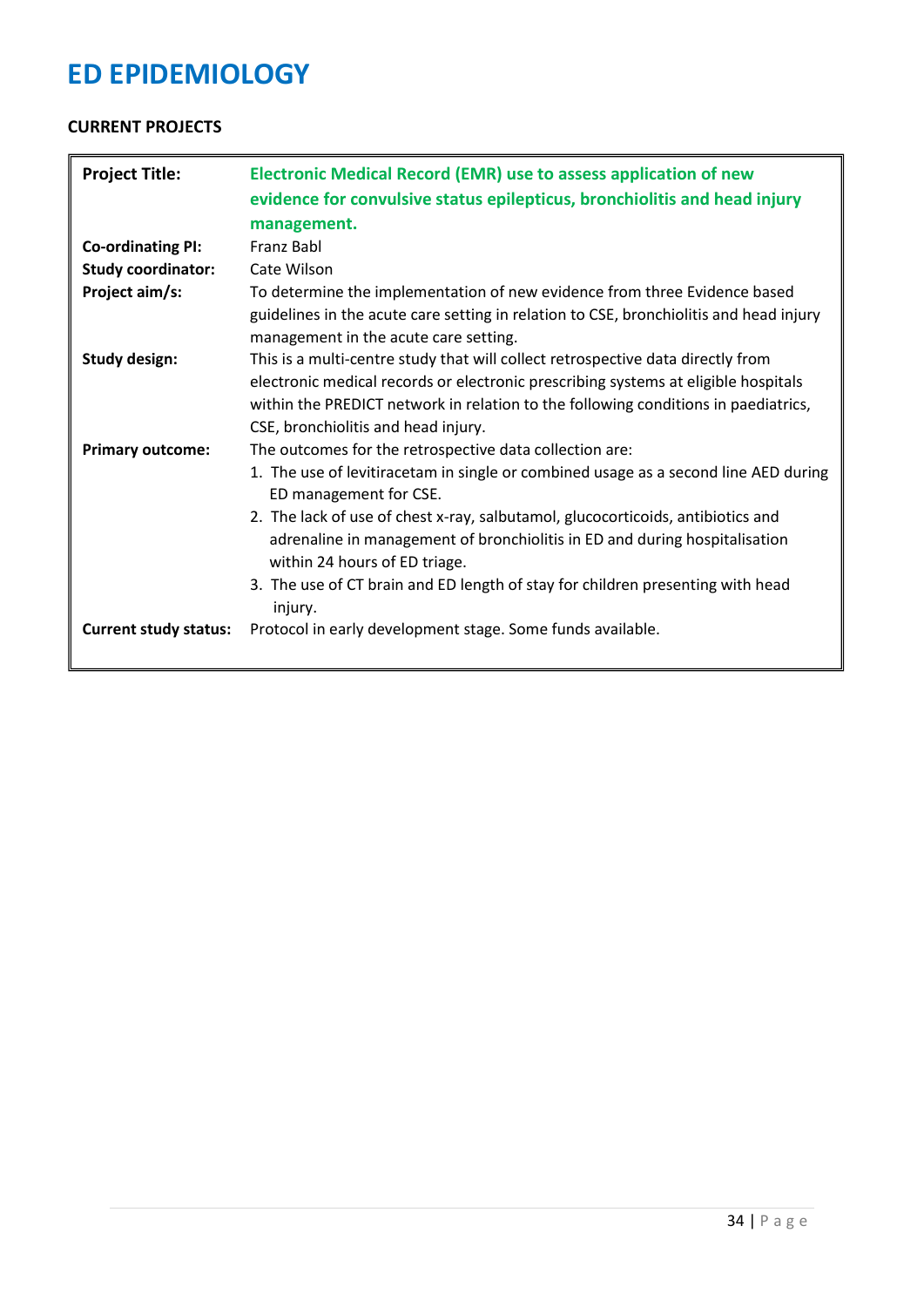# **OTHER**

### **SEDATION/PAIN MANAGEMENT**

# **CURRENT PROJECTS**

| <b>Project Title:</b>                       | Pain Management and Sedation in Pediatric Ileocolic Intussusception: A<br><b>Global, Multicenter, Retrospective Study (PAINT Study)</b>                                          |
|---------------------------------------------|----------------------------------------------------------------------------------------------------------------------------------------------------------------------------------|
| <b>Co-ordinating PI:</b>                    | Simon Craig, Itay Shavit (PERN)                                                                                                                                                  |
| <b>Study coordinator:</b><br>Project aim/s: | Marietta John-White                                                                                                                                                              |
|                                             | • To explore current global practices related to the provision of analgesia and<br>sedation for reduction of intussusception                                                     |
|                                             | • To examine the association of sedation with outcomes in the reduction of<br>intussusception.                                                                                   |
| <b>Study design:</b>                        | Retrospective cohort study                                                                                                                                                       |
| Primary outcome:                            | Differences in the provision of analgesia and sedation for reduction of                                                                                                          |
|                                             | intussusception.                                                                                                                                                                 |
| <b>Current study status:</b>                | Data collection completed in March 2021 (85 participating sites). N=3,790 (3,160<br>met inclusion criteria). Manuscripts being prepared. One on pain relief, one on<br>sedation. |

### **CONSENT CURRENT PROJECTS**

| <b>Project Title:</b>                                                                                            | <b>Deferred Consent Projects</b>                                                     |  |
|------------------------------------------------------------------------------------------------------------------|--------------------------------------------------------------------------------------|--|
| <b>Co-ordinating PI:</b>                                                                                         | Jeremy Furyk                                                                         |  |
| <b>Study coordinator:</b>                                                                                        | Jeremy Furyk                                                                         |  |
| Project aim/s:                                                                                                   | To explore the attitudes and experiences of parents to research with deferred        |  |
|                                                                                                                  | consent in paediatric emergency research.                                            |  |
| <b>Study design:</b>                                                                                             | Qualitative, participant interviews.                                                 |  |
| <b>Primary outcome:</b>                                                                                          | To explore the attitudes and experiences of parents to research with deferred        |  |
|                                                                                                                  | consent in paediatric emergency research.                                            |  |
| <b>Current study status:</b>                                                                                     | The Deferred Consent project consisted of two discrete projects, the first involving |  |
|                                                                                                                  | hypothetical patients from multiple centres presenting with simple febrile seizures  |  |
|                                                                                                                  | and bronchiolitis to the emergency department. This component has been               |  |
|                                                                                                                  | analysed, presented at scientific meetings and published.                            |  |
|                                                                                                                  | The second study consisted of patients enrolled in the CONSEPT and PARIS high        |  |
|                                                                                                                  | flow trial, exploring experiences of involvement in the study, and specifically with |  |
|                                                                                                                  | deferred consent process. Data from approximately 40 patients has been               |  |
|                                                                                                                  | collected, transcribed and imported into Nvivo software. Coding and analysis is      |  |
|                                                                                                                  | ongoing, with anticipated completion this year. Delays have been due to lead         |  |
|                                                                                                                  | investigator taking substantial leave for family reasons over the last 2 years. Was  |  |
|                                                                                                                  | not feasible for other team members to complete the required analysis.               |  |
| <b>Publications:</b>                                                                                             |                                                                                      |  |
| Furyk J., McBain-Rigg K., Watt K., Theophilus I Emeto, Franklin RC., Franklin D., Schibler S., Dalziel SR., Babl |                                                                                      |  |

FE., Wilson D., Phillips N., Ray R., on behalf of PREDICT. **Qualitative evaluation of a deferred consent process in paediatric emergency research: a PREDICT study**. BMJ Open 2017 Nov 15;7(11):e018562. doi:10.1136/bmjopen-2017-018562. [\[Link\]](https://pubmed.ncbi.nlm.nih.gov/29146655/)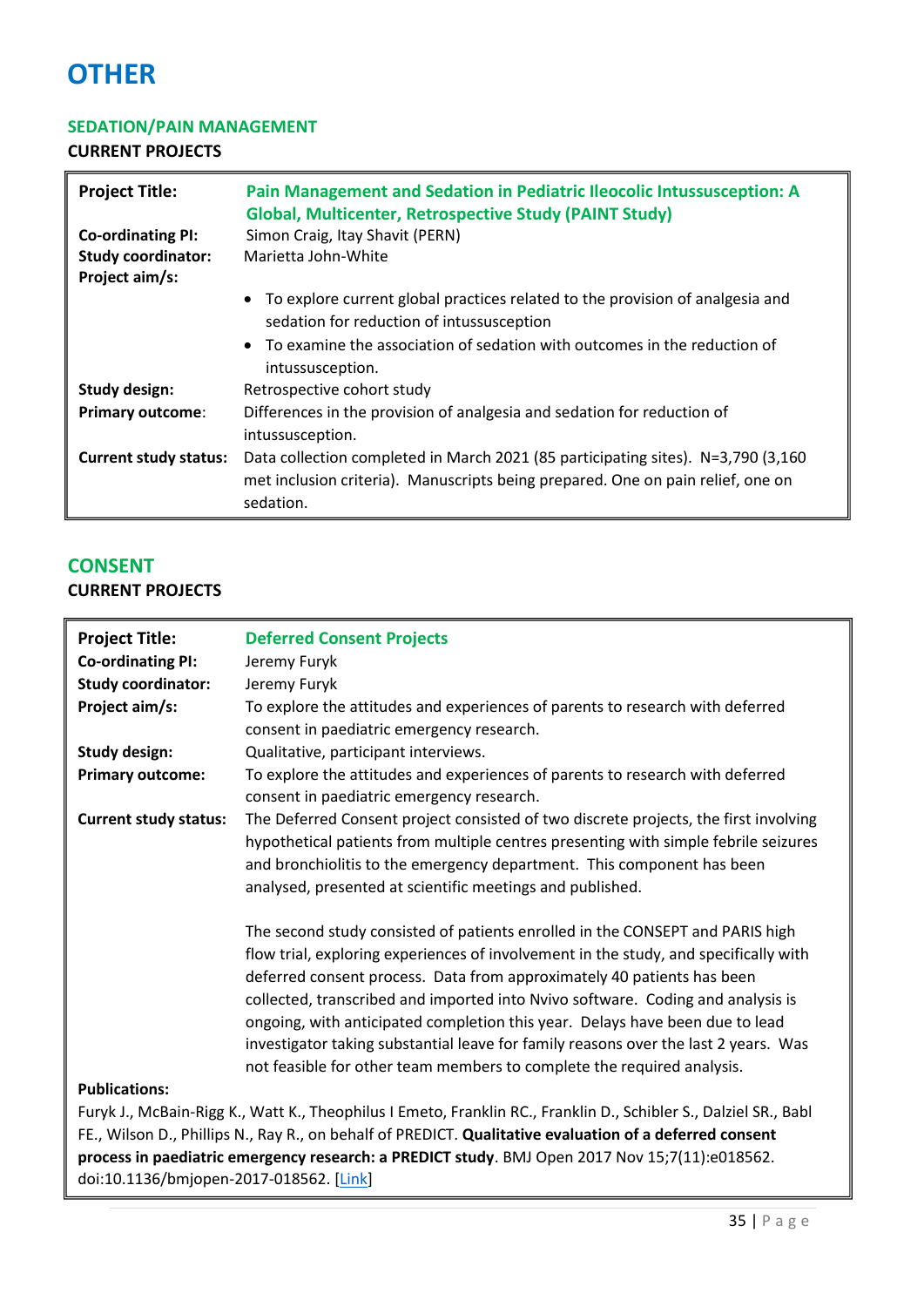# **TRAUMA**

### **HEAD INJURY**

Lockie F. D., Dalton S., Oakley E., and Babl F. E., '**Triggers for Head Computed Tomography Following Paediatric Head Injury: Comparison of Physicians' Reported Practice and Clinical Decision Rules'**, Emerg Med Australas, (2013) 25 (1), 75-82. [\[link\]](https://pubmed.ncbi.nlm.nih.gov/23379456/)

Babl FE, Lyttle MD, Bressan S, Borland M, Phillips N, Kochar A, Dalziel SR, Dalton S, Cheek JA, Furyk J, Gilhotra Y, Neutze J, Ward B, Donath S, Jachno K, Crowe L, Williams A, Oakley E; PREDICT research network. **A prospective observational study to assess the diagnostic accuracy of clinical decision rules for children presenting to emergency departments after head injuries (protocol): the Australasian Paediatric Head Injury Rules Study (APHIRST).** BMC Pediatr. 2014 Jun 13;14:148. doi: 10.1186/1471-2431-14-148. PMID: 24927811; PMCID: PMC4074143. [\[link\]](https://pubmed.ncbi.nlm.nih.gov/24927811/)

Babl FE, Borland ML, Phillips N, Kochar A, Dalton S, McCaskill M, Cheek JA, Gilhotra Y, Furyk J, Neutze J, Lyttle MD, Bressan S, Donath S, Molesworth C, Jachno K, Ward B, Williams A, Baylis A, Crowe L, Oakley E, Dalziel SR; (PREDICT). **Accuracy of PECARN, CATCH, and CHALICE head injury decision rules in children: a prospective cohort study**. Lancet. 2017 Apr 11. pii: S0140-6736(17)30555-X. doi: 10.1016/S0140-6736(17)30555-X. PMID: 28410792. [\[link\]](https://www.ncbi.nlm.nih.gov/pubmed/28410792)

Babl FE, Oakley E, Dalziel SR, Borland ML, Phillips N, Kochar A, Dalton S, Cheek JA, Gilhotra Y, Furyk J, Neutze J, Donath S, Hearps S, Molesworth C, Crowe L, Bressan S, Lyttle MD. **Accuracy of Clinician Practice Compared With Three Head Injury Decision Rules in Children: A Prospective Cohort Study**. Ann Emerg Med. 2018 Feb 13. pii: S0196-0644(18)30028-3. doi: 10.1016/j.annemergmed.2018.01.015. [Epub ahead of print] [\[link\].](https://pubmed.ncbi.nlm.nih.gov/29452747/)

Pfeiffer H, Crowe L, Kemp AM, Cowley LE, Smith AS, Babl FE; Paediatric Research in Emergency Departments International Collaborative (PREDICT). **Clinical prediction rules for abusive head trauma: a systematic review**. Arch Dis Child. 2018 Apr 5. pii: archdischild-2017-313748. doi: 10.1136/archdischild-2017-313748. [Epub ahead of print] [\[link\]](https://pubmed.ncbi.nlm.nih.gov/29622594/)

Pfeiffer H, Smith A, Kemp AM, Cowley LE, Cheek JA, Dalziel SR, Borland ML, O'Brien S, Bonisch M, Neutze J, Oakley E1, Crowe L, Hearps SJC, Lyttle MD, Bressan S, Babl FE; (PREDICT). **External Validation of the PediBIRN Clinical Prediction Rule for Abusive Head Trauma.** Pediatrics. 2018 May;141(5). pii: e20173674. doi: 10.1542/peds.2017- 3674. [\[link\]](https://pubmed.ncbi.nlm.nih.gov/29700200/)

Babl FE, Oakley E, Dalziel SR, Borland ML, Phillips N, Kochar A, Dalton S, Cheek JA, Gilhotra Y, Furyk J, Neutze J, Donath S, Hearps S, Crowe LM, Arpone M, Bressan S, Lyttle MD; (PREDICT). **Accuracy of NEXUS II head injury decision rule in children: a prospective PREDICT cohort study**, Emerg Med J. 2018 Aug 20. pii: emermed-2017-207435. doi: 10.1136/emermed-2017-207435. [Epub ahead of print] PMID: 30144871 [\[link\]](https://pubmed.ncbi.nlm.nih.gov/30127072/)

Dalziel K, Cheek JA, Fanning L, Borland ML, Phillips N, Kochar A, Dalton S, Furyk J, Neutze J, Dalziel SR, Lyttle MD, Bressan S, Donath S, Molesworth C, Hearps SJC, Oakley E, Babl FE; (PREDICT). **A Cost-Effectiveness Analysis Comparing Clinical Decision Rules PECARN, CATCH, and CHALICE With Usual Care for the Management of Pediatric Head Injury**. Ann Emerg Med. 2018 Nov 14. doi: 10.1016/j.annemergmed.2018.09.030. [Epub ahead of print] [\[link\]](https://pubmed.ncbi.nlm.nih.gov/30447947/)

Shavit I, Rimon A, Waisman Y, Borland ML, Phillips N, Kochar A, Cheek JA, Gilhotra Y, Furyk J, Neutze J, Dalziel SR, Lyttle MD, Bressan S, Donath S, Hearps S, Oakley E, Crowe L, Babl FE; (PREDICT). **Performance of Two Head Injury Decision Rules Evaluated on an External Cohort of 18,913 Children**. J Surg Res. 2019 Aug 20;245:426-433. doi: 10.1016/j.jss.2019.07.090. [Epub ahead of print] [\[link\]](https://pubmed.ncbi.nlm.nih.gov/31442746/)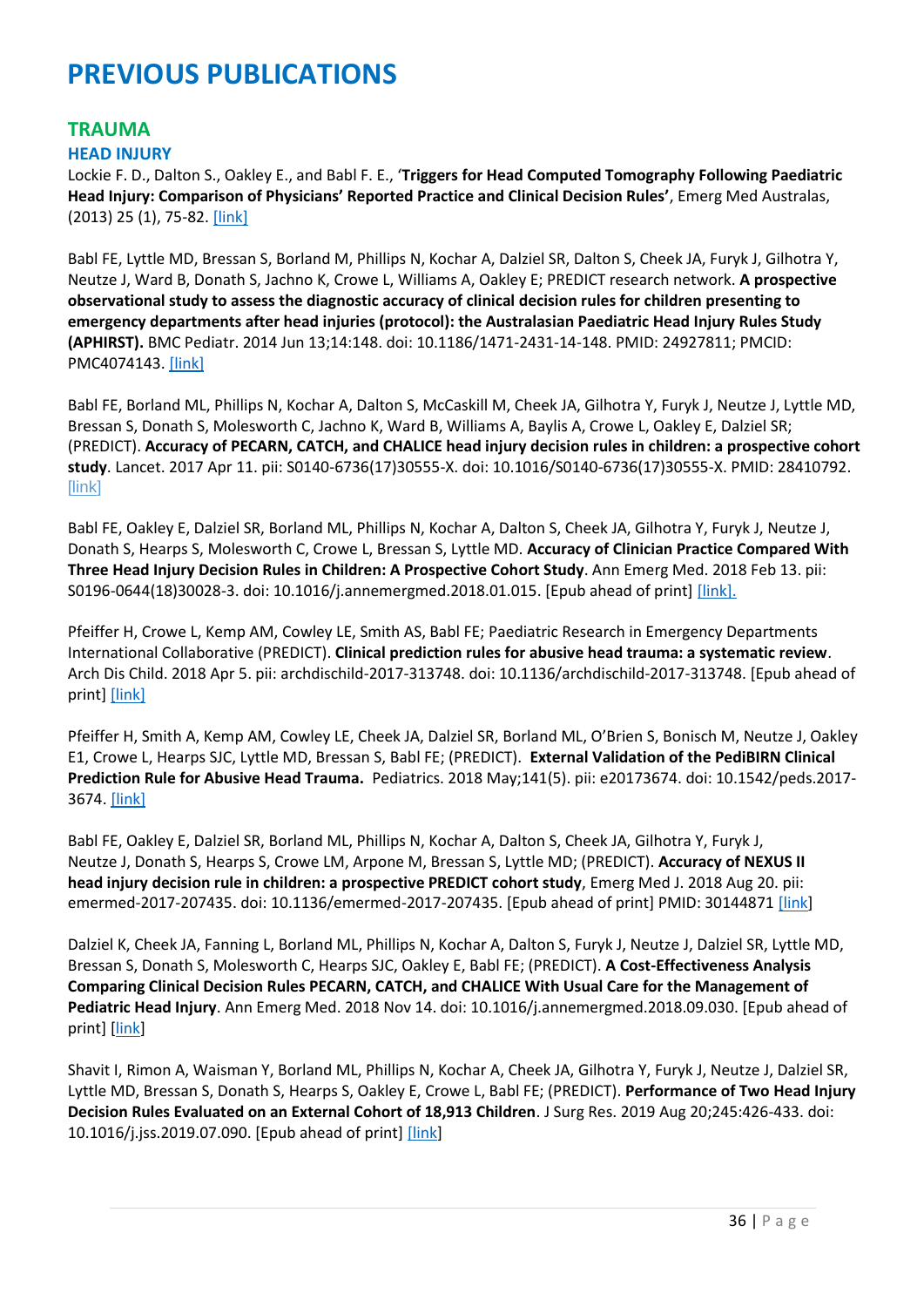### **TRAUMA**

#### **HEAD INJURY**

Phillips N, Dalziel SR, Borland ML, Dalton S, Lyttle MD, Bressan S, Oakley E, Hearps SJ, Kochar A, Furyk J, Cheek JA, Gilhotra Y, Neutze J, Babl FE; (PREDICT) group. **Imaging and admission practices in paediatric head injury across emergency departments in Australia and New Zealand: A PREDICT study**. Emerg Med Australas. 2019 Nov 26. doi: 10.1111/1742-6723.13396. [Epub ahead of print] [\[link\]](https://pubmed.ncbi.nlm.nih.gov/31773866/).

Babl FE, Cheek J, Dalziel K, Bressan S, Dalziel S. on behalf of PREDICT. In Reply to Mower LTE 2019-864: **Clinical Judgment and the Clinical Decision Rules**. Annals Emergency Medicine. Dec 2019; 74(6): 821-823. https://doi.org/10.1016/j.annemergmed.2019.06.006. [Epub ahead of print] [\[link\].](https://pubmed.ncbi.nlm.nih.gov/?term=In+Reply+to+Mower+LTE+2019-864)

Pfeiffer H, Cowley LE, Kemp AM, Dalziel SR, Smith A, Cheek JA, Borland ML, O'Brien S, Bonisch M, Neutze J, Oakley E1, Crowe LM, Hearps S, Lyttle MD, Bressan S, Babl FE. **Validation of the PredAHT-2 prediction tool for abusive head trauma.** Emerg Med J. 2020 Jan 13. pii: emermed-2019-208893. doi: 10.1136/emermed-2019-208893. Epub ahead of print. [\[link\]](https://pubmed.ncbi.nlm.nih.gov/31932397/).

Oakley E., May R., Hoeppner T., Sinn K., Furyk J., Craig S., Rosengarten P., Kochar A., Krieser D., Dalton S., Dalziel S., Neutze J., Cain T., Jachno K., Babl FE., (PREDICT). **Computed tomography for head injuries in children: Change in Australian usage rates over time.** Emerg Med Australas. 2017 Apr;29(2):192-197. doi: 10.1111/1742- 6723.12732. PMID: 28332331 [\[Link\]](https://pubmed.ncbi.nlm.nih.gov/28332331/)

Crowe LM, Hearps S, Anderson V, Borland M, Phillips N, Kochar A, Dalton S, Cheek JA, Gilhotra Y, Furyk J, Neutze J, Lyttle MD, Bressan S, Donath S, Molesworth C, Oakley E, Dalziel SR, Babl FE. **Investigating the variability in mild traumatic brain injury definitions: a prospective cohort study.** Arch Phys Med Rehabil. 2018 Jan 30. pii: S0003- 9993(18)30042-X. doi: 10.1016/j.apmr.2017.12.026. [Epub ahead of print] [\[link\]](https://www.ncbi.nlm.nih.gov/pubmed/29407521).

Daverio M, Babl FE, Barker R, Gregori D, Da Dalt L, Bressan S, (PREDICT) group. **Helmet use in preventing acute concussive symptoms in recreational vehicle related head trauma.** Brain Inj., 2018;32(3):335-341. doi:10.1080/02699052.2018.1426107. Epub 2018 Jan 22. [\[link\]](https://www.ncbi.nlm.nih.gov/pubmed/?term=Helmet+use+in+preventing+acute+concussive+symptoms+in+recreational+vehicle+related+head+trauma)

Babl FE, Lyttle MD, Bressan S, Borland ML, Phillips N, Kochar A, Dalton S, Cheek JA, Gilhotra Y, Furyk J, Neutze J, Donath S, Hearps S, Arpone M, Crowe L, Dalziel SR, Barker R, Oakley E. **Penetrating head injuries in children presenting to the emergency department in Australia and New Zealand: A PREDICT prospective study.** J Paediatr Child Health. 2018 Mar 26. doi: 10.1111/jpc.13903. [Epub ahead of print] PMID: 29579354 [\[link\]](https://www.ncbi.nlm.nih.gov/pubmed/29579354).

Borland ML, Dalziel SR, Phillips N, Dalton S, Lyttle MD, Bressan S, Oakley E, Hearps SJC, Kochar A, Furyk J, Cheek JA, Neutze J, Babl FE; Paediatric Research in Emergency Department International Collaborative group (PREDICT). **Vomiting With Head Trauma and Risk of Traumatic Brain Injury.** Pediatrics. 2018 Apr;141(4). pii: e20173123. doi: 10.1542/peds.2017-3123. [\[link\]](https://www.ncbi.nlm.nih.gov/pubmed/29599113)

Babl FE, Pfeiffer H, Dalziel SR, Oakley E, Anderson V, Borland ML, Phillips N, Kochar A, Dalton S, Cheek JA, Gilhotra Y, Furyk J, Neutze J, Lyttle MD, Bressan S, Donath S, Hearps SJ, Crowe L; (PREDICT). **Paediatric intentional head injuries in the emergency department: A multicentre prospective cohort study.** Emerg Med Australas. 2018 Nov 26. doi: 10.1111/1742-6723.13202. [Epub ahead of print] [\[link\]](https://pubmed.ncbi.nlm.nih.gov/30477046/)

Bressan S, Kochar A, Oakley E, Borland M, Phillips N, Dalton S, Lyttle MD, Hearps S, Cheek JA, Furyk J, Neutze J, Dalziel S, Babl FE; (PREDICT) group. **Traumatic brain injury in young children with isolated scalp haematoma.** Arch Dis Child. 2019 Mar 4. pii: archdischild-2018-316066. doi: 10.1136/archdischild-2018-316066. [Epub ahead of print]. [\[link\]](https://www.ncbi.nlm.nih.gov/pubmed/30833284).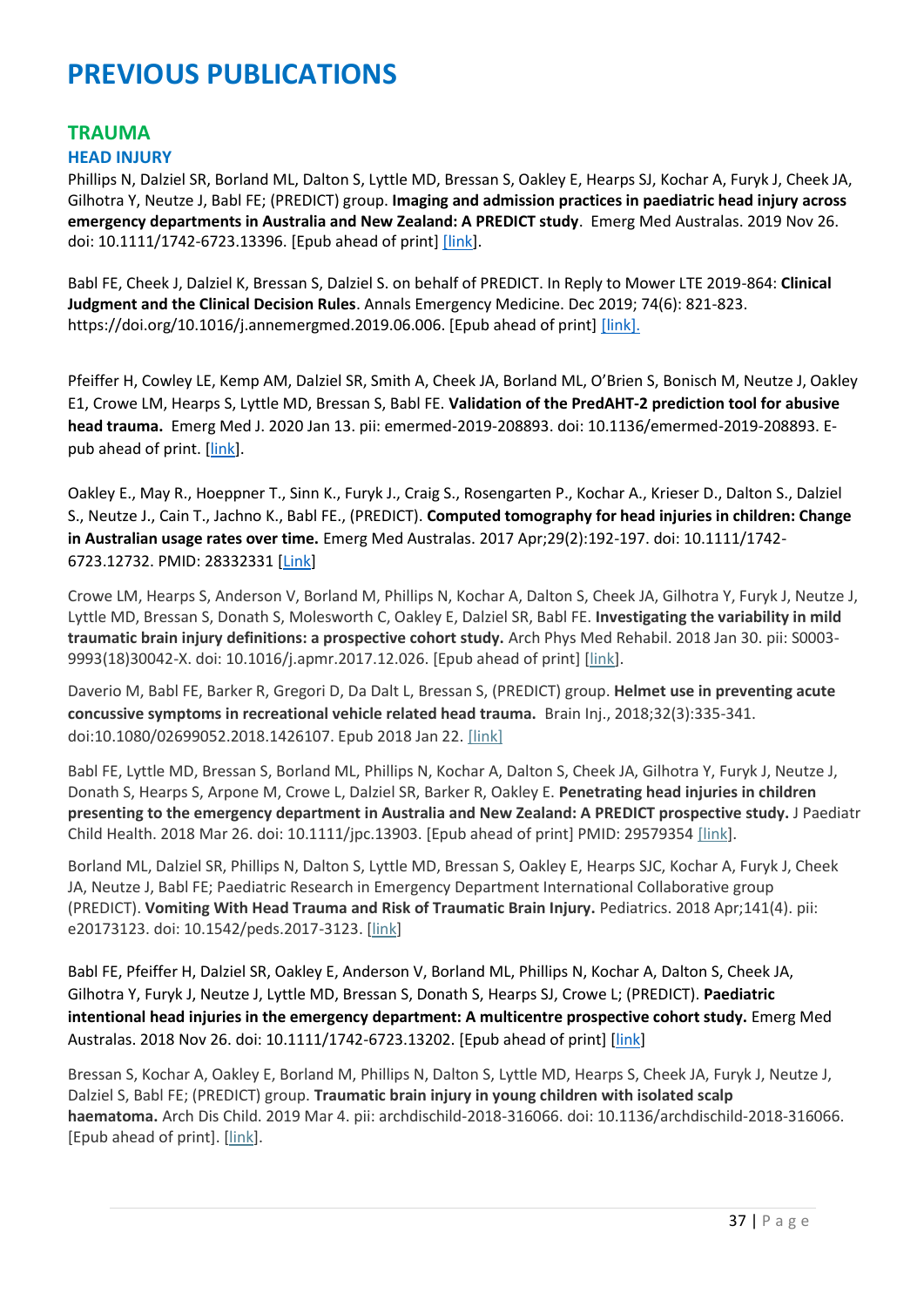### **TRAUMA**

#### **HEAD INJURY**

Borland ML, Dalziel SR, Phillips N, Lyttle MD, Bressan S, Oakley E, Hearps SJC, Kochar A, Furyk J, Cheek JA, Neutze J, Gilhotra Y, Dalton S, Babl FE; (PREDICT) Group. **Delayed Presentations to Emergency Departments of Children With Head Injury: A PREDICT Study,** Ann Emerg Med. 2019 July, 74(1) pii: S0196-0644(18)31485-9. doi: 10.1016/j.annemergmed.2018.11.035. [\[link\]](https://www.ncbi.nlm.nih.gov/pubmed/?term=Delayed+Presentations+to+Emergency+Departments+of+Children+With+Head+Injury%3A+A+PREDICT+Study)

Eapen N, Davis GA, Borland ML, Phillips N, Oakley E, Hearps S, Kochar A, Dalton S, Cheek J, Furyk J, Lyttle MD, Bressan S, Crowe L, Dalziel S, Tavender E, Babl FE. **Clinically important sport-related traumatic brain injuries in children.** Med J Aust. 2019 Aug 16. doi: 10.5694/mja2.50311. [Epub ahead of print] [\[link\]](https://www.ncbi.nlm.nih.gov/pubmed/?term=Clinically+important+sport-related+traumatic+brain+injuries+in+children).

Babl FE, Pfeiffer H, Kelly P, Dalziel SR, Oakley E, Borland ML, Kochar A, Dalton S, Cheek JA, Gilhotra Y, Furyk J, Lyttle MD, Bressan S, Donath S, Hearps SJC, Smith A, Crowe L; (PREDICT). **Paediatric abusive head trauma in the emergency department: A multicentre prospective cohort study.** J Paediatr Child Health. 2019 Dec 10. doi: 10.1111/jpc.14700. [Epub ahead of print] [\[link\]](https://www.ncbi.nlm.nih.gov/pubmed/?term=Paediatric+abusive+head+trauma+in+the+emergency+department%3A+A+multicentre+prospective+cohort+study).

Eapen N, Borland ML, Phillips N, Kochar A, Dalton S, Cheek JA, Gilhotra Y, Neutze J, Lyttle MD, Donath S, Crowe L, Dalziel SR, Oakley E, Williams A, Hearps S, Bressan S, Babl FE. **Neonatal head injuries: A prospective Paediatric Research in Emergency Departments International Collaborative cohort study.** J Paediatr Child Health. 2019 Dec 23. doi: 10.1111/jpc.14736. [Epub ahead of print] [\[link\]](https://www.ncbi.nlm.nih.gov/pubmed/?term=Neonatal+head+injuries%3A+A+prospective+Paediatric+Research+in+Emergency+Departments+International+Collaborative+cohort+study.).

Kochar A, Borland ML, Phillips N, Dalton S, Cheek JA, Furyk J, Neutze J, Lyttle MD, Hearps S, Dalziel S, Bressan S, Oakley E, Babl FE. **Association of clinically important traumatic brain injury and Glasgow Coma Scale scores in children with head injury.** *Emerg Med J.* 2020 Feb 12. pii: emermed-2018-208154. [Epub ahead of print] [\[link\]](https://www.ncbi.nlm.nih.gov/pubmed/32051126).

Singh S, Hearps SJC, Borland ML, Dalziel SR, Neutze J, Donath S, Cheek JA, Kochar A, Gilhotra Y, Phillips N, Williams A, Lyttle MD, Bressan S, Hoch JS, Oakley E, Holmes JF, Kuppermann N, Babl FE; (PREDICT). **The Effect of Patient Observation on Cranial Computed Tomography Rates in Children with Minor Head Trauma.** *Acad Emerg Med.* 2020 Feb 16. doi: 10.1111/acem.13942. [Epub ahead of print]. [\[Link\]](https://pubmed.ncbi.nlm.nih.gov/32064711/)

Bressan S, Clarke CJ, Anderson V, Takagi M, Hearps SJC, Rausa V, Anderson N, Doyle M, Dunne K, Oakley E, Davis GA, Babl FE. **Use of the sport concussion assessment tools in the emergency department to predict persistent post-concussive symptoms in children.** *J Paediatr Child Health.* 2020 May 21. doi: 10.1111/jpc.14910. Online ahead of print. PMID: 32436608 [\[link\]](https://protect-au.mimecast.com/s/FW12C71R1QsmEVQpT8cQad?domain=pubmed.ncbi.nlm.nih.gov).

Bressan S, Monagle P, Dalziel SR, Borland ML, Phillips N, Kochar A, Lyttle MD, Cheek JA, Neutze J, Oakley E, Dalton S, Gilhotra Y, Hearps S, Furyk J, Babl FE; (PREDICT). **Risk of traumatic intracranial haemorrhage in children with bleeding disorders.** *J Paediatr Child Health.* 2020 Aug 18. doi: 10.1111/jpc.15073. Online ahead of print. PMID: 32810331. [\[link\]](https://pubmed.ncbi.nlm.nih.gov/32810331/).

Babl FE, Lyttle MD, Phillips N, Kochar A, Dalton S, Cheek JA, Furyk J, Neutze J, Bressan S, Williams A, Hearps SJC; MBiostat, Oakley E, Davis GA, Dalziel SR, Borland ML. **Mild traumatic brain injury in children with ventricular shunts: a PREDICT study**. *J Neurosurg Pediatr.* 2020 Nov 20:1-7. doi: 10.3171/2020.7.PEDS2090. [Epub ahead of print]. PMID: 33254139. [\[link\]](https://pubmed.ncbi.nlm.nih.gov/33254139/)

Eapen N, Kochar A, Lyttle MD, Phillips N, Cheek JA, Furyk J, Neutze J, Bressan S, Williams A, Hearps S, Oakley E, Dalziel SR, Borland ML, Babl FE; Paediatric Research in Emergency Departments International Collaborative (PREDICT). **Seizure- and syncope-related head injuries in children: A prospective PREDICT cohort stud[y.](https://pubmed.ncbi.nlm.nih.gov/34105253/)** *Emerg Med Australas.* 2021 Jun 8. doi: 10.1111/1742-6723.13812. Online ahead of print. PMID: 34105253. [\[link\]](https://pubmed.ncbi.nlm.nih.gov/34105253/)

Singh S, Babl FE, Hearps SJC, Hoch JS, Dalziel K, Cheek JA. **Trends of paediatric head injury and acute care costs in Australia**. J Paediatr Child Health. 2021 Sep 15. doi: 10.1111/jpc.15699. Epub ahead of print. PMID: 34523175. [\[link\].](https://pubmed.ncbi.nlm.nih.gov/34523175/)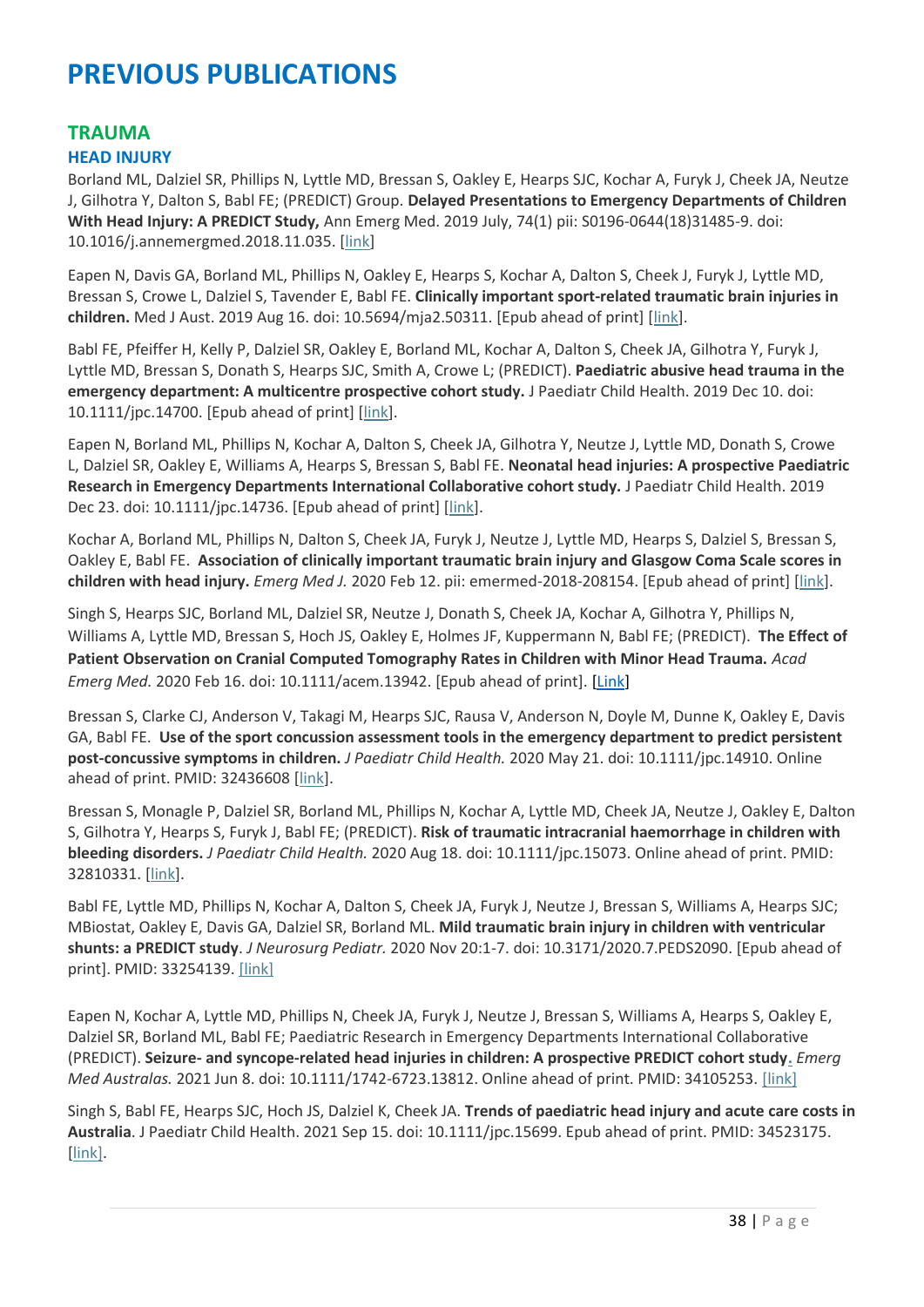### **TRAUMA**

#### **NECK INJURY**

Hopper SM, McKenna S, Williams A, Phillips N, Babl FE, (PREDICT). **Clinical clearance and imaging for possible cervical spine injury in children in the emergency department: A retrospective cohort study.** Emerg Med Australas. 2020 Feb;32(1):93-99. doi: 10.1111/1742-6723.13351. Epub 2019 Jul 17.2019 Jul 17. [\[link\]](https://pubmed.ncbi.nlm.nih.gov/31317676/).

Phillips N, Rasmussen K, McGuire S, Abel KA, Acworth J, Askin G, Brady R, Walsh M, Babl FE. **Projected paediatric cervical spine imaging rates with application of NEXUS, Canadian C-Spine and PECARN clinical decision rules in a prospective Australian cohort.** Emerg Med J. 2021 May;38(5):330-337. doi: 10.1136/emermed-2020-210325. PMID: 34449409.

#### **SEDATION**

Borland M., Esson A., Babl F., and Krieser D., '**Procedural Sedation in Children in the Emergency Department: A Predict Study**', Emerg Med Australas, (2009) 21 (1), 71-9. [\[Link\]](https://pubmed.ncbi.nlm.nih.gov/19254316/)

Schofield S., Schutz J., and Babl F. E., '**Procedural Sedation and Analgesia for Reduction of Distal Forearm Fractures in the Paediatric Emergency Department: A Clinical Survey'**, Emerg Med Australas, (2013) 25 (3), 241-7. [\[Link\]](https://pubmed.ncbi.nlm.nih.gov/23759045/)

Krieser D, and Kochar A., '**Paediatric Procedural Sedation within the Emergency Department'**, J Paediatr Child Health, (2016) 52 (2), 197-203. [\[Link\]](https://pubmed.ncbi.nlm.nih.gov/27062624/)

#### **PAIN MANAGEMENT**

Herd D. W., Babl F. E., Gilhotra Y., and Huckson S., '**Pain Management Practices in Paediatric Emergency Departments in Australia and New Zealand: A Clinical and Organizational Audit by National Health and Medical Research Council's National Institute of Clinical Studies and Paediatric Research in Emergency Departments International Collaborative',** Emerg Med Australas, (2009) 21 (3), 210-21. [\[Link\]](https://pubmed.ncbi.nlm.nih.gov/19527281/)

Graudins A, Meek R, Egerton-Warburton D, Oakley E, Seith R**. The PICHFORK (Pain in Children Fentanyl or Ketamine) trial: a randomized controlled trial comparing intranasal ketamine and fentanyl for the relief of moderate to severe pain in children with limb injuries**. Ann Emerg Med. 2015 Mar;65(3):248-254.e1. doi: 10.1016/j.annemergmed.2014.09.024. Epub 2014 Nov 18. [\[Link\]](https://pubmed.ncbi.nlm.nih.gov/25447557/)

# **RESPIRATORY CONDITIONS**

#### **BRONCHIOLITIS**

Babl F. E., Sheriff N., Neutze J., Borland M., and Oakley E., **'Bronchiolitis Management in Pediatric Emergency Departments in Australia and New Zealand: A Predict Study'**, *Pediatr Emerg Care,* (2008) **24** (10), 656-8. [link](http://www.ncbi.nlm.nih.gov/pubmed/19242132)

Paediatric Research in Emergency Departments International Collaborative, Oakley E., Babl F. E., Acworth J., Borland M., Kreiser D., Neutze J., Theophilos T., Donath S., South M., and Davidson A., **'A Prospective Randomised Trial Comparing Nasogastric with Intravenous Hydration in Children with Bronchiolitis (Protocol): The Comparative Rehydration in Bronchiolitis Study (Crib)'**, *BMC Pediatr,* (2010) **10,** 37. [link](http://www.ncbi.nlm.nih.gov/pubmed?term=A%20prospective%20randomised%20trial%20comparing%20nasogastric%20with%20intravenous%20hydration%20in%20children%20with%20bronchiolitis%20%28protocol%29%3A%20the%20comparative%20rehydration%20in%20bronchiolitis%20study%20%28CRIB%29)

Oakley E., Borland M., Neutze J., Acworth J., Krieser D., Dalziel S., Davidson A., Donath S., Jachno K., South M., Theophilos T., and Babl F. E., **'Nasogastric Hydration Versus Intravenous Hydration for Infants with Bronchiolitis: A Randomised Trial'**, *Lancet Respir Med,* (2013) **1** (2), 113-20. [link](http://www.ncbi.nlm.nih.gov/pubmed?term=%28Nasogastric%20hydration%20versus%20intravenous%20hydration%20for%20infants%20with%20bronchiolitis%3A%20a%20randomised%20trial%5bTitle%5d%29%20AND%20Oakely%20E%5bAuthor%5d)

Franklin D, Dalziel S, Schlapbach LJ, Babl FE, Oakley E, Craig SS, Furyk JS, Neutze J, Sinn K, Whitty JA, Gibbons K, Fraser J, Schibler A; PARIS and PREDICT. **Early high flow nasal cannula therapy in bronchiolitis, a prospective randomised control trial (protocol): A Paediatric Acute Respiratory Intervention Study (PARIS).** BMC Pediatr. 2015 Nov 14;15:183. doi: 10.1186/s12887-015-0501-x. PMID: 26572729. [\[link\]](https://pubmed.ncbi.nlm.nih.gov/26572729/)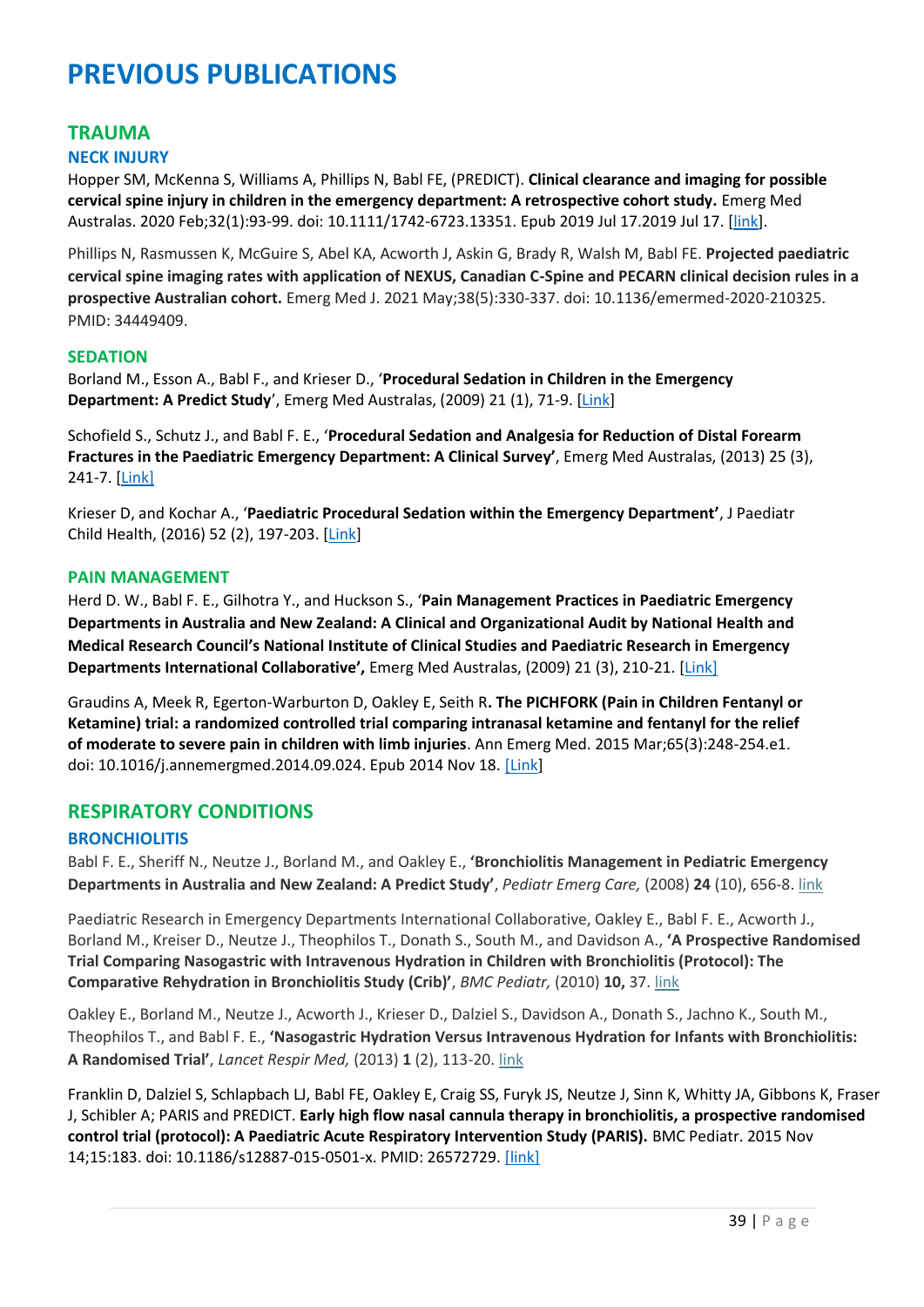## **RESPIRATORY CONDITIONS**

### **BRONCHIOLITIS**

Oakley E., Bata S., Rengasamy S., Krieser D., Cheek J., Jachno K., Babl FE. **Nasogastric Hydration in Infants with Bronchiolitis Less Than 2 Months of Age.** J Pediatr. 2016 Nov;178:241-245.e1. doi: 10.1016/j.jpeds.2016.07.012. [Link](https://www.ncbi.nlm.nih.gov/pubmed/?term=Nasogastric+Hydration+in+Infants+with+Bronchiolitis+Less+Than+2+Months+of+Age)

Oakley E., Carter R., Murphy B., Borland M., Neutze J., Acworth J., Krieser D., Dalziel S., Davidson A., Donath S., Jachno K., South M., Babl FE., (PREDICT). **Economic evaluation of nasogastric versus intravenous hydration in infants with bronchiolitis.** Emerg Med Australas. 2016 Dec 22. doi: 10.1111/1742-6723.12713. PMID: 28004493 [link.](https://www.ncbi.nlm.nih.gov/pubmed/28004493)

Oakley E, Chong V, Borland M, Neutze J, Phillips N, Krieser D, Dalziel S, Davidson A, Donath S, Jachno K, South M, Fry A, Babl FE. **Intensive care unit admissions and ventilation support in infants with bronchiolitis.** Emerg Med Australas. 2017 May 19. doi: 10.1111/1742-6723.12778. [Epub ahead of print]. PMID: 28544539. [\[Link\]](https://www.ncbi.nlm.nih.gov/pubmed/28544539)

Hoeppner T., Borland M., Babl FE., Neutze J., Phillips N., Krieser D., Dalziel SR., Davidson A., Donath S., Jachno K South M., Williams A., Zhang G., Oakley E., A(PREDICT). **Influence of weather on incidence of bronchiolitis in Australia and New Zealand.** J Paediatr Child Health. 2017 Jul 20. doi: 10.1111/jpc.13614. [Epub ahead of print] PMID: 28727197. [\[Link\]](https://www.ncbi.nlm.nih.gov/pubmed/?term=.+Influence+of+weather+on+incidence+of+bronchiolitis+in+Australia+and+New+Zealand.)

Schuh S., Babl FE., Dalziel SR., Freedman SB., Macias CG., Stephens D., Steele DW., Fernandes RM., Zemek R., Plint AC., Florin TA., Lyttle MD., Johnson DW., Gouin S., Schnadower D., Klassen TP., Bajaj L., Benito J., Kharbanda A., Kuppermann N., Pediatric Emergency Research Networks (PERN). **"Practice variation in acute bronchiolitis: A Pediatric Emergency Research Networks Study".** Pediatrics 2017 Dec;140(6). pii:e20170842. doi:10.1542/peds.2017-0842. [\[Link\]](https://www.ncbi.nlm.nih.gov/pubmed/29184035)

Franklin D, Babl FE, Schlapbach LJ, Oakley E, Craig S, Neutze J, Furyk J, Fraser JF, Jones M, Whitty JA, Dalziel SR, Schibler A. **A Randomized Trial of High-Flow Oxygen Therapy in Infants with Bronchiolitis.** N Engl J Med. 2018 Mar 22;378(12):1121-1131. doi: 10.1056/NEJMoa1714855. PMID: 29562151. [\[link\]](https://pubmed.ncbi.nlm.nih.gov/29562151/)

O'Brien S, Wilson S, Gill FJ, Cotterell E, Borland ML, Oakley E, Dalziel SR; (PREDICT) Network, Australasia. The management of children with bronchiolitis in the Australasian hospital setting: development of a clinical practice guideline. BMC Med Res Methodol. 2018 Feb 12;18(1):22. doi: 10.1186/s12874-018-0478-x[. \[link\]](https://pubmed.ncbi.nlm.nih.gov/29433429/)

Oakley E, Brys T, Borland M, Neutze J, Phillips N, Krieser D, Dalziel SR, Davidson A, Donath S, Jachno K, South M, Williams A, Babl FE; (PREDICT). **Medication use in infants admitted with bronchiolitis.** Emerg Med Australas. 2018 Jun;30(3):389-397. doi: 10.1111/1742-6723.12968. Epub 2018 Mar 23. [\[link\]](https://www.ncbi.nlm.nih.gov/pubmed/29573212)

O'Brien S, Borland ML, Cotterell E, Armstrong D, Babl F, Bauert P, Brabyn C, Garside L, Haskell L, Levitt D, McKay N, Neutze J, Schibler A, Sinn K, Spencer J, Stevens H, Thomas D, Zhang M, Oakley E, Dalziel SR; Paediatric Research in Emergency Departments International Collaborative (PREDICT) Network, Australasia **Australasian bronchiolitis guideline***.* J Paediatr Child Health. 2019 Jan;55(1):42-53 (epub 2018 Jul 15). doi: 10.1111/jpc.14104.

Franklin D, Babl FE, Gibbons K, Pham TMT, Hasan N, Schlapbach LJ, Oakley E, Craig S, Furyk J, Neutze J, Moloney S, Gavranich J, Shirkhedkar P, Kapoor V, Grew S, Fraser JF, Dalziel S, Schibler A; PARIS and PREDICT. **Nasal High Flow in Room Air for Hypoxemic Bronchiolitis Infants.** Front Pediatr. 2019 Oct 25;7:426. doi: 10.3389/fped.2019.00426. PMID: 31709201; PMCID: PMC6823186. [\[link\]](https://pubmed.ncbi.nlm.nih.gov/31709201/)

O'Brien S, Craig S, Babl FE, Borland ML, Oakley E, Dalziel SR on behalf of the PREDICT Network, Australasia, **'Rational use of high-flow therapy in infants with bronchiolitis. What do the latest trials tell us?' A Paediatric Research in Emergency Departments International Collaborative perspective,** J Paediatr Child Health, 2019 Jul;55 (7) 746–752. doi:10.1111/jpc.14496. [\[link\]](https://www.ncbi.nlm.nih.gov/pubmed/?term=rational+use+of+high-flow+therapy+in+infants+with+bronchiolitis).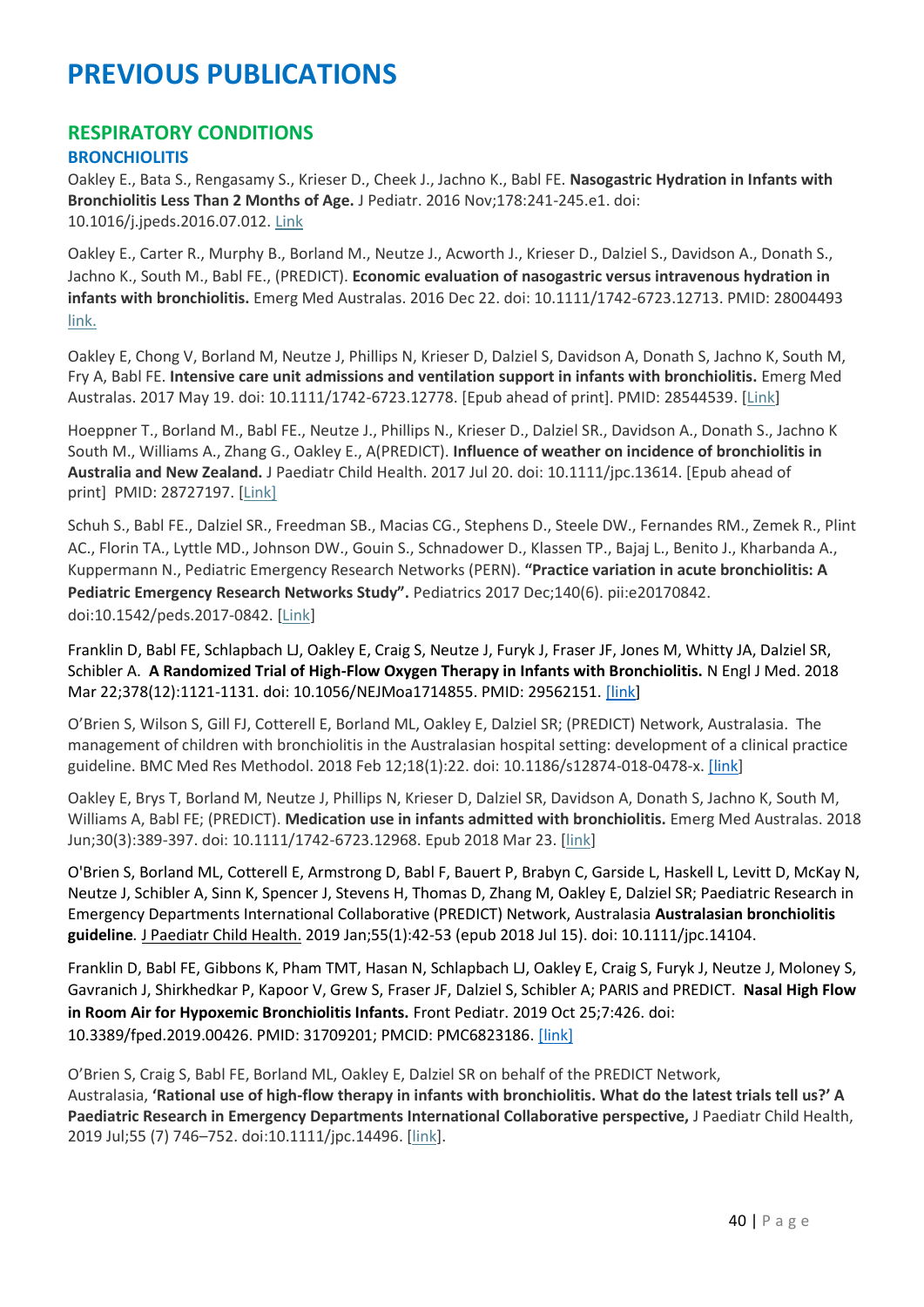## **RESPIRATORY CONDITIONS**

#### **BRONCHIOLITIS**

Babl FE, Franklin D, Schlapbach LJ, Oakley E, Dalziel S, Whitty JA, Neutze J, Furyk J, Craig S, Fraser JF, Jones M, Schibler A; PREDICT and Pediatric Critical Care Research Group. **Enteral hydration in high-flow therapy for infants with bronchiolitis: Secondary analysis of a randomised trial**. J Paediatr Child Health. 2020 Jun;56(6):950-955. doi: 10.1111/jpc.14799. Epub 2020 Feb 11. PMID: 32043304. [\[link\]](https://pubmed.ncbi.nlm.nih.gov/32043304/)

Jamal A, Finkelstein Y, Kuppermann N, Freedman SB, Florin TA, Babl FE, Dalziel SR, Zemek R, Plint AC, Steele DW, Schnadower D, Johnson DW, Stephens D, Kharbanda A, Roland D, Lyttle MD, Macias CG, Fernandes RM, Benito J, Schuh S; Pediatric Emergency Research Networks. **Pharmacotherapy in bronchiolitis at discharge from emergency departments within the Pediatric Emergency Research Networks: a retrospective analysis.** Lancet Child Adolesc Health. 2019 Aug;3(8):539-547. doi: 10.1016/S2352-4642(19)30193-2. Epub 2019 Jun 7. [\[link\]](https://www.ncbi.nlm.nih.gov/pubmed/31182422)

Babl FE, Franklin D, Dalziel S, Schibler A; Paediatric Research in Emergency Departments International Collaborative and Pediatric Critical Care Research Group. **Enteral hydration in high flow therapy**. J Paediatr Child Health. 2020 Jun;56(6):989. doi: 10.1111/jpc.14894. PMID: 32567779. [\[link\]](https://pubmed.ncbi.nlm.nih.gov/32567779/).

Zipursky A, Kuppermann N, Finkelstein Y, Zemek R, Plint AC, Babl FE, Dalziel SR, Freedman SB, Steele DW, Fernandes RM, Florin TA, Stephens D, Kharbanda A, Roland D, Lyttle MD, Johnson DW, Schnadower D, Macias CG, Benito J, Schuh S; PEDIATRIC EMERGENCY RESEARCH NETWORKS (PERN). **International Practice Patterns of Antibiotic Therapy and Laboratory Testing in Bronchiolitis.** Pediatrics. 2020 Jul 13:e20193684. doi: 10.1542/peds.2019-3684. Online ahead of print. PMID: 32661190. [\[link\]](https://pubmed.ncbi.nlm.nih.gov/32661190/).

Gc VS, Franklin D, Whitty JA, Dalziel SR, Babl FE, Schlapbach LJ, Fraser JF, Craig S, Neutze J, Oakley E, Schibler A**. First-line oxygen therapy with high-flow in bronchiolitis is not cost saving for the health service**. Arch Dis Child. 2020 Oct;105(10):975-980. doi: 10.1136/archdischild-2019-318427. Epub 2020 Apr 10. PMID: 32276987. [\[link\]](https://pubmed.ncbi.nlm.nih.gov/32276987/)

Franklin D, Shellshear D, Babl FE, Hendrickson R, Williams A, Gibbons K, McEnery K, Kennedy M, Pham TM, Acworth J, Levitt D, Oakley E, Schibler A; PARIS and PREDICT. **High flow in children with respiratory failure: A randomised controlled pilot trial - A paediatric acute respiratory intervention study.** J Paediatr Child Health. 2021 Feb;57(2):273-281. doi: 10.1111/jpc.15259. Epub 2020 Dec 30. PMID: 33377568. [\[link\]](https://pubmed.ncbi.nlm.nih.gov/33377568/)

#### **ASTHMA**

Babl F. E., Sheriff N., Borland M., Acworth J., Neutze J., Krieser D., Ngo P., Schutz J., Thomson F., Cotterell E., Jamison S., and Francis P., **'Paediatric Acute Asthma Management in Australia and New Zealand: Practice Patterns in the Context of Clinical Practice Guidelines'**, *Archives of Disease in Childhood,* (2008) **93** (4), 307- 12. [\[link\]](http://www.ncbi.nlm.nih.gov/pubmed/18356383)

Gray CS, Powell CVE, Babl FE, Dalziel SR, Craig S; PREDICT (Paediatric Research In Emergency Departments International Collaborative) Research Network. **Variability of outcome measures in trials of intravenous therapy in acute severe paediatric asthma: a systematic review.** Emerg Med J. 2018 Nov 27. doi: 10.1136/emermed-2018-207929. [Epub ahead of print] [\[link\]](https://www.ncbi.nlm.nih.gov/pubmed/30482777)

#### **CROUP**

Borland M. L., Babl F. E., Sheriff N., and Esson A. D., **'Croup Management in Australia and New Zealand: A Predict Study of Physician Practice and Clinical Practice Guidelines'**, *Pediatr Emerg Care,* (2008) **24** (7), 452-6. [link](http://www.ncbi.nlm.nih.gov/pubmed?term=%28Emergency%20department%20management%20of%20gastro-enteritis%20in%20Australia%20and%20New%20Zealand.%5bTitle%5d%29)

#### **PNEUMOTHORAX**

Robinson P. D., Blackburn C., Babl F. E., Gamage L., Schutz J., Nogajski R., Dalziel S., Donald C. B., Druda D., Krieser D., Neutze J., Acworth J., Lee M., and Ngo P. K., **'Management of Paediatric Spontaneous Pneumothorax: A Multicentre Retrospective Case Series'**, *Arch Dis Child,* (2015). [link](https://www.ncbi.nlm.nih.gov/pubmed/?term=Management+of+Paediatric+Spontaneous+Pneumothorax%3A+A+Multicentre+Retrospective+Case+Series)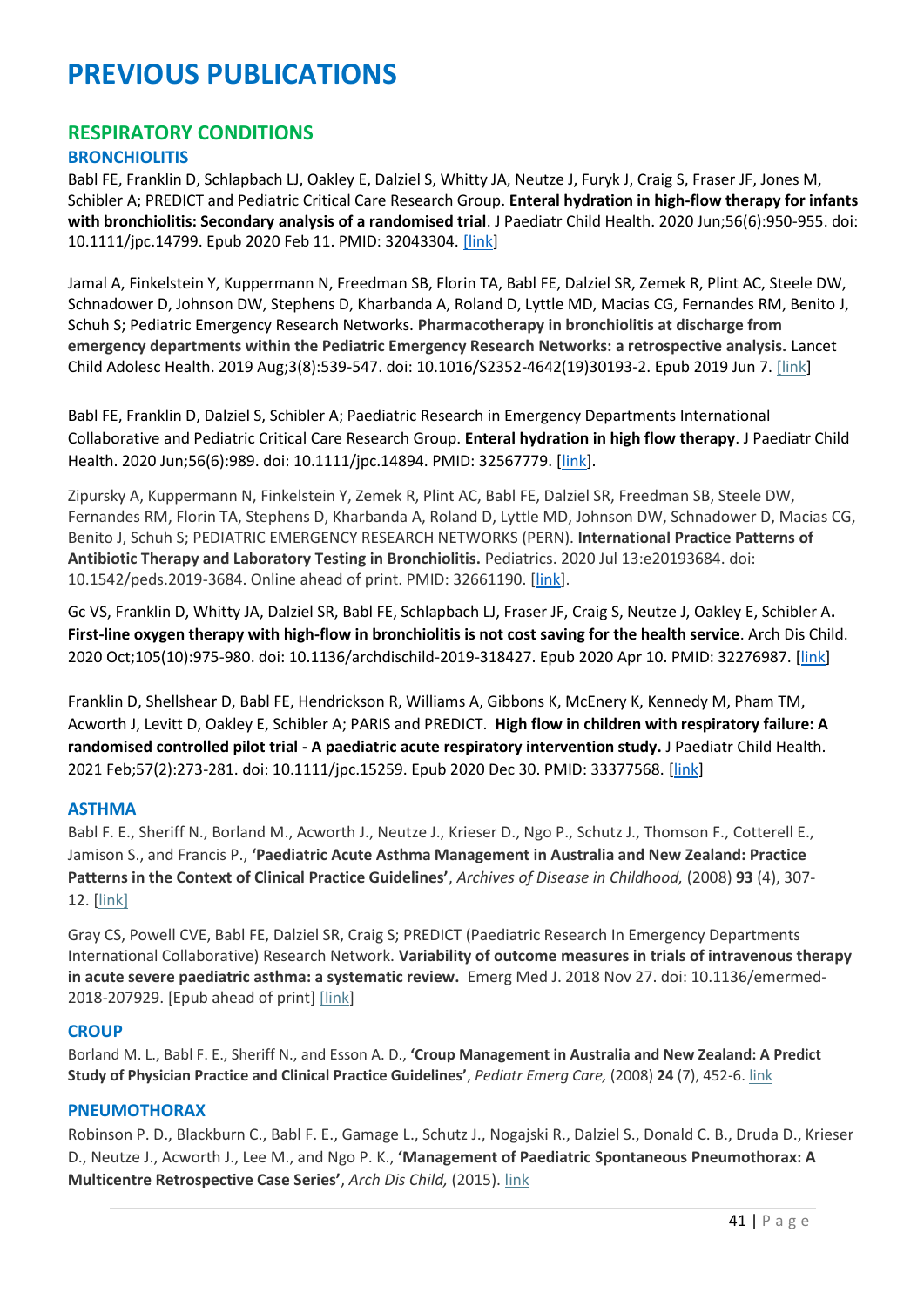# **RESPIRATORY CONDITIONS**

### **AIRWAY MANAGEMENT**

Long E., Fitzpatrick P., Cincotta DR., Grindlay J., Barrett MJ. **A randomised controlled trial of cognitive aids for emergency airway equipment preparation in a Paediatric Emergency Department.** *Scand J Trauma Resusc Emerg Med.* 2016 Jan 27;24:8. doi: 10.1186/s13049-016-0201-z. [link](https://www.ncbi.nlm.nih.gov/pubmed/?term=A+randomised+controlled+trial+of+cognitive+aids+for+emergency+airway+equipment+preparation+in+a+Paediatric+Emergency+Department)

Long E., Cincotta D., Grindlay J., Pellicano A., Clifford M., Sabato S., Paediatric Research in Emergency Departments International Collaborative (PREDICT) **Implementation of NAP4 emergency airway management recommendations in a quaternary-level pediatric hospital.** Paediatr Anaesth. 2017 Feb 28. doi: 10.1111/pan.13128. [\[Link\]](https://www.ncbi.nlm.nih.gov/pubmed?term=Implementation%20of%20NAP4%20emergency%20airway%20management%20recommendations%20in%20a%20quaternary-level%20pediatric%20hospital.)

Long E, Oakley E, Babl FE, Duke T; Paediatric Research in Emergency Departments International Collaborative (PREDICT).**The Clinical Utility of Respiratory Variation in Inferior Vena Cava Diameter for Predicting Fluid Responsiveness in Spontaneously Ventilating Patients.** Shock. 2018 49(2): 236-237. doi:10.1097/SHK.0000000000000951. PMID:28727606 [Letters to Editor](https://www.predict.org.au/wp-content/uploads/2018/09/Long_Shock-Society_Letters-to-Editor.pdf)

Craig SS, Auerbach M, Cheek JA, Babl FE, Oakley E, Nguyen L, Rao A, Dalton S, Lyttle MD, Mintegi S, Nagler J, Mistry RD, Dixon A, Rino P, Kohn Loncarica G, Dalziel SR; Pediatric Emergency Research Networks. **Exposure and Confidence With Critical Nonairway Procedures: A Global Survey of Pediatric Emergency Medicine Physicians.** *Pediatr Emerg Care*. 2020 May 19. doi: 10.1097/PEC.0000000000002092. Online ahead of print. PMID: 32433454 [\[link\]](https://pubmed.ncbi.nlm.nih.gov/32433454/?from_single_result=Exposure+and+Confidence+With+Critical+Nonairway+Procedures%3A+A+Global+Survey+of+Pediatric+Emergency+Medicine+Physicians.&expanded_search_query=Exposure+and+Confidence+With+Critical+Nonairway+Procedures%3A+A+Global+Survey+of+Pediatric+Emergency+Medicine+Physicians.).

Nagler J, Auerbach M, Monuteaux MC, Cheek JA, Babl FE, Oakley E, Nguyen L, Rao A, Dalton S, Lyttle MD, Mintegi S, Mistry RD, Dixon A, Rino P, Kohn-Loncarica G, Dalziel S, Craig S, the Paediatric Emergency Research Networks (PERN). **Exposure and confidence across critical airway procedures in pediatric emergency medicine: An international survey study.** *Am J Emerg Med.* 2021 Apr;42:70-77. doi: 10.1016/j.ajem.2020.12.075. Epub 2020 Dec 31. PMID: 33453618. [\[link\]](https://pubmed.ncbi.nlm.nih.gov/33453618/)

### **INFECTIONS**

### **PNEUMONIA**

Florin TA, Tancredi DJ, Ambroggio L, Babl FE, Dalziel SR, Eckerle M, Mintegi S, Neuman M, Plint AC, Kuppermann N; Pediatric Emergency Research Networks (PERN) Pneumonia Investigators. **Predicting severe pneumonia in the emergency department: a global study of the Pediatric Emergency Research Networks (PERN)-study protocol.** *BMJ Open*. 2020 Dec 2;10(12):e041093. doi: 10.1136/bmjopen-2020-041093. [\[Link\]](https://pubmed.ncbi.nlm.nih.gov/33268423/)

### **H1N1**

Dalziel S. R., Thompson J. M., Macias C. G., Fernandes R. M., Johnson D. W., Waisman Y., Cheng N., Acworth J., Chamberlain J. M., Osmond M. H., Plint A., Valerio P., Black K. J., Fitzpatrick E., Newton A. S., Kuppermann N., Klassen T. P., and Pediatric Emergency Research Networks H. N. Working Group, **'Predictors of Severe H1n1 Infection in Children Presenting within Pediatric Emergency Research Networks (Pern): Retrospective Case-Control Study'**, *BMJ,* (2013) **347,** f4836. [link](http://www.ncbi.nlm.nih.gov/pubmed?term=%28Predictors%20of%20severe%20H1N1%20infection%20in%20children%20presenting%20within%20Pediatric%20Emergency%20Research%20Networks%20%28PERN%29%3A%20retrospective%20case-control%20study%5bTitle%5d%29%20AND%20Dalziel%20SR%5bAuthor%5d)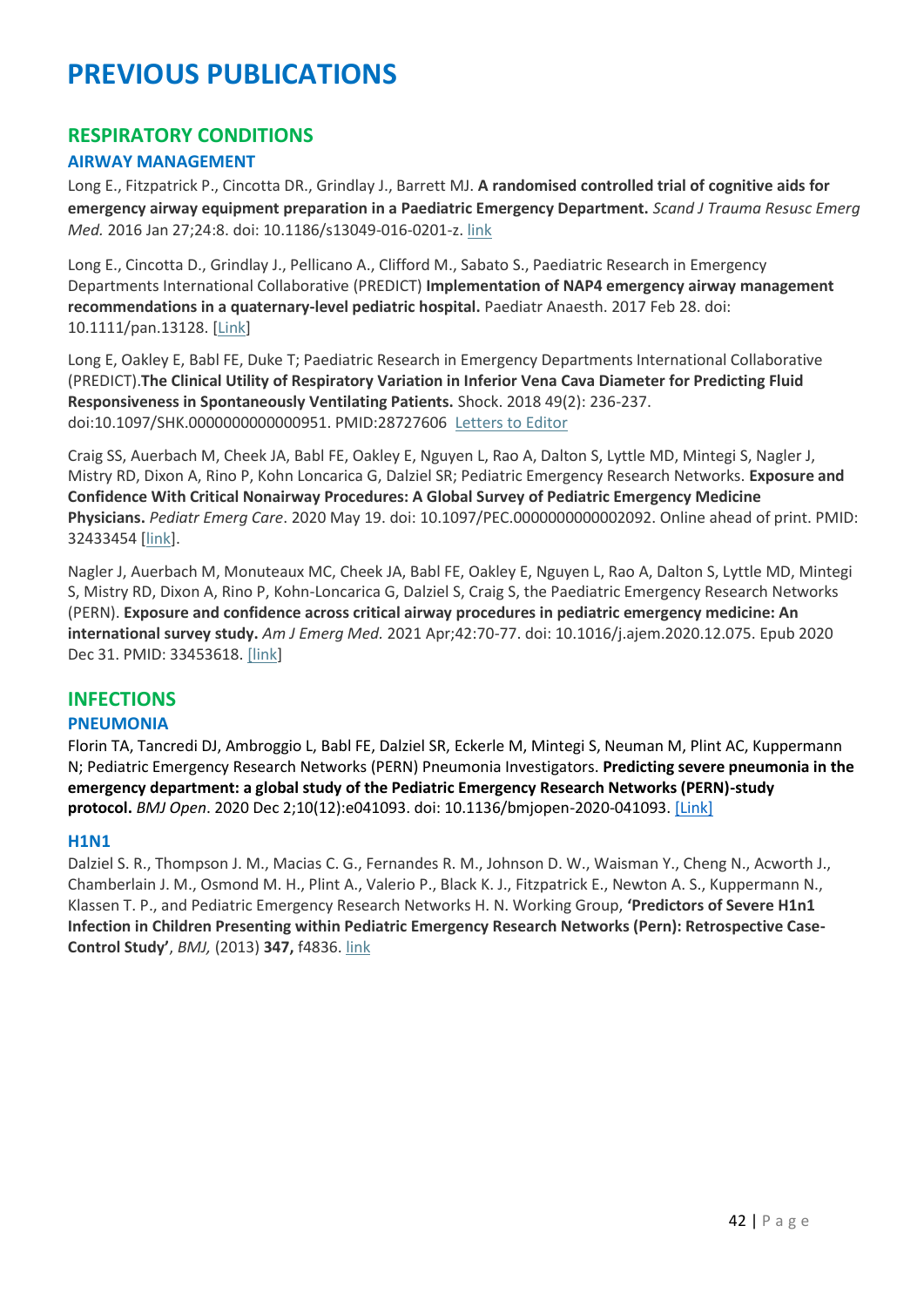# **INFECTIONS**

#### **SEPSIS**

Long E., Babl F., Dalziel S., Dalton S., Etheridge C., and Duke T., **'Fluid Resuscitation for Paediatric Sepsis: A Survey of Senior Emergency Physicians in Australia and New Zealand'**,*Emerg Med Australas,* (2015) Jun;27(3):245-50. doi: 10.1111/1742-6723.12400. [\[link\]](https://www.ncbi.nlm.nih.gov/pubmed/25919571)

Long E., Babl FE., Angley E., Duke T.A. **Prospective quality improvement study in the emergency department targeting paediatric sepsis.** Arch Dis Child. 2016 Oct;101(10):945-50. doi: 10.1136/archdischild-2015-310234. [link](https://www.ncbi.nlm.nih.gov/pubmed/?term=A+prospective+quality+improvement+study+in+the+emergency+department+targeting+paediatric+sepsis)

Long E, Oakley E., Babl FE, and Duke T, **'An Observational Study Using Ultrasound to Assess Physiological Changes Following Fluid Bolus Administration in Paediatric Sepsis in the Emergency Department.'**, *BMC Pediatr,* (July 2016). [\[link\]](https://www.ncbi.nlm.nih.gov/pubmed/?term=An+Observational+Study+Using+Ultrasound+to+Assess+Physiological+Changes+Following+Fluid+Bolus+Administration+in+Paediatric+Sepsis+in+the+Emergency+Department.)

Long E, and Duke T, **'Fluid Resuscitation Therapy for Paediatric Sepsis'**, *J Paediatr Child Health,* (2016) **52** (2), 141- 46. [link](http://www.ncbi.nlm.nih.gov/pubmed/27062617)

Long E, Oakley E, Duke T, Babl FE; Paediatric Research in Emergency Departments International Collaborative (PREDICT). **Does Respiratory Variation in Inferior Vena Cava Diameter Predict Fluid Responsiveness: A Systematic Review and Meta-Analysis.** Shock. 2017 May;47(5):550-559. doi: 10.1097/SHK.0000000000000801. PMID: 28410544 [\[Link\]](https://www.ncbi.nlm.nih.gov/pubmed?term=(Does%20Respiratory%20Variation%20in%20Inferior%20Vena%20Cava%20Diameter%20Predict%20Fluid%20Responsiveness%3A%20A%20Systematic%20Review%20and%20Meta-Analysis))

Long E., Oakley E., Duke T., Babl FE., On behalf of the Paediatric Research in Emergency Departments International Collaborative (PREDICT)**. The Clinical Utility of Respiratory Variation in Inferior Vena Cava Diameter for Predicting Fluid Responsiveness in Spontaneously Ventilating Patients.** Shock. 2017 Jul 19. doi:10.1097/SHK.0000000000000951 [Epub ahead of print] PMID: 28727606.

Long E, Duke T, Oakley E, O'Brien A, Sheridan B, Babl FE; Paediatric Research in Emergency Departments International Collaborative (PREDICT). **Does respiratory variation of inferior vena cava diameter predict fluid responsiveness in spontaneously ventilating children with sepsis.** Emerg Med Australas. 2018 Mar 8. doi: 10.1111/1742-6723.12948. [Epub ahead of print] [\[link\]](https://www.ncbi.nlm.nih.gov/pubmed/29520998)

Long E, Babl FE, Oakley E, Sheridan B, Duke T; Pediatric Research in Emergency Departments International Collaborative (PREDICT). **Cardiac Index Changes With Fluid Bolus Therapy in Children With Sepsis-An Observational Study**. Pediatr Crit Care Med. 2018 Mar 10. doi: 10.1097/PCC.0000000000001534. [Epub ahead of print] [\[link\].](https://www.ncbi.nlm.nih.gov/pubmed/29533353)

Solan T, Stephens DJ, Williams A, Babl FE, Long E. **Epidemiology and effects of fluid bolus administration in the paediatric emergency department.** Emerg Med Australas. 2019 Dec 23. doi: 10.1111/1742-6723.13437. [Epub ahead of print] [\[link\]](https://www.ncbi.nlm.nih.gov/pubmed/?term=Epidemiology+and+effects+of+fluid+bolus+administration+in+the+paediatric+emergency+department.).

Long E, Babl FE, Oakley E, Hopper S, Sheridan B, Duke T; Paediatric Research in Emergency Departments International Collaborative (PREDICT). **Does fluid bolus therapy increase blood pressure in children with sepsis?** Emerg Med Australas. 2020 Feb;32(1):54-60. doi: 10.1111/1742-6723.13336. Epub 2019 Jun 25 [\[Link\]](https://pubmed.ncbi.nlm.nih.gov/31237412/)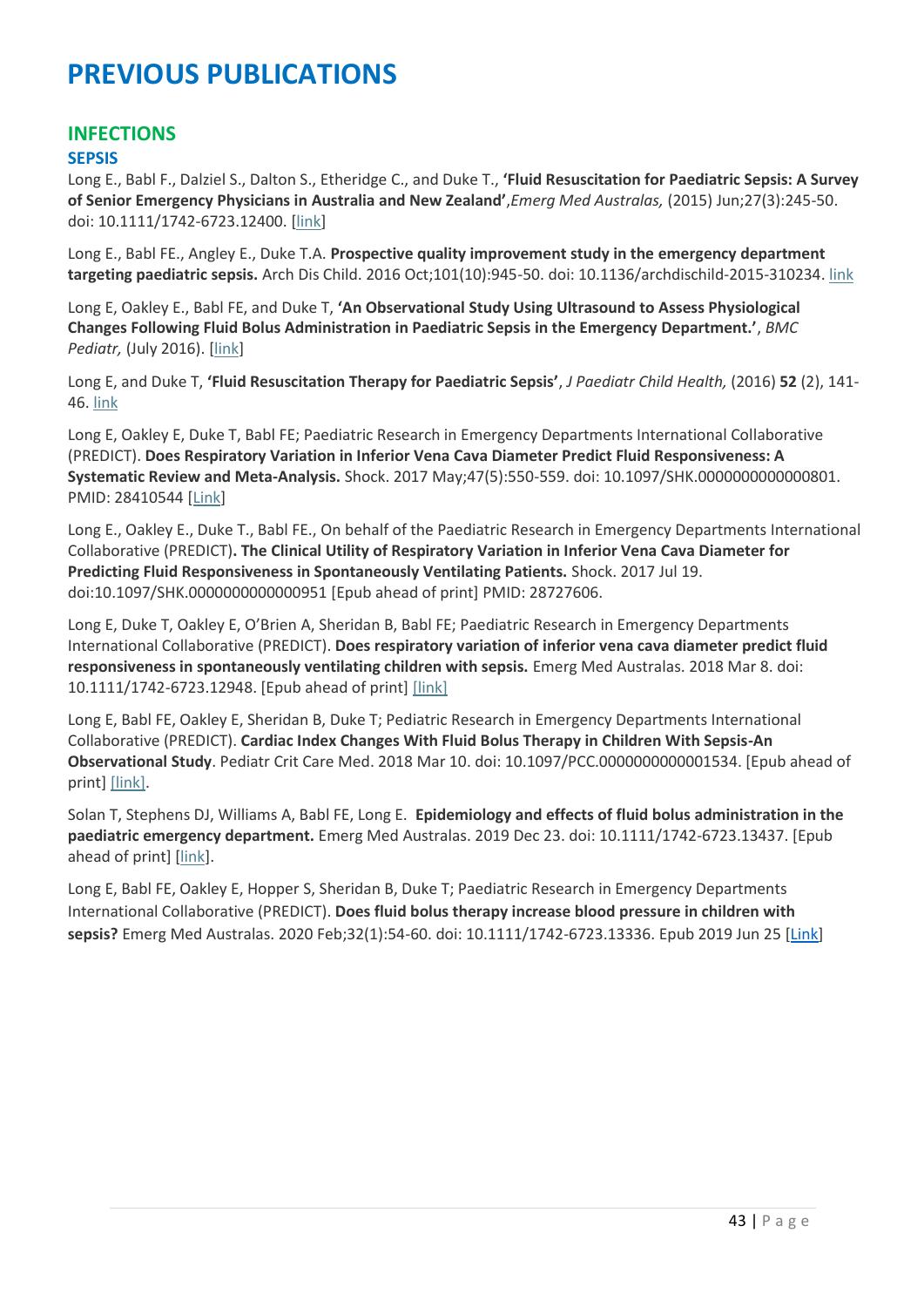# **NEUROLOGICAL CONDITIONS**

### **CONVULSIVE STATUS EPILEPTICUS**

Lewena S., Pennington V., Acworth J., Thornton S., Ngo P., McIntyre S., Krieser D., Neutze J., and Speldewinde D., '**Emergency Management of Pediatric Convulsive Status Epilepticus: A Multicenter Study of 542 Patients'**, Pediatr Emerg Care, (2009) 25 (2), 83-7. [\[Link\]](https://pubmed.ncbi.nlm.nih.gov/19194344/)

Babl FE, Sheriff N, Borland M, Acworth J, Neutze J, Krieser D, Ngo P, Schutz J, Thomson F, Cotterell E, Jamison S, Francis P. **Emergency management of paediatric status epilepticus in Australia and New Zealand: practice patterns in the context of clinical practice guidelines**. J Paediatr Child Health. 2009 Sep;45(9):541-6. doi: 10.1111/j.1440-1754.2009.01536.x. Epub 2009 Jul 20. PMID: 19686314. [\[Link\]](https://pubmed.ncbi.nlm.nih.gov/19686314/)

Furyk J, Ray R, Watt K, Dalziel SR, Oakely E, Mackay M, Dabscheck G, Riney K, Babl FE, A PREDICT study. **Consensus research priorities for paediatric status epilepticus: A Delphi study of health consumers, researchers and clinicians.** Seizure. 2018 Feb 5;56:104-109. doi: 10.1016/j.seizure.2018.01.025. [Epub ahead of print]. [\[Link\]](https://pubmed.ncbi.nlm.nih.gov/29471256/)

Dalziel SR, Borland ML, Furyk J, Bonisch M, Neutze J, Donath S, Francis KL, Sharpe C, Harvey AS, Davidson A, Craig S, Phillips N, George S, Rao A, Cheng N, Zhang M, Kochar A, Brabyn C, Oakley E, Babl FE; PREDICT research network. **Levetiracetam versus phenytoin for second-line treatment of convulsive status epilepticus in children (ConSEPT): an open-label, multicentre, randomised controlled trial.** Lancet. 2019 Apr 17. pii: S0140- 6736(19)30722-6. doi: 10.1016/S0140-6736(19)30722-6. [Epub ahead of print[\] \[link\]](https://pubmed.ncbi.nlm.nih.gov/31005386/).

#### **BELL'S PALSY**

Babl FE, Gardiner KK, Kochar A, Wilson CL, George SA, Zhang M, Furyk J, Thosar D, Cheek JA, Krieser D, Rao AS, Borland ML, Cheng N, Phillips NT, Sinn KK, Neutze JM, Dalziel SR, PREDICT (Paediatric Research In Emergency Departments International Collaborative) **Bell's palsy in children: Current treatment patterns in Australia and New Zealand. A PREDICT study.** J Paediatr Child Health. 2017 Feb 8. doi: 10.1111/jpc.13463. [\[link\]](https://www.ncbi.nlm.nih.gov/pubmed?term=(Bell%E2%80%99s%20palsy%20in%20children%3A%20Current%20treatment%20patterns%20in%20Australia%20and%20New%20Zealand.%20A%20PREDICT%20study.))

Babl FE, Mackay M, Dalziel SR. **Letters to the Editor: Facial nerve palsy in children,** J Paediatr Child Health, 55 (2019) 878-879. DOI: 10.1111/jpc.14494. [\[link\]](https://www.ncbi.nlm.nih.gov/pubmed/31270864).

Babl FE, Kochar A, Osborn M, Borland ML, West A, Williams A, Dalziel SR; PREDICT network. **Risk of Leukemia in Children With Peripheral Facial Palsy.** *Ann Emerg Med.* 2020 Aug 9:S0196-0644(20)30491-1. doi: 10.1016/j.annemergmed.2020.06.029. Online ahead of print. PMID: 32788067. [\[link\]](https://pubmed.ncbi.nlm.nih.gov/32788067/).

### **ABDOMINAL CONDITIONS**

### **APPENDICITIS**

Mc Cabe K, Babl FE, and Dalton S, '**Management of Children with Possible Appendicitis: A Survey of Emergency Physicians in Australia and New Zealand'**, Emerg Med Australas,(2014). [\[Link\]](https://pubmed.ncbi.nlm.nih.gov/25130047/)

Craig S, Dalton S. **Diagnosing appendicitis: What works, what does not and where to from here?** Journal of Paediatrics and Child Health, (2016) 52 (2):168-73. doi: 10.1111/jpc.12998. Oct 5. [\[Link\]](https://pubmed.ncbi.nlm.nih.gov/26437742/)

Lee WH, O'Brien S, Skarin D, Cheek JA, Deitch J, Nataraja R, Craig S, Borland ML, on behalf of PREDICT. **Accuracy of clinician gestalt in diagnosing appendicitis in children presenting to the emergency department.** Emerg Med Australas. 2019 Jan 21. doi: 10.1111/1742-6723.13220. Epub ahead of print [\[link\]](https://pubmed.ncbi.nlm.nih.gov/30665265/).

Lee WH, O'Brien S, Skarin D, Cheek JA, Deitch J, Nataraja R, Craig S, Borland ML **Paediatric abdominal pain in children presenting to the emergency department** Pediatric Emerg Care 2019 Mar 12. Doi: 10.1097/PEC.0000000000001789. [\[Link\]](https://pubmed.ncbi.nlm.nih.gov/30870338/)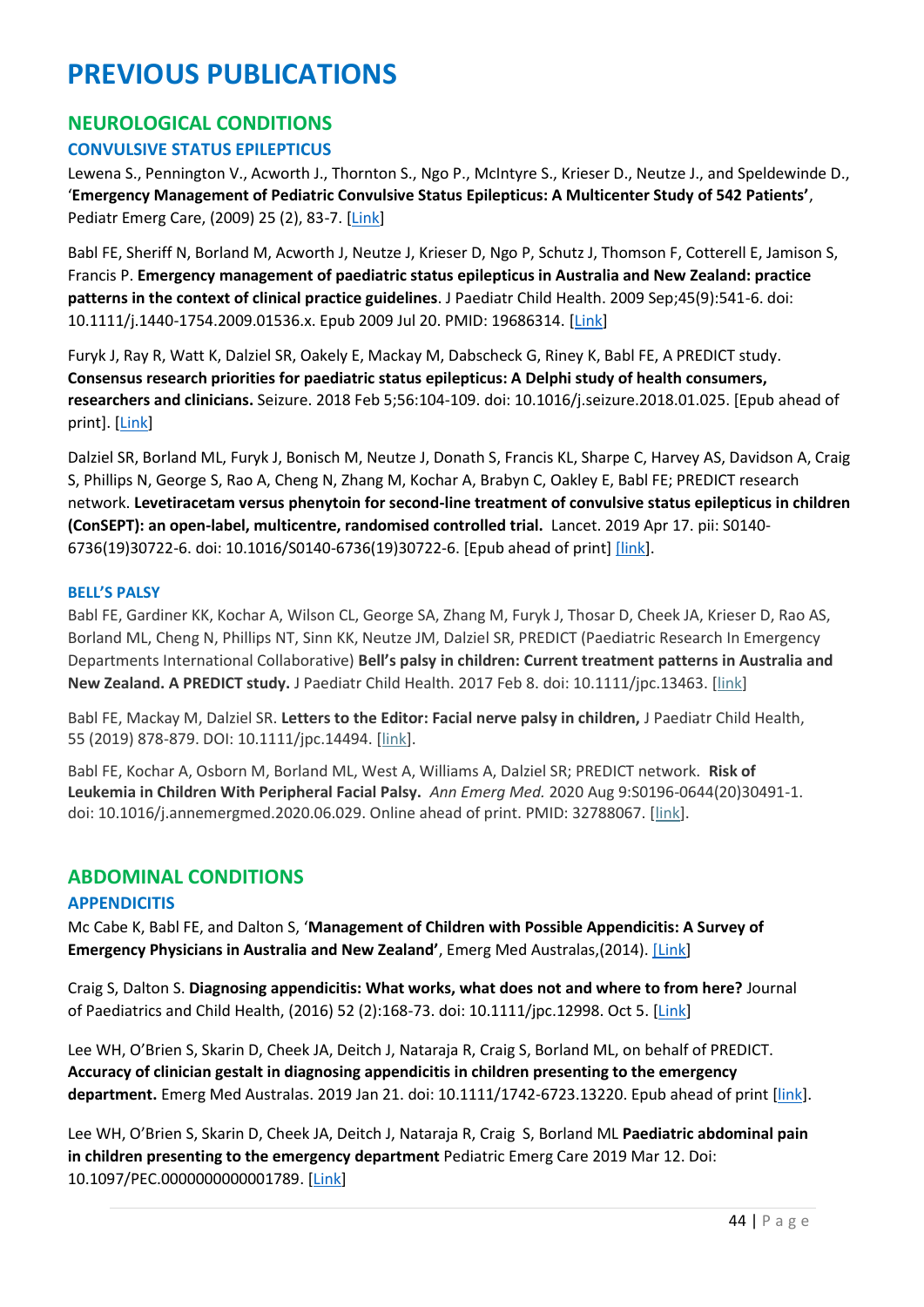### **PREDICT NETWORK**

Babl F. E., Borland M., Ngo P. K., Acworth J., Krieser D., Pandit S., Pitt W. R., Cotterell E., and Jamison S., '**Paediatric Research in Emergency Departments International Collaborative (Predict)'**, J Paediatr Child Health, (2005) 41 (11), 614-5. [\[Link\]](https://pubmed.ncbi.nlm.nih.gov/16398854/)

Babl F., Borland M., Ngo P., Acworth J., Krieser D., Pandit S., Pitt W. R., Cotterell E., and Jamison S., '**Paediatric Research in Emergency Departments International Collaborative (Predict): First Steps Towards the Development of an Australian and New Zealand Research Network'**, Emerg Med Australas, (2006) 18 (2), 143-7. [\[Link\]](https://pubmed.ncbi.nlm.nih.gov/16669940/)

Klassen T. P., Acworth J., Bialy L., Black K., Chamberlain J. M., Cheng N., Dalziel S., Fernandes R. M., Fitzpatrick E., Johnson D. W., Kuppermann N., Macias C. G., Newton M., Osmond M. H., Plint A., Valerio P., and Waisman Y., '**Pediatric Emergency Research Networks: A Global Initiative in Pediatric Emergency Medicine'**, Pediatr Emerg Care, (2010) 26 (8), 541-3. [\[Link\]](https://pubmed.ncbi.nlm.nih.gov/20657343/)

Babl F. E., Krieser D., Oakley E., Dalziel S., '**A Platform for Paediatric Acute Care Research'**, Emerg Med Australas, (2014) 26 (5), 419-22. [[link](http://www.ncbi.nlm.nih.gov/pubmed/25269434)]

ACTA. Report on the Activities & Achievements of Clinical Trials Networks in Australia, 2004 – 2014. Australia: National Health and Medical Research Council, 2015. [\[Link\]](https://clinicaltrialsalliance.org.au/resource/activities-critical-to-success-and-growth-of-clinical-trials-networks-sector-consultation/).

Starr M, Babl F, and Isaacs D, '**Paediatric Emergency Medicine'**, J Paediatr Child Health, (2016) 52 (2), 103- 04. [\[link\]](https://www.ncbi.nlm.nih.gov/pubmed/27062610)

Deane HC, Wilson CL, Babl FE, Dalziel SR, Cheek JA, Craig SS, Oakley E, Borland M, Cheng NG, Zhang M, Cotterell E, Schuster T, Krieser D, on behalf of the PREDICT Research Network. **PREDICT prioritisation study: establishing the research priorities of paediatric emergency medicine physicians in Australia and New Zealand**. Emerg Med J. Published Online First: 30 August 2017. doi: 10.1136/emermed-2017-206727 PMID: 28855237. [\[Link\]](https://pubmed.ncbi.nlm.nih.gov/28855237/)

Babl FE, Oakley E, Lyttle MD, Bressan S, Dalziel SR**; Paediatric Research in Emergency Departments International Collaborative (PREDICT).** Ann Emerg Med. 2018 Sep;72(3):325-326. doi:10.1016/j.annemergmed.2018.04.006. PMID:30144871 [PubMed – in process]. In Reply.

Babl FE, Dalziel SR, Borland ML. **Establishing a Research Network**. J Paed Child Health 2020 May 4. doi: 10.1111/jpc.14896. Online ahead of print. PMID: 32364324. [\[Link\]](https://pubmed.ncbi.nlm.nih.gov/32364324/)

Stoner MJ, Mahajan P, Bressan S, Lam SHF, Chumpitazi CE, Kornblith AE, Linakis SW, Roland D, Freedman SB, Nigrovic LE, Denninghoff K, Ishimine P, Kuppermann N. **Pediatric Emergency Care Research Networks: A Research Agenda.** Acad Emerg Med. 2018 Nov 4. doi: 10.1111/acem.13656. [Epub ahead of print]. [\[Link\]](https://pubmed.ncbi.nlm.nih.gov/30393902/)

Bressan S, Klassen TP, Dalziel SR, Babl FE, Benito J, Chamberlain J, Chang TP, Freedman SB, Kohn Loncarica G, Lyttle MD, Mintegi S, Mistry RD, Nigrovic LE, Plint AC, Rino P, Roland D, Van De Mosselaer G, Oostenbrink R, Kuppermann N. **The Pediatric Emergency Research Network: a decade old and growing**. Eur J Emerg Med. 2021 Oct 1;28(5):341-343. doi: 10.1097/MEJ.0000000000000847. PMID: 34433789 No abstract available. [\[Link\]](https://pubmed.ncbi.nlm.nih.gov/34433789/)

Klassen T, Dalziel SR, Babl FE, Benito J, Bressan S, Chamberlain J, Chang TP, Freedman SB, Kohn-Loncarica G, Lyttle MD, Mintegi S, Mistry RD, Nigrovic LE, Oostenbrink R, Plint AC, Rino P, Roland D, Van De Mosselaer G, Kuppermann. **The Pediatric Emergency Research Network: A Decade of Global Research Cooperation in Pediatric Emergency Care**. Emerg Care. 2021 Jun 3. doi: 10.1097/PEC.0000000000002466. Online ahead of print.PMID: 34091572. [\[link\]](https://pubmed.ncbi.nlm.nih.gov/34091572/)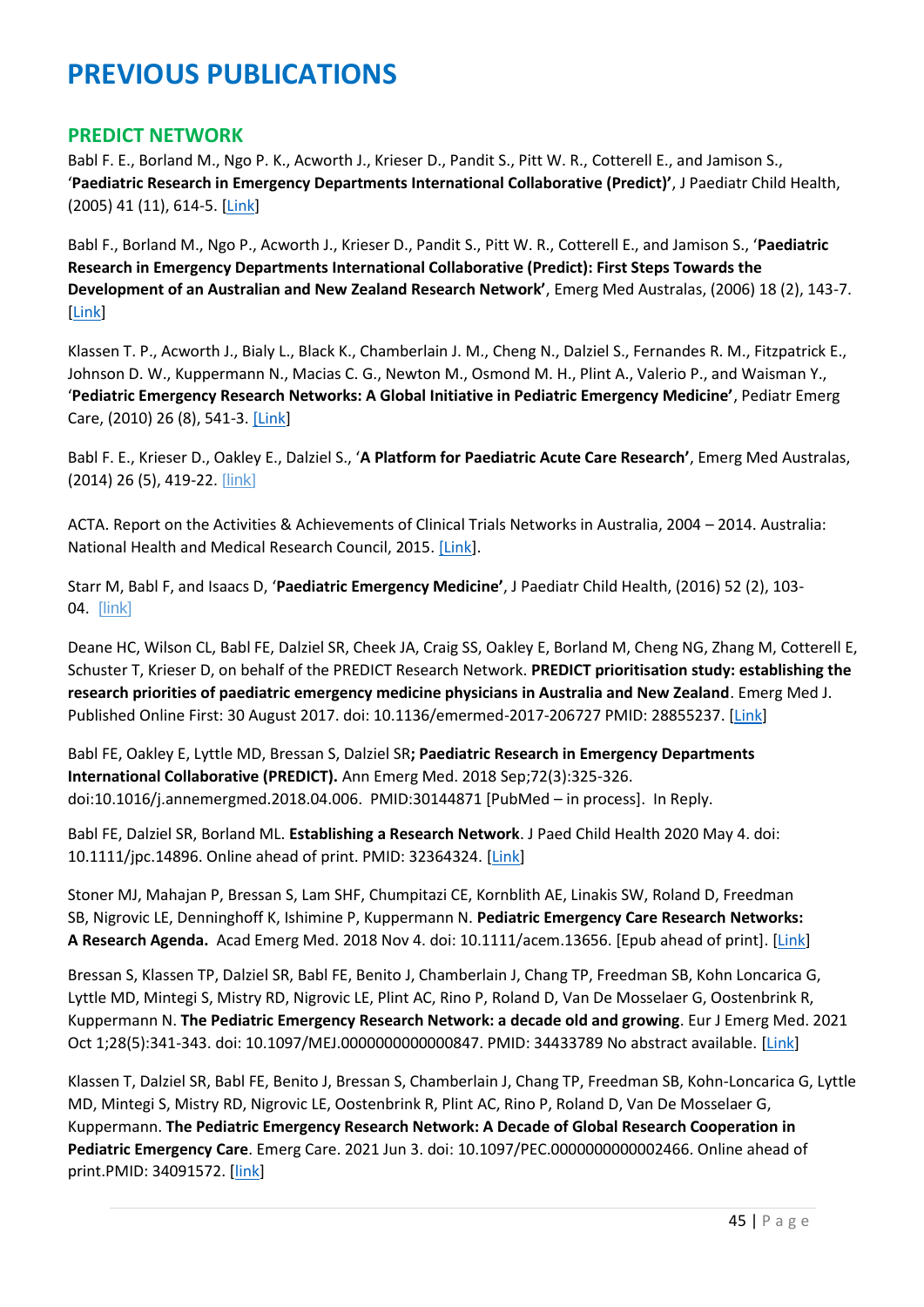### **RESEARCH EDUCATION**

Wilson CL, Johnson D, Oakley E; (PREDICT) network. **Knowledge translation studies in paediatric emergency medicine: A systematic review of the literature**. J Paediatr Child Health. 2016 Feb;52(2):112- 25. doi: 10.1111/jpc.13074. [\[link\]](https://pubmed.ncbi.nlm.nih.gov/27062613/)

Craig S, Graudins A, Dalziel SR, Powell CV, Babl FE. **Review article: A primer for clinical researchers in the emergency department: Part 6. Measuring what matters: Core outcome sets in emergency medicine research.** Emerg Med Australas. 2018 Apr 2. doi: 10.1111/1742-6723.12970. [Epub ahead of print] [\[Link\]](https://pubmed.ncbi.nlm.nih.gov/29609203/)

Babl FE, Curtis N, Dalziel SR**. Review article: A primer for clinical researchers in the emergency department: Part VII. Considering a research higher degree in emergency medicine: How does it work, where to start, what to consider.** Emerg Med Australas. Feb;31(1):4-10, 2019 doi: 10.1111/1742- 6723.13213. Epub 2018 Dec 11. [\[link\].](https://pubmed.ncbi.nlm.nih.gov/30548155/)

Long E, Craig S, Babl FE, Tavender E, Lunny C. **Review article: A primer for clinical researchers in the emergency department: Part IX. How to conduct a systematic review in the field of emergency medicine.** Emerg Med Australas. 2019 Apr 15. doi: 10.1111/1742-6723.13298. [Epub ahead of print] Review. PMID: 30989835. [\[Link\]](https://pubmed.ncbi.nlm.nih.gov/30989835/)

Singh S, Cheek JA, Babl FE, Hoch JS. Letters to the Editor: **Choosing the discount rate in an economic analysis.** Emerg Med Australas. 2019 Aug 4. doi:10.1111/1742-6723.13369. [\[Link\]](https://pubmed.ncbi.nlm.nih.gov/31379134/)

Singh S, Cheek JA, Babl FE, Hoch JS. Review article: **A primer for clinical researchers in the emergency department: Part X. Understanding economic evaluation alongside emergency medicine research**. Emerg Med Australas. 2019 Oct; 31(5):710-714. doi: 10.1111/1742-6723.13320. [Epub 2019 June 24] [\[Link](https://pubmed.ncbi.nlm.nih.gov/31237083/)

Tavender E, Babl FE, Middleton S. Review article: **Review article: A primer for clinical researchers in the emergency department: Part VIII. Implementation science: An introduction**. Emerg Med Australas. 2019 Jun;31(3):332-338. doi: 10.1111/1742-6723.13296. [EPub 2019 Apr 24] Review. PMID: 31016861. [\[Link\]](https://pubmed.ncbi.nlm.nih.gov/31016861/)

Babl FE, Tavender E, Dalziel SR; (PREDICT). **From knowledge generation to synthesis to translation.** Emerg Med Australas. 2021 Apr;33(2):192-194. doi: 10.1111/1742-6723.13759. [\[link\]](https://pubmed.ncbi.nlm.nih.gov/33733626/).

### **EMERGENCY DEPARTMENT EPIDEMIOLOGY**

Schutz J., Babl F. E., Sheriff N., and Borland M., '**Emergency Department Management of Gastro-Enteritis in Australia and New Zealand'**, J Paediatr Child Health, (2008) 44 (10), 560-3. [\[Link\]](https://pubmed.ncbi.nlm.nih.gov/18564074/)

Dalton S., and Babl F. E., '**Paediatric Emergency Guidelines: Could One Size Fit All?'**, Emerg Med Australas, (2009) 21 (1), 67-70. [\[Link\]](https://pubmed.ncbi.nlm.nih.gov/19254315/)

Acworth J, Babl F, Borland M, Ngo P, Krieser D, Schutz J, Pitt R, Cotterell E, Jamison S, Neutze J, and Lee M, **'Patterns of Presentation to the Australian and New Zealand Paediatric Emergency Research Network'**, Emergency Medicine Australasia, (2009) 21 (1), 59-66. [\[Link\]](https://pubmed.ncbi.nlm.nih.gov/19254314/)

Spillane I. M., Krieser D., Dalton S., Heinrich L., and Babl F. E., '**Limitations to Diagnostic Coding Accuracy in Emergency Departments: Implications for Research and Audits of Care'**, Emerg Med Australas, (2010) 22 (1), 91-2.n [\[Link\]](https://pubmed.ncbi.nlm.nih.gov/20152010/)

Alisic E., Hoysted C., Kassam-Adams N., Landolt M. A., Curtis S., Kharbanda A. B., Lyttle M. D., Parri N., Stanley R., and Babl F. E., '**Psychosocial Care for Injured Children: Worldwide Survey among Hospital Emergency Department Staff'**, J Pediatr, (March 2016) Vol 170, 227-233[. Link](https://pubmed.ncbi.nlm.nih.gov/26707581/)